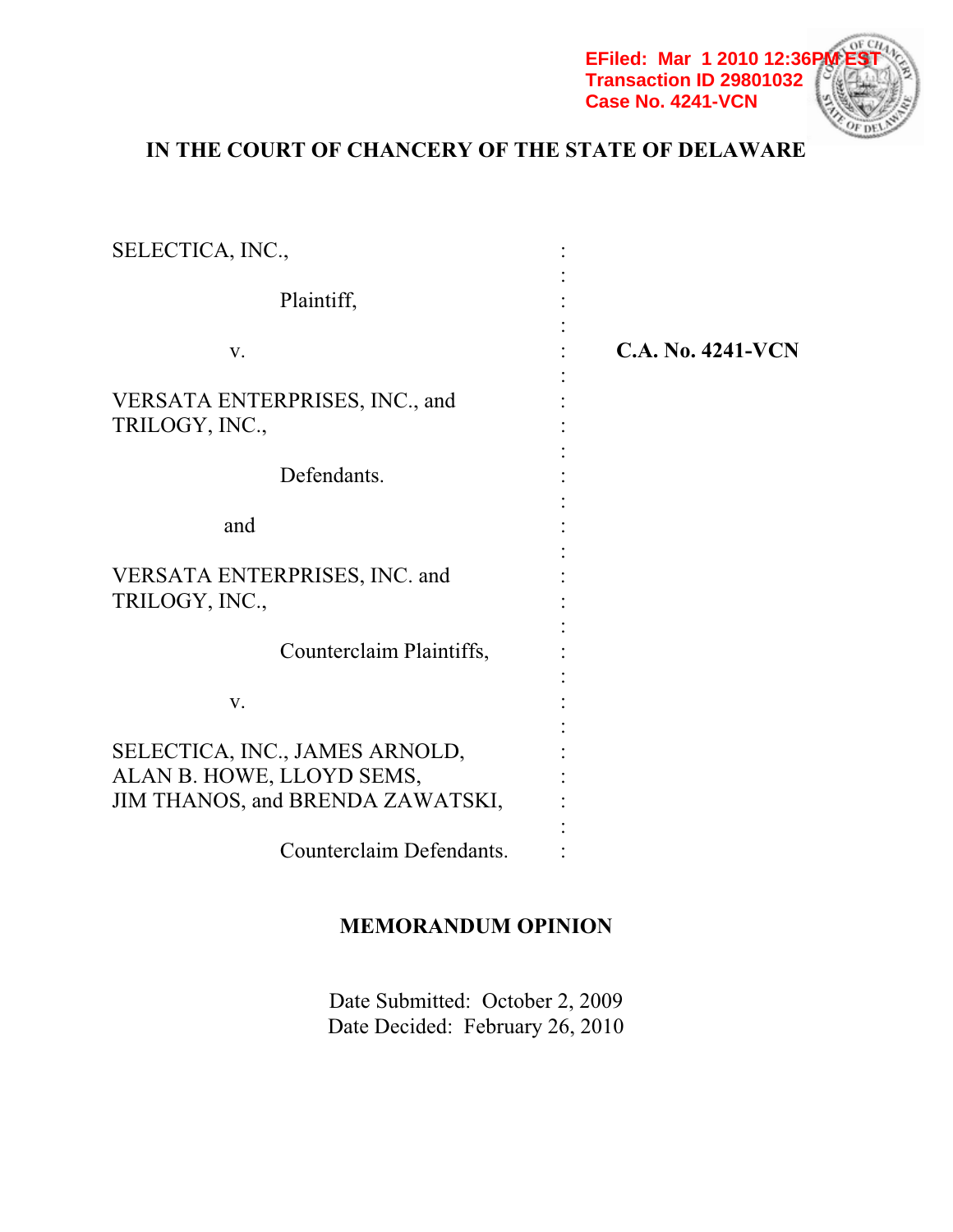Gregory V. Varallo, Esquire, Lisa A. Schmidt, Esquire, John D. Hendershot, Esquire, Ethan A. Shaner, Esquire, Scott W. Perkins, Esquire, and Jillian G. Remming, Esquire of Richards, Layton & Finger, P.A., Wilmington, Delaware, and Jonathan S. Kitchen, Esquire and Christian H. Cebrian, Esquire of Cox, Castle & Nicholson LLP, San Francisco, California, Attorneys for Plaintiffs and Counterclaim Defendants Selectica, Inc., James Arnold, Alan B. Howe, Lloyd Sems, James Thanos, and Brenda Zawatski.

Martin P. Tully, Esquire, Megan Ward Cascio, Esquire, Leslie A. Polizoti, Esquire, and Ryan D. Stottmann, Esquire of Morris, Nichols, Arsht & Tunnell LLP, Wilmington, Delaware, and Noel M. Hensley, Esquire, and Nicholas Even, Esquire of Haynes and Boone LLP, Dallas, Texas, Attorneys for Defendants and Counterclaim Plaintiffs Versata Enterprises, Inc. and Trilogy, Inc.

NOBLE, Vice Chancellor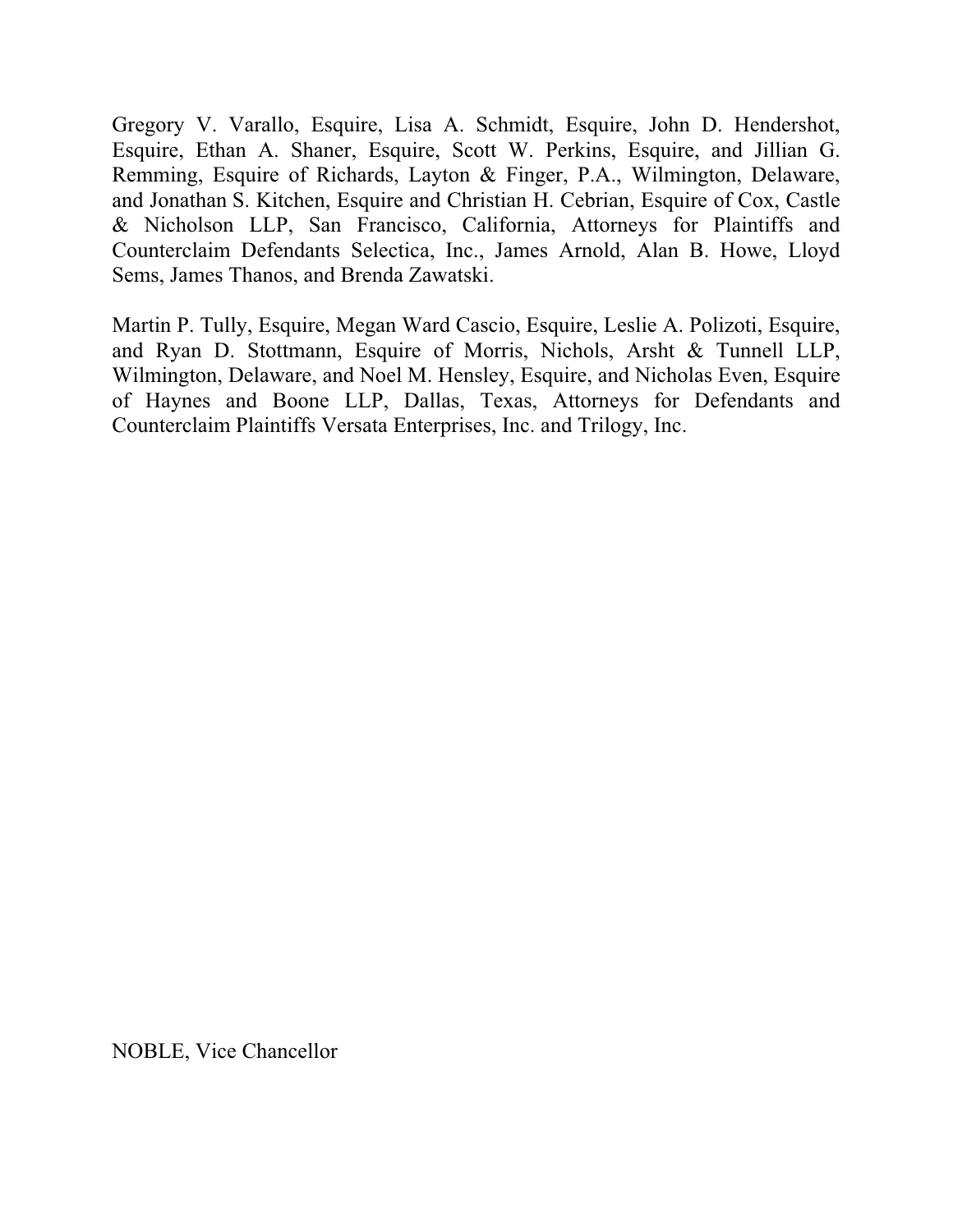#### **I. INTRODUCTION**

This is an action for declaratory judgment with respect to the validity of (1) the implementation of a rights agreement adopted by the plaintiff company in attempt to preserve certain net operating loss carryforwards perceived to be at risk as a result of share purchases by the defendants; (2) certain subsequent actions taken by plaintiff's board of directors in response to defendants' purposeful trigger of the rights agreement; and (3) the amended and restated rights agreement established in the wake of the rights agreement's triggering. The defendants who triggered the rights agreement have countersued seeking to have the rights agreement and other actions by plaintiff's board of directors declared invalid, void, and unenforceable, as well as the entry of an order enjoining or rescinding them. The defendants also seek damages for alleged breaches of fiduciary duty by the plaintiff's board.

#### **II. BACKGROUND**

### A. *A Brief Explanation of NOLs*

At its core, this case is about the value of net operating loss carryforwards ("NOLs") to a currently profitless corporation, and the extent to which such a corporation may fight to preserve them. For convenience, the Court provides a brief overview—although perhaps a simplistic and certainly incomplete one—of the concepts surrounding NOLs, their calculation, and possible impairment.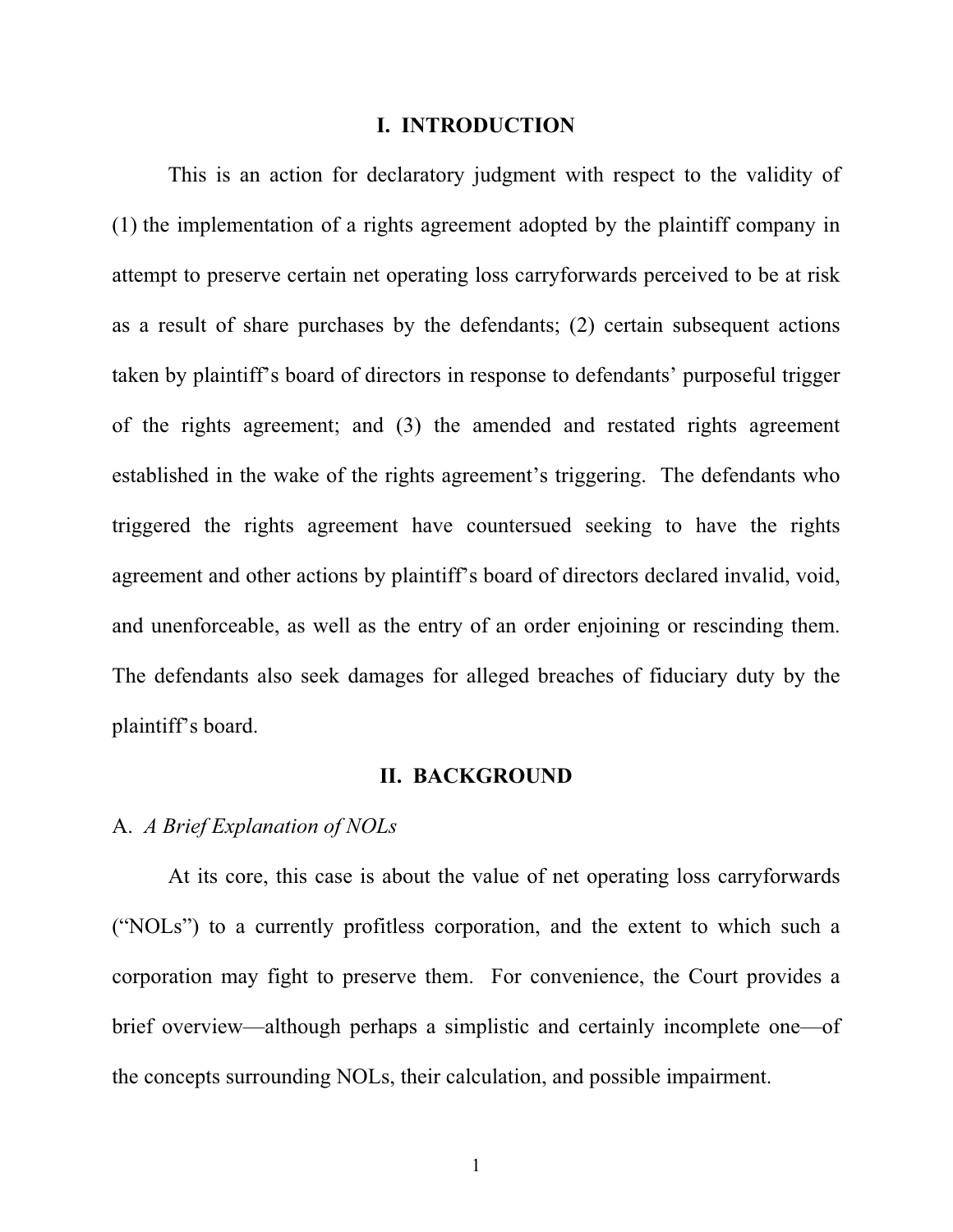NOLs are tax losses realized and accumulated by a corporation that can be used to shelter future (or immediate past) income from taxation.<sup>1</sup> If taxable profit has been realized, the NOLs operate to provide a refund of prior taxes paid or to reduce the amount of future income tax owed. Thus, NOLs can be a valuable asset, as a means of lowering tax payments and producing positive cash flow. However, NOLs are considered a contingent asset; their value is contingent upon the firm's reporting a future profit (or having an immediate past profit). Should the firm fail to realize a profit during the lifetime of the NOL (20 years), the NOL expires worthless. The precise value of a given NOL is impossible to determine since its ultimate use is subject to the timing and amount of recognized profit at the firm. If the firm never realizes taxable income, at dissolution, its NOLs, regardless of their size, would have zero value.

In order to prevent corporate taxpayers from benefiting from NOLs generated by other entities, Internal Revenue Code Section 382 establishes limitations on the use of NOLs in periods following an "ownership change." If Section 382 is triggered, the law places a restriction on the amount of prior NOLs

<sup>&</sup>lt;sup>1</sup> NOLs may be carried backward two years and carried forward twenty years.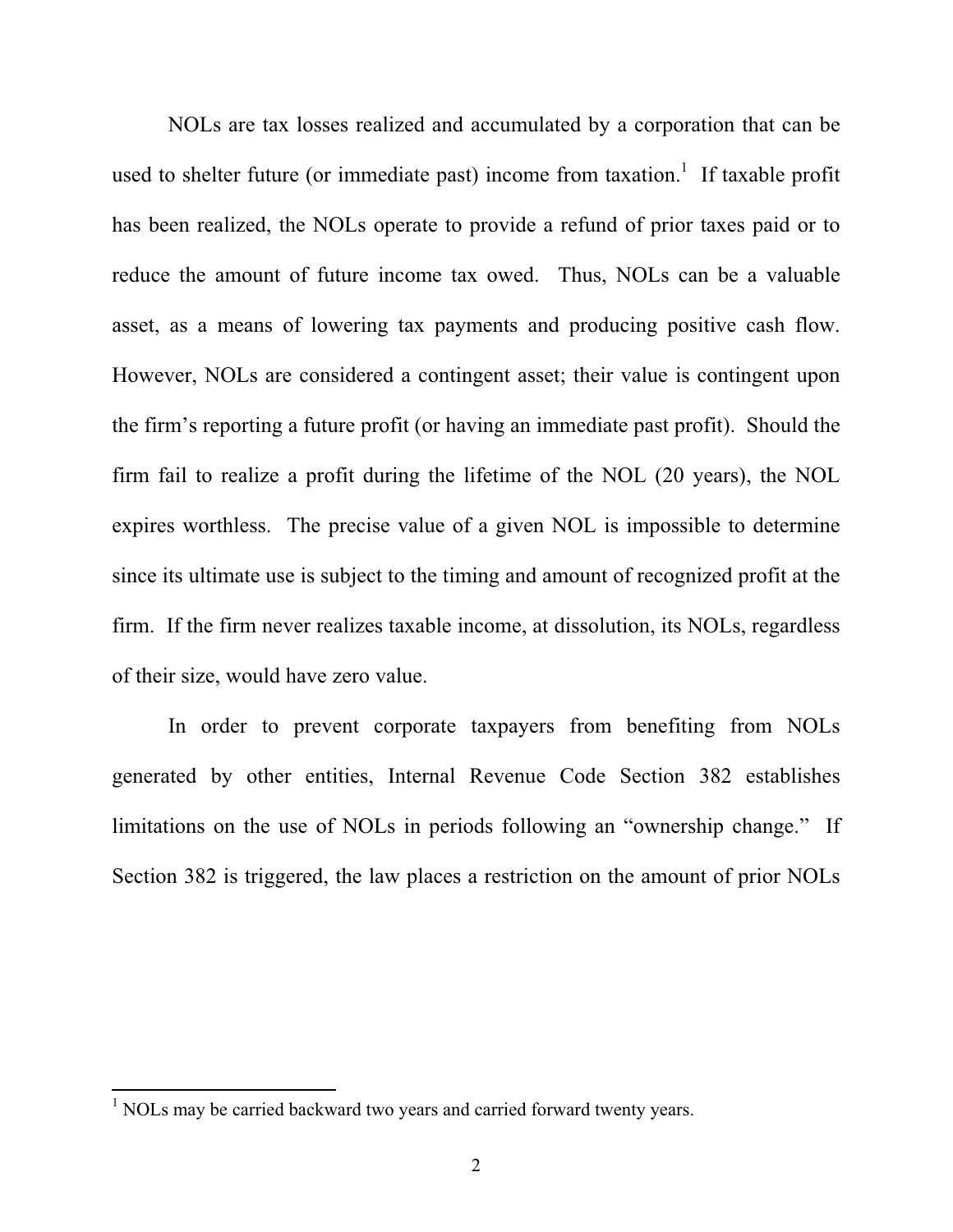that can be used in subsequent years to reduce the firm's tax obligations.<sup>2</sup> Of course, once NOLs are so impaired, a substantial portion of their value is lost.

The precise definition of an "ownership change" under Section 382 is rather complex. At its most basic, an ownership change occurs when more than 50% of a firm's stock ownership changes over a three-year period. Specific provisions in Section 382 define the precise manner by which this determination is made. Most importantly for the Court's purposes, the only shareholders considered in the context of calculating an ownership change under Section 382 are those who hold, or have obtained during the testing period, a 5% or greater block of the corporation's shares outstanding.<sup>3</sup> Calculating the likelihood of a Section 382 ownership change at a given company at a particular time is extraordinarily difficult and requires making a number of factual assumptions, subject to varied interpretations of the correct application of Section 382, upon which reasonable experts may disagree.<sup>4</sup>

With this general background in place, the Court now turns to the facts of this case. $5$ 

<sup>&</sup>lt;sup>2</sup> The annual limitation on the use of past period NOLs following a change in control is calculated as the value of the firm's equity at the time of the ownership change, multiplied by a published rate of return, the federal long term exemption rate.

<sup>3</sup> Consequently, it is understood that in most acquisitions an "ownership change" under Section 382 occurs because the acquirer purchases more than 50% of the target's stock. <sup>4</sup> *See, e.g.*, DX 777; DX 787; PX 127; Tr. 1298-312.

<sup>&</sup>lt;sup>5</sup> The facts evidencing "what happened" are largely uncontested. The inferences to be drawn from those facts and the motivations of those involved are, however, fertile sources of debate.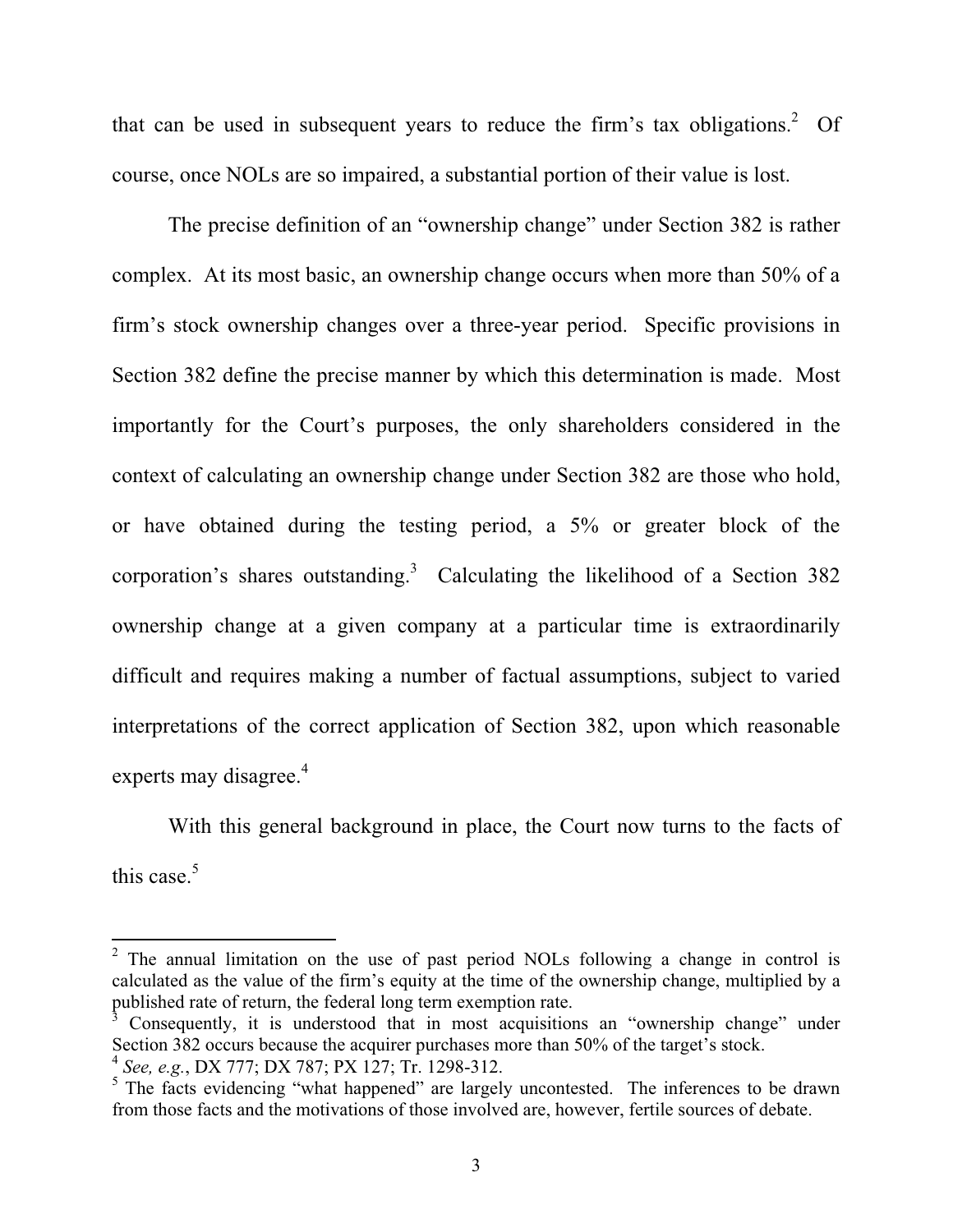#### B. *The Parties*

Plaintiff and Counterclaim-Defendant Selectica, Inc. ("Selectica" or the "Company") is a Delaware corporation, headquartered in California and listed on the NASDAQ Global Market. It provides enterprise software solutions for contract management and sales configuration systems. Selectica is a micro-cap company with a concentrated shareholder base: the Company's seven largest investors own a majority of the stock, while fewer than twenty-five investors hold nearly two-thirds of the stock.<sup>6</sup>

Defendant and Counterclaim-Plaintiff Trilogy, Inc. ("Trilogy") is a Delaware corporation also specializing in enterprise software solutions. Trilogy stock is not publicly traded, and its founder, Joseph Liemandt, holds over 85% of the stock. Defendant and Counterclaim-Plaintiff Versata Enterprises, Inc. ("Versata") is a Delaware corporation and subsidiary of Trilogy; it provides technology powered business services to clients. Before the events giving rise to this action, Versata and Trilogy beneficially owned 6.1% of Selectica's common stock.<sup>7</sup>

<sup>6</sup> PX 121. However, because of the shareholder rights plan first instituted in 2003, no stockholder holds more than 15% of the outstanding shares.  $7$  PX 103.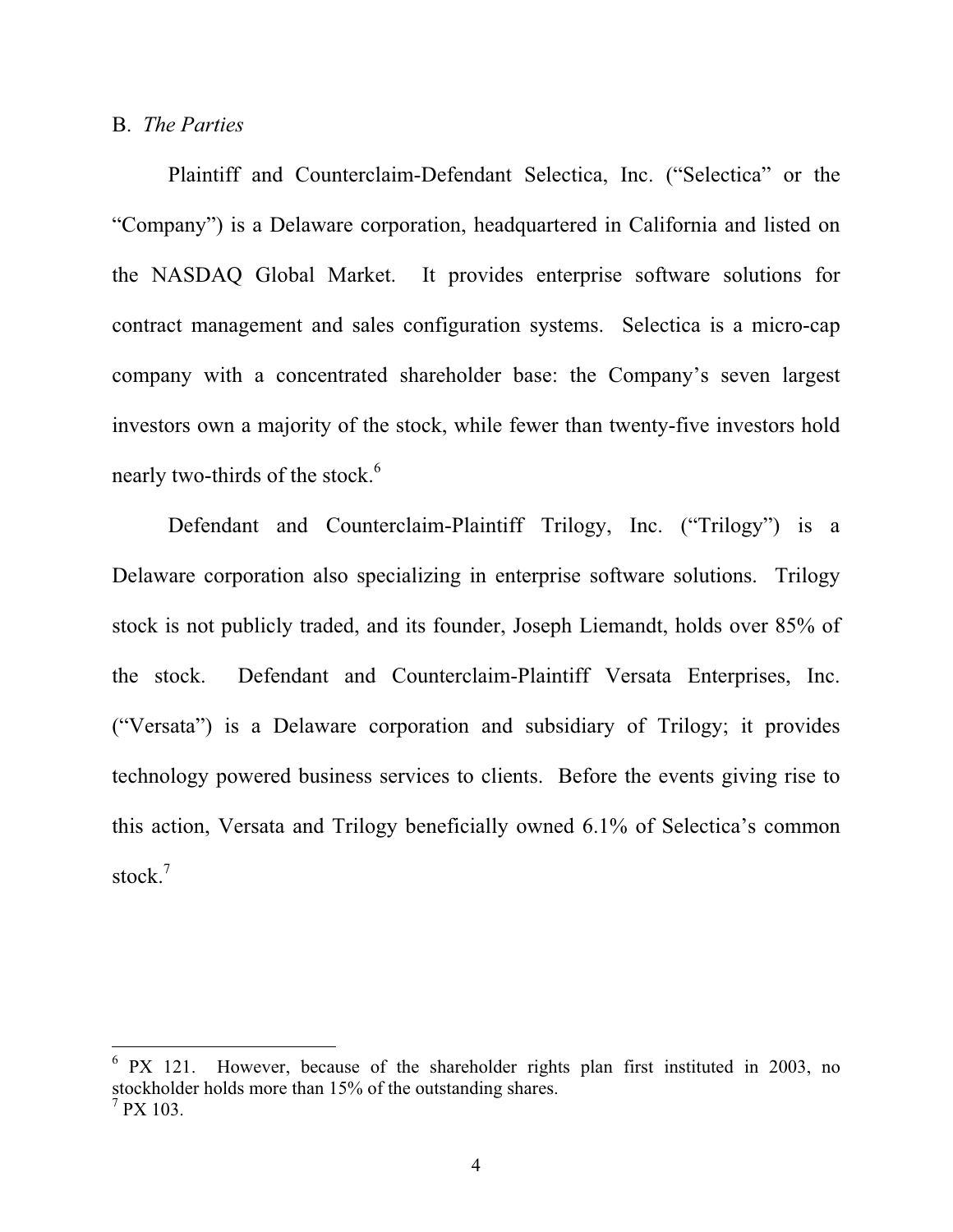Following their intentional triggering of Selectica's shareholder rights agreement through the purchase of additional shares, the joint beneficial ownership of Versata and Trilogy was diluted from  $6.7\%$  to approximately  $3.3\%$ .<sup>8</sup>

Counterclaim-Defendants James Arnold, Alan B. Howe, Lloyd Sems, Jim Thanos, and Brenda Zawatski are members of the Selectica Board of Directors (the "Board"). Zawatski and Thanos also served as Co-Chairs of the Board during the events at issue in the case.<sup>10</sup> In this role, they handled the day-to-day operations of the Company, as Selectica has been without a Chief Executive Officer since June 30, 2008.

## C. *Selectica's Historical Operating Difficulties and Relationship with Trilogy*

Selectica, since it became a public company in March 2000, has lost a substantial amount of money and failed to turn an annual profit, despite routinely projecting near-term profitability. Its IPO price of \$30 per share has steadily fallen and now languishes below one dollar per share, placing Selectica's market

<sup>8</sup> PX 104; DX 746; Tr. 133.

 $9$  Alan Howe was elected to the Board on January 12, 2009, after the events at issue in this case. He has not been charged with any breach of fiduciary duty and has not been served with process. Selectica asserts that Howe is not subject to personal jurisdiction in this Court and seeks to have him dismissed as a Counterclaim-Defendant. Trilogy purports to name Howe as a Counterclaim-Defendant solely "in order to afford [Trilogy] complete relief." Answer and Counterclaims of Defs. Trilogy, Inc. and Versata Enterprises, Inc. ¶ 62.

 $10$  On August 19, 2009, Thanos stepped down as Co-Chair and Zawatski became sole Chair of the Board and continued to handle the Company's daily operations. Defs./Counterclaim Pls.' Second Mot. for Judicial Notice under Del. R. of Evidence 201 ("RJN2"), Ex. A at 4.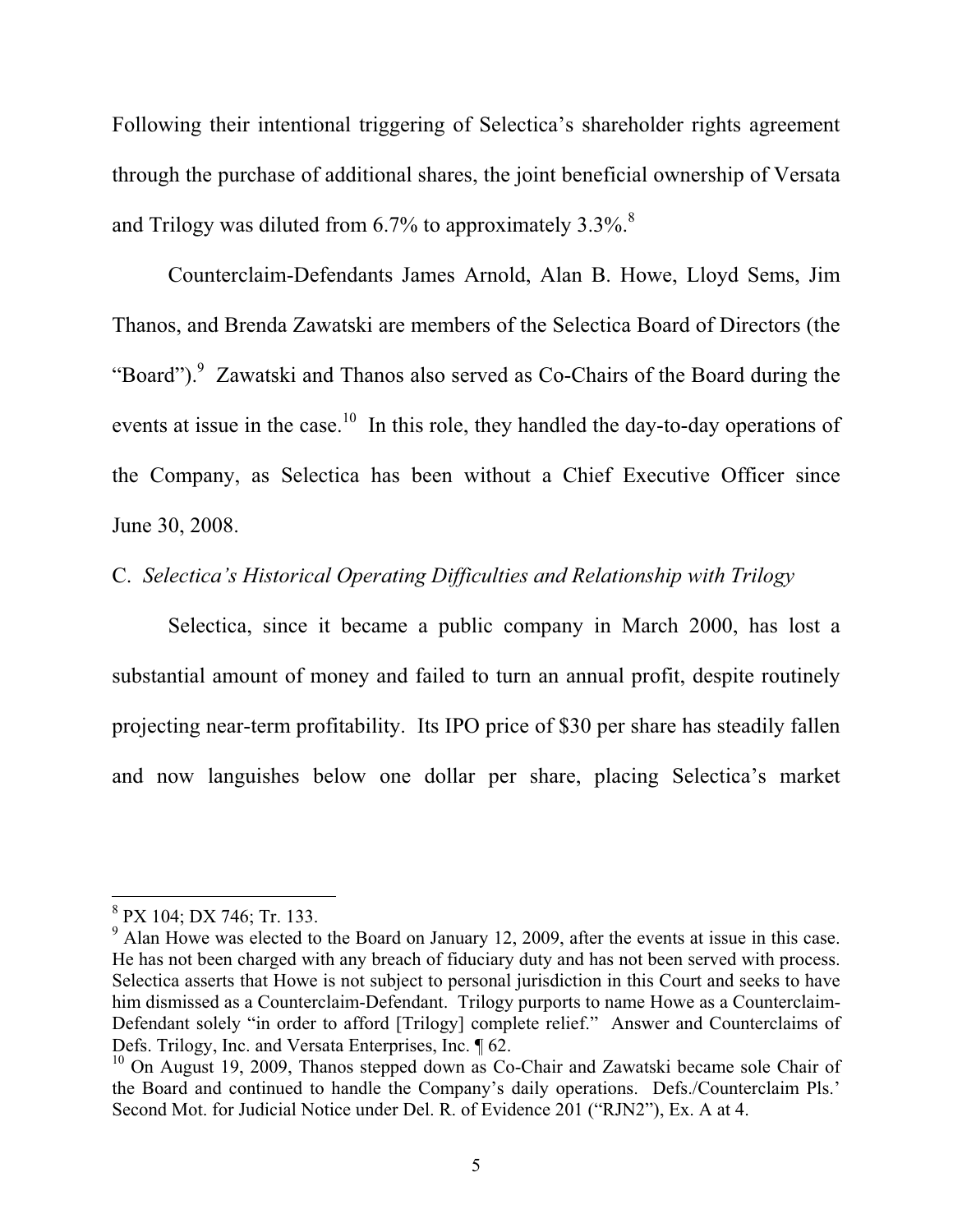capitalization at roughly \$23 million at the end of March  $2009$ .<sup>11</sup> By its own admission, its value today "consists primarily in its cash reserves, its intellectual property portfolio, its customer and revenue base, and its accumulated NOLs."<sup>12</sup> By consistently failing to achieve positive net income, Selectica has generated an estimated \$160 million in NOLs for federal tax purposes over the past several years.<sup>13</sup>

Selectica has had a complicated and often adversarial relationship with Trilogy, stretching back at least five years. Both compete in the relatively narrow market space of contract management and sales configuration. In April 2004, a Trilogy affiliate sued Selectica for patent infringement and secured a judgment that required Selectica, among other things, to pay Trilogy \$7.5 million. While the suit was pending, in January 2005, Trilogy made an offer to buy Selectica for \$4 per share in cash—a 20% premium from the then-trading price—which the Board rejected. Nevertheless, during March and April of that year, a Trilogy affiliate acquired nearly 7% of Selectica's common stock through open market trades. In early fall 2005, Trilogy made than another offer for Selectica's shares at a 16%- 23% premium, which was also rejected. In September 2006, a Trilogy-affiliated holder of Selectica stock sent a letter to the Board questioning whether certain

<sup>&</sup>lt;sup>11</sup> Defs./Counterclaim Pls.' Mot. for Judicial Notice Under Del. R. of Evidence 201 ("RJN"), Ex. A at 35, 53.

<sup>&</sup>lt;sup>12</sup> Pre-Trial Br. of Pl. Selectica, Inc. and Counterclaim Defs. ("Selectica Pre-Trial Br.") at 5.

 $13$  Tr. 34-35, 379-80.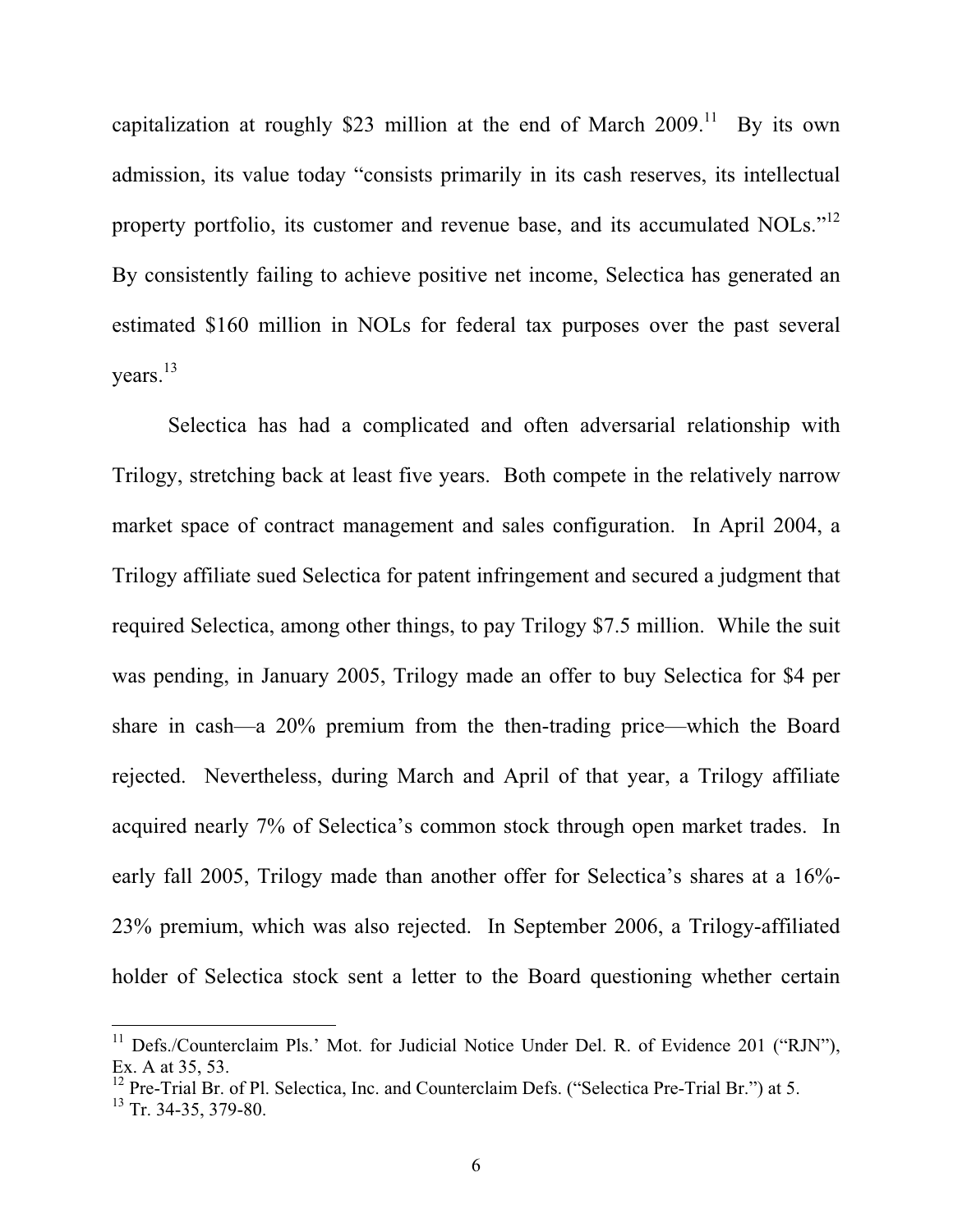stock option grants had been backdated.<sup>14</sup> The following month, Trilogy filed another patent lawsuit against Selectica, which was settled in October 2007, when Selectica agreed to a one-time payment of \$10 million, plus an additional amount of not more than \$7.5 million in subsequent payments to be made quarterly. In late fall 2006, Trilogy sold down its holdings in Selectica.<sup>15</sup>

## D. *The Role of Steel Partners*

Steel Partners is a private equity fund that has been a Selectica shareholder since at least October 2006 and is its largest shareholder. One of the apparent investment strategies of Steel Partners is to invest in small companies with large NOLs with the intent to help pair the failing company with a profitable business in order to reap the tax benefits of the NOLs.<sup>16</sup> Steel Partners has actively worked with Selectica to calculate and monitor the Company's NOLs since the time of its original investment.

<sup>&</sup>lt;sup>14</sup> A special committee empanelled by the Board ultimately concluded that certain options had, in fact, been backdated. Consequently, Selectica was required to restate its financial statements to record additional stock-based compensation and related tax effects for past option grants and incurred fees associated with the investigation in excess of \$6.2 million. DX 214 at 21; DX 260 at 14. This episode also led to the resignation of Selectica's then-Chairman and Chief Executive Officer Stephen Bannion (who had been the Company's Chief Financial Officer at the time of the grants of question) and the appointment of then-Director Robert Jurkowski to the Chief Executive and Chair position.

<sup>&</sup>lt;sup>15</sup> From late fall 2006 until October 2008, neither Trilogy nor its affiliates owned any Selectica stock.

<sup>16</sup> *See, e.g.*, Howard Dep. at 25-27, 56-60, 109-11; Thanos Dep. at 61-62; PX 63; DX 211.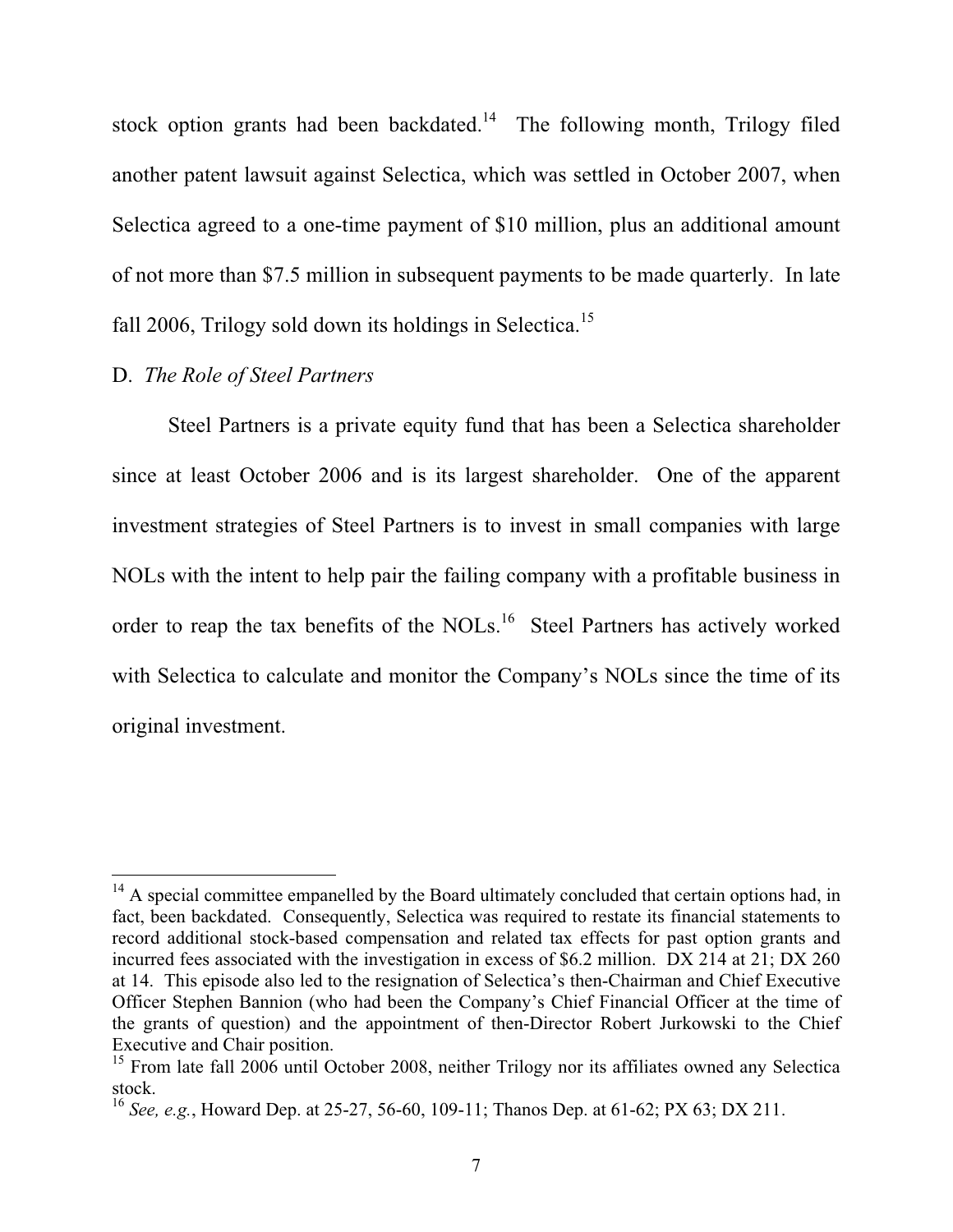By early 2008, Steel Partners was advocating a quick sale of Selectica's assets, leaving an NOL shell that could be merged with a profitable operating company in order to shelter the profits of the operating company.<sup>17</sup>

In October 2008, Steel Partners informed members of the Board that it planned to increase its ownership position to 14.9%, just below the 15% trigger of the 2003 Pill, which it later did. Jack Howard, President of Steel Partners, lobbied for a Board seat twice in 2008, citing his experience dealing with NOLs, but was rebuffed.18

## E. *Selectica Investigates its NOLs*

In 2006, at the urging of Steel Partners, the Company directed Alan Chinn, its outside tax adviser, to perform a high-level analysis into whether the Company's NOLs were subject to any limitations under Section 382 of the Internal Revenue Code. Chinn concluded that five prior changes in ownership had caused the forfeiture of approximately  $$24.6$  million of NOLs.<sup>19</sup> Selectica provided the results of this study to Steel Partners, though not to any other Selectica shareholder. In March 2007, again at Steel Partners's recommendation, Selectica retained a second accountant who specialized in NOL calculations, John Brogan of Burr Pilger & Mayer LLP, to analyze the Company's NOLs more carefully and

 $17$  Howard Dep. at 57-60.

 $18$  Tr. 994-1000; Thanos Dep. at 60-63.

<sup>&</sup>lt;sup>19</sup> The Company disclosed this information in its financial statements for fiscal year 2008. DX 394 at F-22.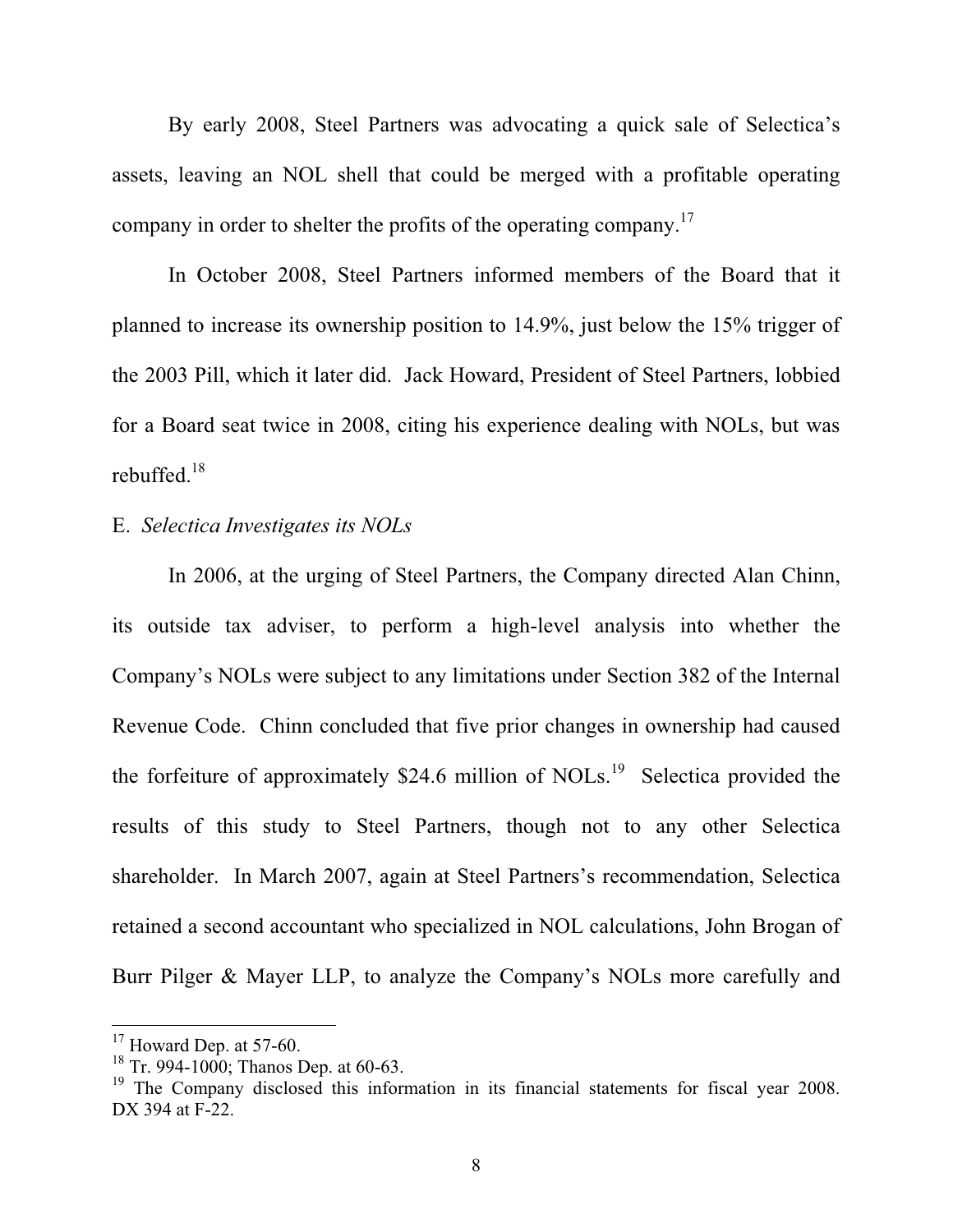report on Chinn's Section 382 analysis.<sup>20</sup> Brogan had previously analyzed the NOLs at other Steel Partners ventures. Brogan ultimately determined that Chinn's conclusions were erroneous. The Company engaged Brogan in additional work on the topic of NOLs in June 2007. One of Steel Partners's employees, Avi Goodman, worked closely with Brogan on the matter, although Brogan was working for and being paid by Selectica and received no compensation from Steel Partners. Brogan's draft letter opinion, concluding that the Company had not undergone an "ownership change" for Section 382 purposes since 1999, was shared with Steel Partners, although again not with any other outside investors.

In the fall of 2007, Brogan proposed a third, more detailed, Section 382 study, which Selectica's then-CEO Robert Jurkowski opposed. In February 2008, the Board voted against spending \$40,000-\$50,000 to fund this Section 382 study. By July, however, the Board asked Brogan to update his study, and he delivered the draft opinion that, as of March 31, 2008, the Company had approximately \$165 million in NOLs.<sup>21</sup> Brogan was later asked to advise the Board in the fall of  $2008$ on the updated status of its NOLs when the Board moved to amend its rights plan.

 $20$  Selectica concedes that it valued Steel Partners's recommendation in these matters as it found its principals to be knowledgeable on the topic of NOLs. Pl.'s Pre-Trial Br. at 6.

<sup>&</sup>lt;sup>21</sup> During this time, Brogan included Howard in nearly all correspondence relating to his analysis of Selectica's NOLs, even when Company directors were not. *See, e.g.*, DX 427; DX 456. This was brought to the attention of the Board in September, which then asked Brogan to desist. Tr. 102-03, 230-32, 251-57, 997; Zawatski Dep. at 194-95. The Board did not investigate what Howard had learned or whether Steel Partners had traded on the information provided.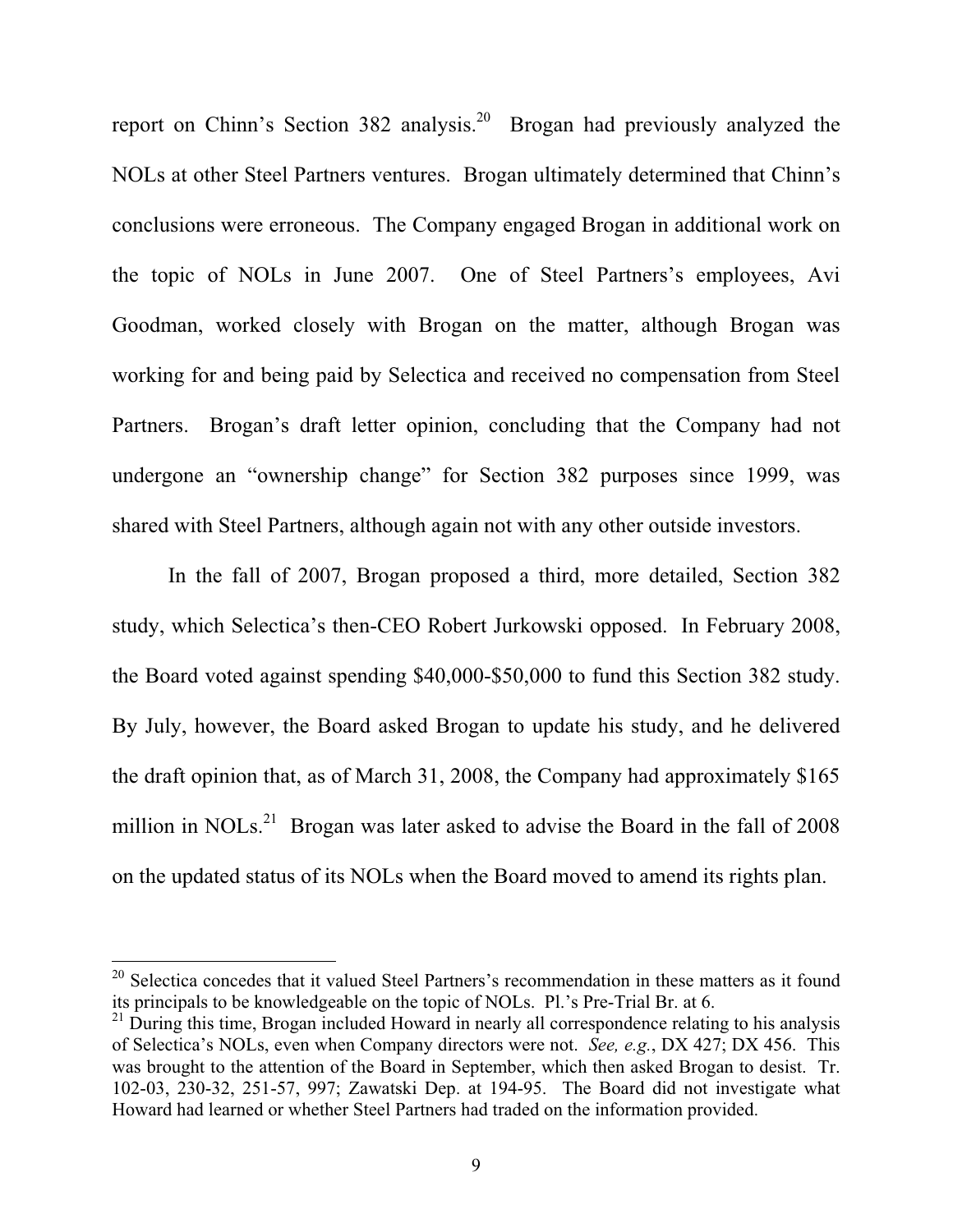# F. *Lloyd Sems Joins the Board*

In April 2008, the Board began interviewing candidates for an open board seat, giving preference to the Company's large shareholders.<sup>22</sup> Selectica investor Lloyd Sems had previously expressed interest in joining the Board and had sought support from certain shareholders, including Steel Partners, through Howard, and Lloyd Miller, another large Selectica shareholder not affiliated with Steel Partners.<sup>23</sup> Both Miller and Howard wrote to the Board in support of Sems's appointment,<sup>24</sup> although he was already favored by the Board by that time.<sup>25</sup> In June 2008, Sems was appointed to the Board.<sup>26</sup>

As large shareholders, Sems, Howard, and Miller had periodically discussed Selectica as early as October 2007. At that time, Sems had emailed Howard, stating, "I wanted to get your opinion of how or if you would like me to proceed with [Selectica]." Howard replied, "Lloyd [Miller] said he would call you about [Selectica]."<sup>27</sup> Both before and after his appointment to the Board, Sems discussed

<sup>22</sup> Zawatski Dep. at 133-35.

<sup>23</sup> Tr. 278-79; Sems Dep. at 21-22; Howard Dep. at 74-77.

 $^{24}$  DX 303; Tr. 762; Jurkowski Dep. at 75-80.

 $25$  Tr. 938-41. Jurkowski testified that, at the time the Board was considering Sems as a potential director, Jurkowski viewed Sems as an investor who "was interested in what we were going to do to grow the business, and perhaps as an investor, anything that he could do to actually help us grow the business, as opposed to somebody who just focused on some of the financial elements of the company." Jurkowski Dep. at 77-78.

 $26$  DX 379.

 $27$  DX 227. Sems explained that this email was a follow-up seeking their opinion on his efforts to join the Board, which he had previously discussed with both, and was sent in an attempt to gain support. Sems Dep. 192-94. In the context of the entire email, this is a plausible explanation, certainly more plausible than as a unilateral offer to be controlled by Steel Partners.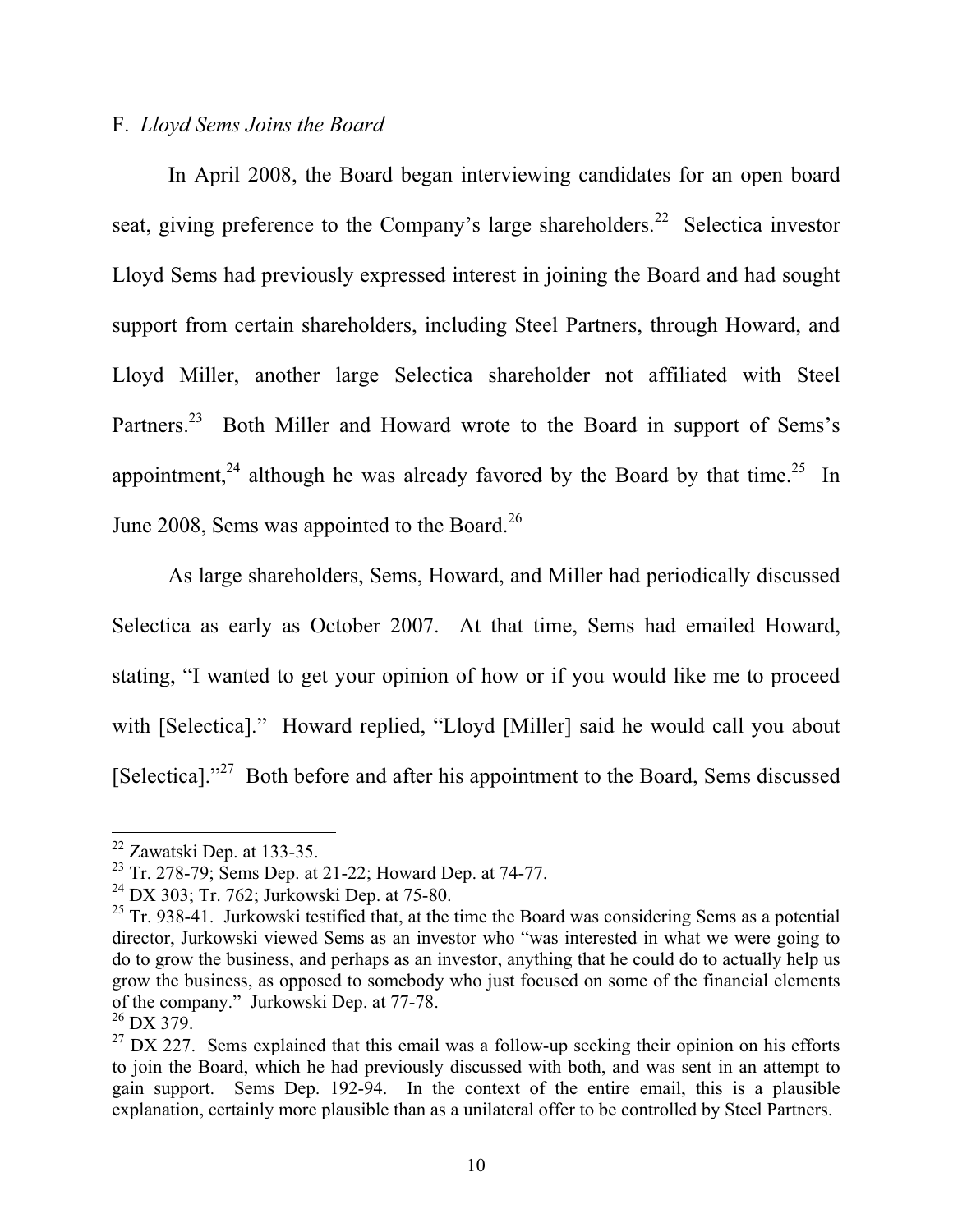with Howard and Miller a number of the proposals that Sems ultimately advocated for as a director, including that Selectica should buy back its stock, $^{28}$  that Selectica should consider selling its businesses, $29$  that the NOLs were important and should be preserved through the adoption of a  $5\%$  pill,<sup>30</sup> and that Jurkowski should be removed as CEO.<sup>31</sup> As a Board member, Sems also reached out to Howard and Miller from time to time on other issues, including seeking recommendations for chief financial officer candidates, $32$  investment bankers to conduct the sale process,  $33$  and attorneys in the run up to this litigation,  $34$  although the Board apparently adopted none of Howard's recommendations.<sup>35</sup>

G. *Selectica Decides to Restructure and to Explore Strategic Alternatives* 

In early July 2008, after determining that the Company needed to change course, the Board terminated Jurkowski as CEO and eliminated a number of management positions in the sales configuration business.<sup>36</sup> Later that month,

<sup>&</sup>lt;sup>28</sup> DX 609; DX 610; DX 419 at 4; DX 455 at 2-3. The Board had previously concluded that this was not in the Company's best interest. DX 238; DX 281.

<sup>&</sup>lt;sup>29</sup> Sems Dep. 21-23; DX 549.

<sup>30</sup> Sems Dep. 16-19; Tr. 766-69.

<sup>&</sup>lt;sup>31</sup> DX 376; DXs 265-67; Sems Dep. 189-91.

 $32$  DX 402. In reply, Howard queried, "Should we push to sell the company before [bringing] in a new cfo?" *Id.*

<sup>33</sup> Tr. 743-44; DX 430.

<sup>34</sup> DX 707.

<sup>35</sup> Tr. 744; Howard Dep. at 142-44; DX 707.

 $36$  The day that the Company released its 8-K announcing the resignations of those officers, Howard wrote an email to Sems, stating, "[Call] me about the news—great job." DX 416.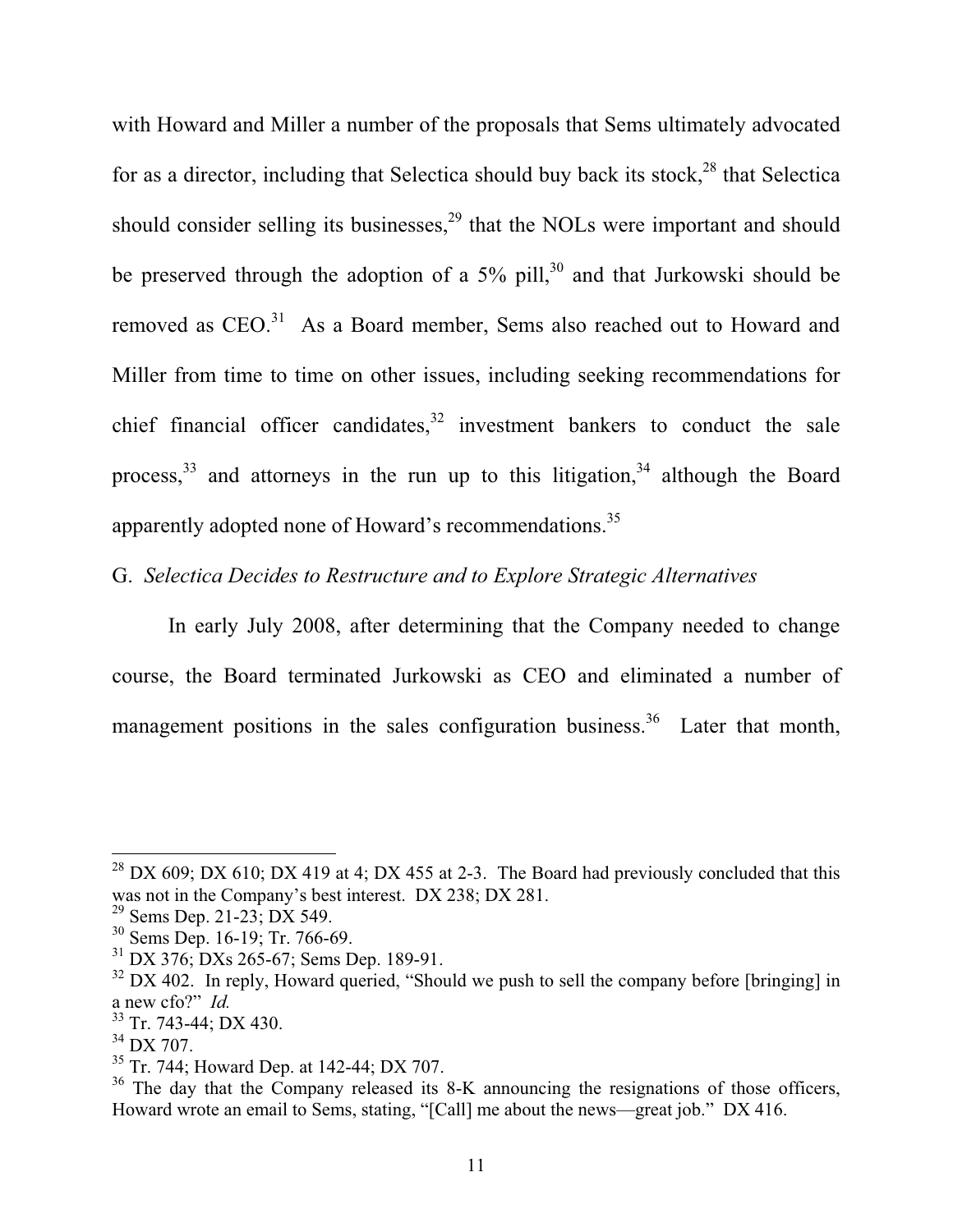prompted by the receipt of five unsolicited acquisition offers over the space of a few weeks,<sup>37</sup> the Board announced that it was in the process of selecting an investment banker (ultimately, Jim Reilly of Needham & Company) to evaluate strategic alternatives for the Company and to assist with a process that ultimately might result in the Company's sale.<sup>38</sup> In view of the potential sale, the Board decided to forgo the expense of replacing Jurkowski and, instead, asked Zawatski and Thanos jointly to assume the title of Co-Chair and to perform operational oversight roles on an interim basis.

# H. *The Needham Process*

Needham has actively carried out its task of evaluating Selectica's strategic options since its selection by the Board. Needham first discussed with the Board the various strategic choices that the Company could take, including a merger of equals with a public company, a reverse IPO or other going-private transaction, the sale of certain assets, and the use of cash to acquire another company, as well as stock repurchases or the issuance of dividends, should Selectica decide to continue as an independent public company in the absence of sufficient market interest for an acquisition.<sup>39</sup>

 $37$  Tr. 318-19.

<sup>38</sup> *See, e.g.*, PX 47; PX 67; Tr. 35-40, 182-83, 930-32.

 $39$  Reilly Dep. at  $31-32$ .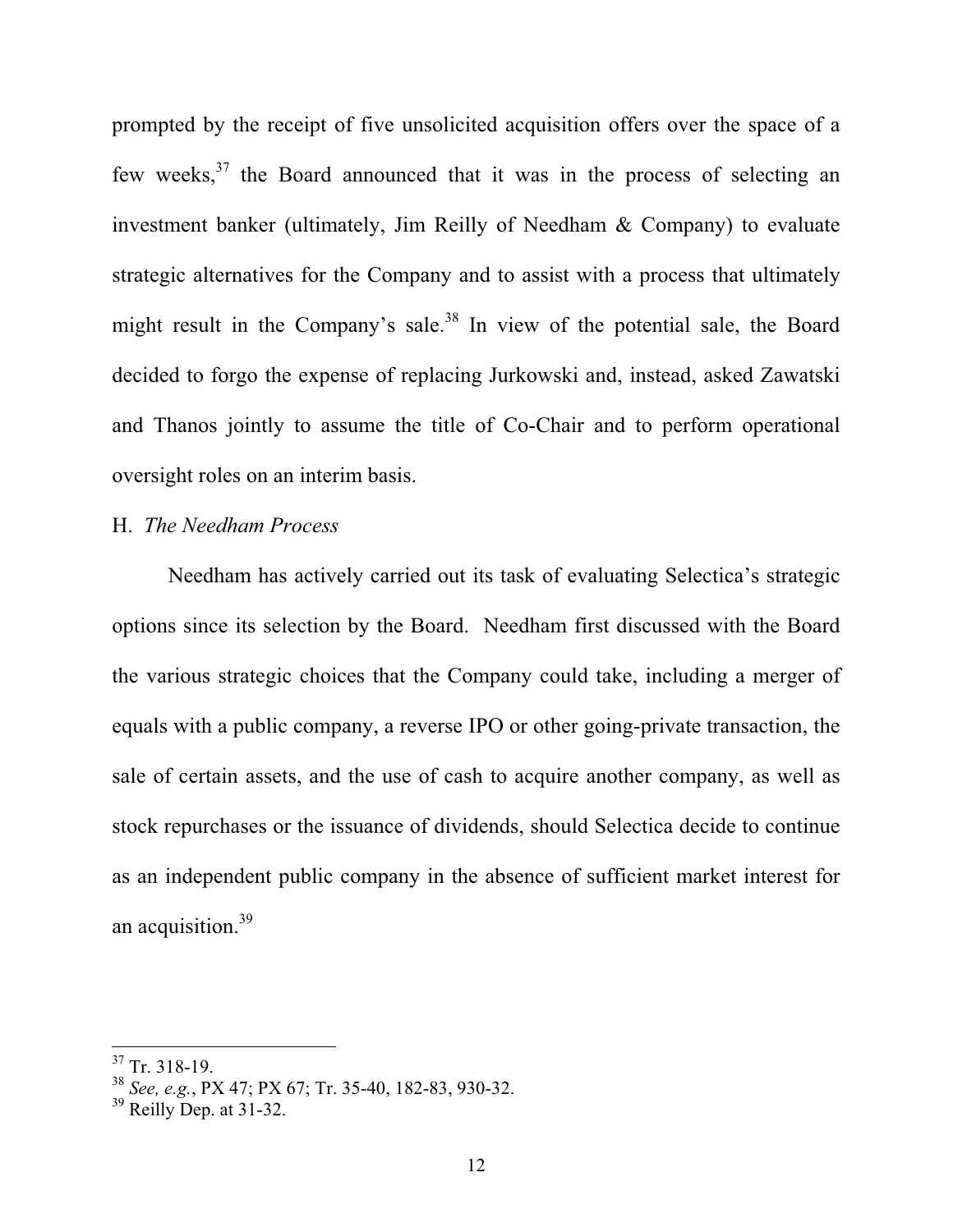In October 2008, Needham prepared an Executive Summary of the assets and operations of Selectica and subsequently reached out to potential buyers, remaining in communication with various interested parties throughout the remainder of the year and into the first part of 2009.<sup>40</sup> By February 2009, at least a half-dozen parties had come forward with letters of intent and were in the process of meeting with Selectica management and conducting due diligence in the Company, while Needham evaluated their various proposals for the purchase of all or part of Selectica's operations.<sup>41</sup> As of April 2009, Selectica, through Needham, had signed a letter of intent and entered into exclusive negotiations with a potential buyer. $42$ 

### I. *Trilogy Begins Buying*

On July 15, 2008, Liemandt called Zawatski to inquire generally about the possibility of an acquisition of Selectica by Trilogy. On July 29, Trilogy Chief Financial Officer Sean Fallon, Trilogy Director of Finance Andrew Price, and Versata Chief Executive Officer Randy Jacops participated in a conference call with Selectica Co-Chairs Zawatski and Thanos on the same topic. During the call, Thanos inquired as to how Trilogy would calculate a value for the

<sup>&</sup>lt;sup>40</sup> Reilly Dep. at 137-54. None of the potential buyers expressed specific interest in Selectica's NOLs. Reilly Dep. at 14.

 $41$  Reilly Dep. at 11-14.

 $42$  Reilly Dep. at 135-36.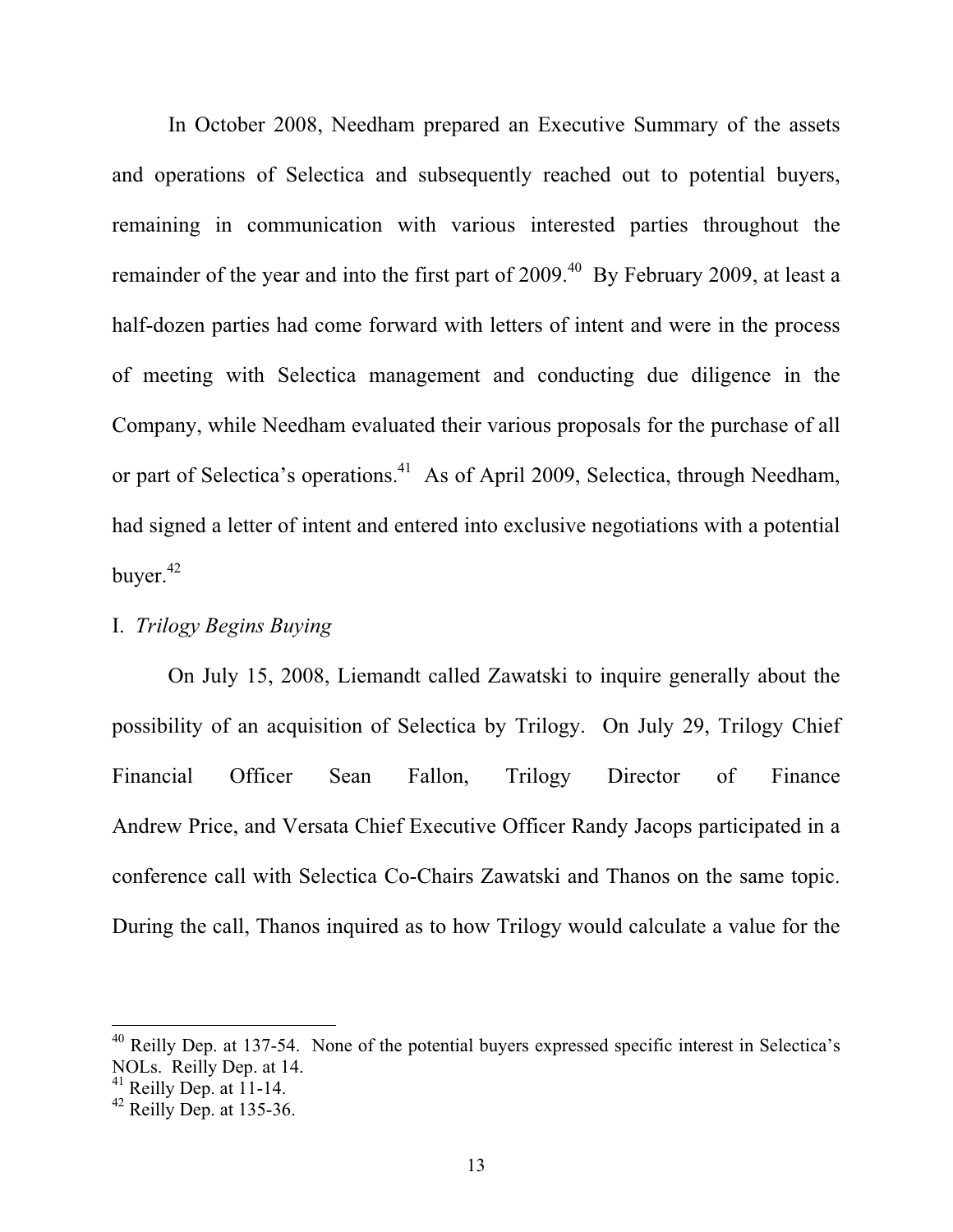Company's NOLs. Fallon replied that Trilogy, "really [did not] pursue them with as much vigor as other[s] might since that is not our core strategy. $143$  The following evening, Fallon contacted Zawatski and outlined two proposals for Trilogy to acquire Selectica's business: (1) Trilogy's purchase of all of the assets of Selectica's sales configuration business in exchange for the cancellation of the \$7.1 million in debt Selectica still owed under the October 2007 settlement with Trilogy; or (2) Trilogy's purchase of the entire operations of Selectica for the cancellation of the debt plus an additional \$6 million in cash. Fallon subsequently followed up with an email reiterating both proposals and suggesting that either proposal would allow Selectica to still make use of its NOLs through the later sale of its corporate entity.<sup>44</sup>

Shortly thereafter, the Board rejected both proposals. The Board made no counterproposal and there were no follow-up discussions. On October 9, 2008, Trilogy made a second bid to acquire all of the Selectica's assets for \$10 million in cash plus the cancellation of the debt, which the Board also rejected. Trilogy was

<sup>&</sup>lt;sup>43</sup> *Id.* However, as part of its 2005 effort to acquire Selectica, Trilogy had performed "a pretty detailed analysis" of Selectica's NOLs. Johnston Dep. at 21 (Sherie Johnston, Trilogy's tax director, performed the analysis). Johnston testified that this analysis was occasionally updated and that similar analyses had been performed on a dozen or so other acquisition targets. *Id.* at 22-26. On or around November 18, 2008, Price and Fallon asked about obtaining an updated change in control calculation for Selectica but, due to other more pressing matters, Johnston never performed it. *Id.* at 27-35.

 $44$  PX 78. That this was his suggestion was confirmed by Fallon in his deposition. Fallon Dep. at 98-99.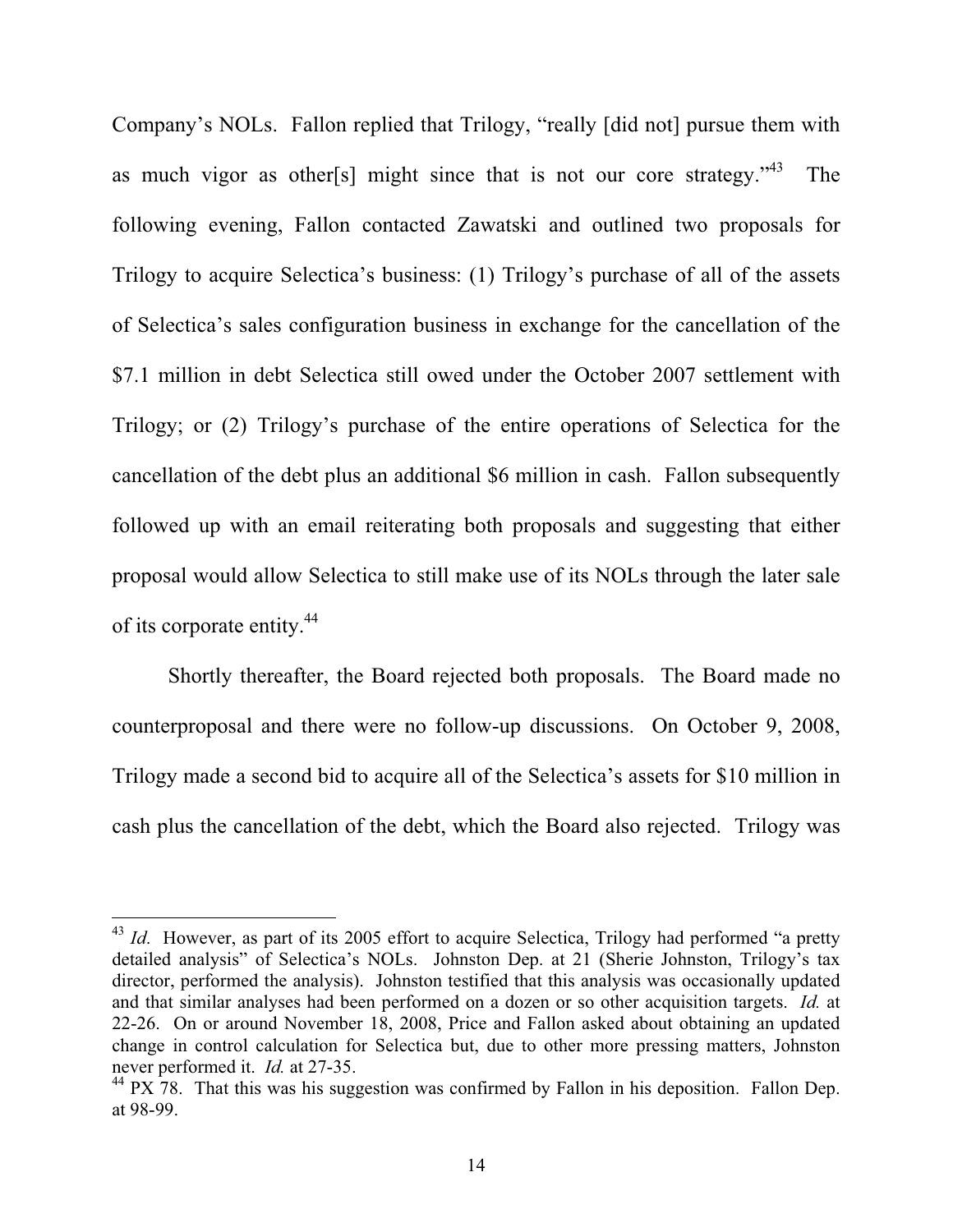invited to participate in the sale process being overseen by Needham, but Trilogy was apparently unwilling to sign a non-disclosure agreement, which was a prerequisite for participation.45 Around this same time, Trilogy had begun making open-market purchases for Selectica stock, although the Board was apparently not aware of this fact at the time.<sup>46</sup>

On the evening of November 10, Fallon contacted Zawatski and informed her that Trilogy had purchased more than 5% of Selectica's outstanding stock and would be filing a Schedule 13D shortly, which it did on November 13.<sup>47</sup> On a subsequent call with Zawatski and Reilly, Fallon explained that Trilogy had begun buying because it believed that "the company should work quickly to preserve whatever shareholder value remained and that we were interested in seeing this process that they announced with Needham, that we were interested in seeing that accelerate...."<sup>48</sup> Within four days of its 13D filing, Trilogy had acquired more than 320,000 additional shares, representing an additional  $1\%$  of the Company.<sup>49</sup>

J. *The November 16 Board Meeting & Decision to Adopt the NOL Pill* 

In the wake of Trilogy's decision to begin acquiring Selectica shares, the Board took actions to gauge the impact of these acquisitions, if any, on the

<sup>&</sup>lt;sup>45</sup> Reilly Dep. at 46. Fallon also told John Reilly from Needham that "if he were to make another proposal . . . that it would be lower than the last proposal that they had made. . . ." *Id.*  $46$  Fallon Dep. at 118-19.

<sup>&</sup>lt;sup>47</sup> The November 13, 2008, Schedule 13D reported that Versata and affiliates had purchased 1,437,891 shares of Selectica stock, increasing its ownership to 5.1%. PX 102.

 $48$  Fallon Dep. at 144.

 $49$  PX 103.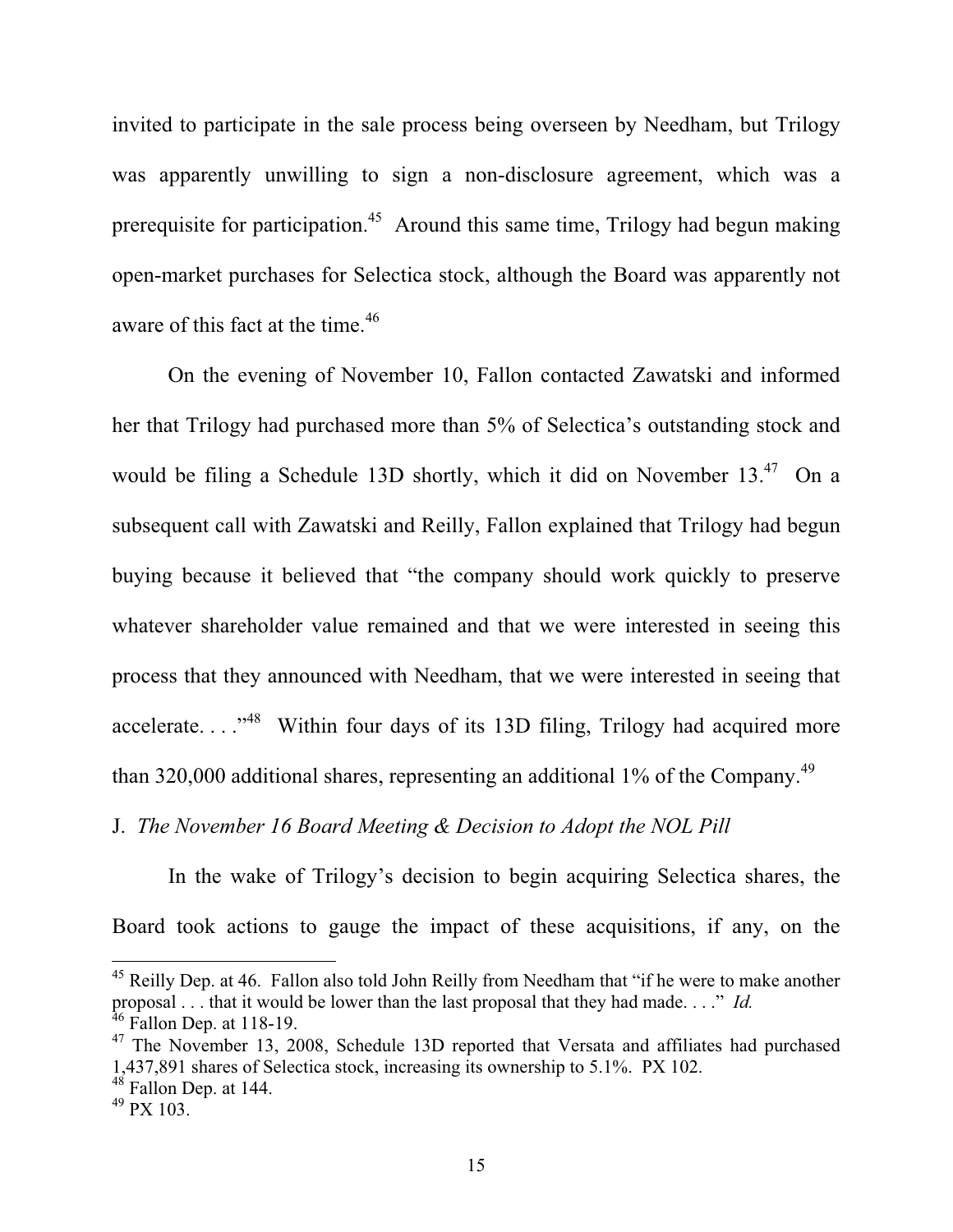Company's NOLs, and to determine whether anything needed to be done to mitigate their effects. Sems immediately asked Brogan to revise his Section 382 analysis—which had not been formally updated since July—to take into account the recent purchases. This was delivered to Sems and the Company's new CFO, Richard Heaps, on November 15, showing that the cumulative acquisition of stock by shareholders over the past three years stood at 40%, which was roughly unchanged from the previous calculation, due to some double counting that occurred in the July analysis.<sup>50</sup>

The Board met on November 16 to discuss the situation and to consider amending Selectica's shareholder rights plan, which it had had in place since February 2003. As with many poison pills employed as protection devices against hostile takeovers, Selectica's initial pill had a 15% trigger. The Board considered an amendment that would reduce that threshold trigger to 4.99% in order to prevent additional 5% owners from emerging and potentially causing a change in control event, thereby devaluing Selectica's NOLs.<sup>51</sup> Also present at the meeting were Heaps, Brogan, and Reilly, along with Delaware counsel.

<sup>50</sup> PX 72. A more formal analysis was provided on November 26, finding a 38.8% change in ownership over the relevant period. DX 688.

 $51$  Sems had previously recommended reducing the poison pill threshold trigger to 5% at the Board's July 23, 2008, meeting. The Board decided to defer consideration of the recommendation until it received additional information on the potential legal consequences of such an action. DX 455 at 2-3. *See also* Sems Dep. 165-66; Tr. 740-42 (contesting the stated rationale in the Board minutes of protecting against hostile takeovers and testifying that his thenstated rationale was the protection of the NOLs).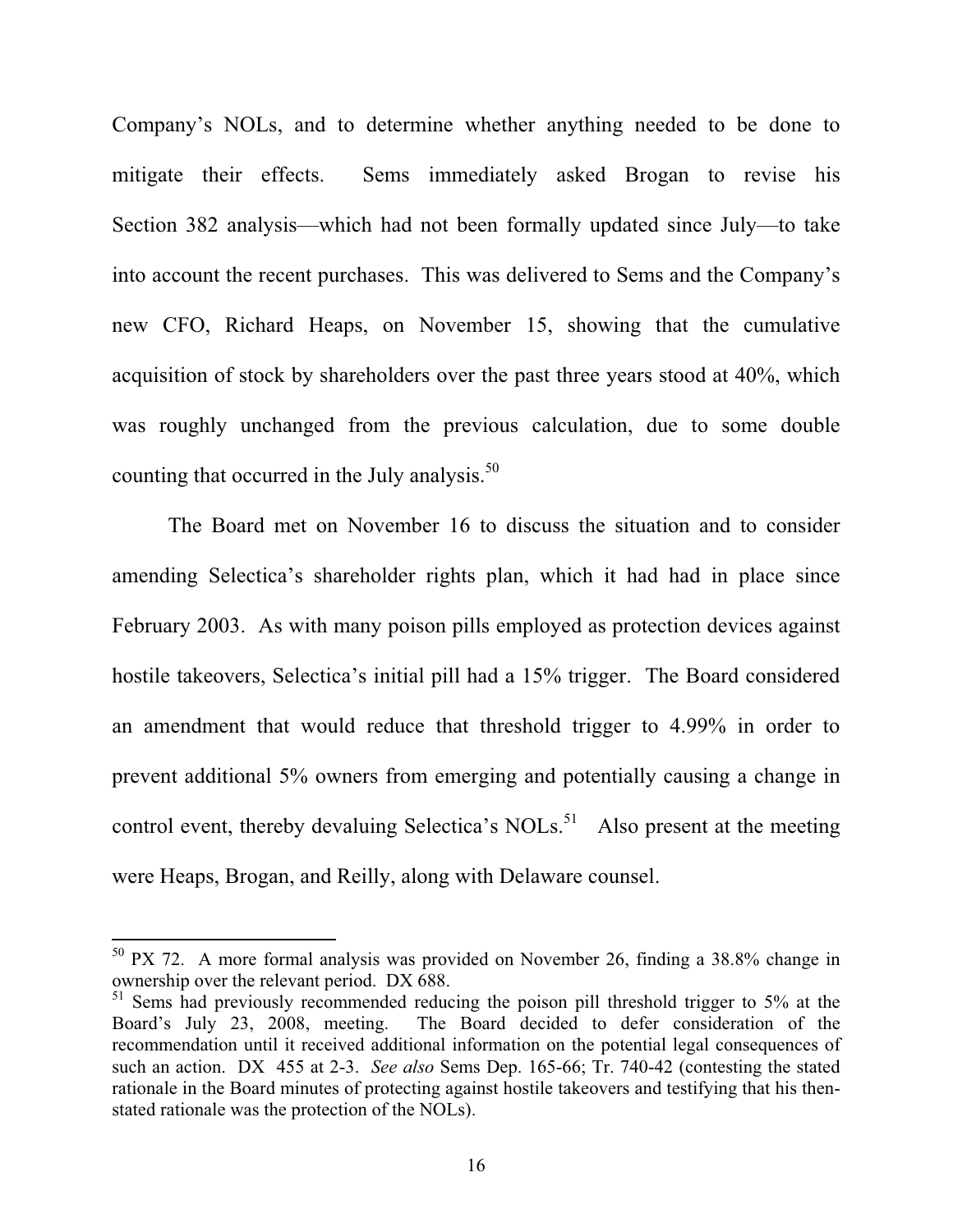Heaps gave an overview of the Company's existing shareholder rights plan and reviewed the stock price activity since Trilogy had filed its Schedule 13D, noting that shares totaling approximately 2.3% of the Company had changed hands in the two days following the filing.<sup>52</sup> Brogan reviewed the Section 382 ownership analysis that his firm had undertaken on behalf of the Company, noting that additional acquisitions of roughly 10% of the float by new or existing 5% holders would "result in a permanent limitation on use of the Company's net operating loss carryforwards and that, once an ownership change occurred, there would be no way to cure the use limitation on the net operating loss carryforwards."<sup>53</sup> He further advised the Board that "net operating loss carryforwards were a significant asset" and that he generally advises companies to consider steps to protect their NOLs when they experience a 30% or greater change in beneficial ownership. Lastly, Brogan noted that, while he believed that the cumulative ownership change calculations would decline significantly over the next twelve months, "it would decline only modestly, if at all, over the next three to four months," meaning that "the Company would continue to be at risk of an ownership change over the near term."<sup>54</sup>

 $52$  PX 89 at 2, 4.

<sup>53</sup> *Id.* at 4.

<sup>54</sup> *Id.*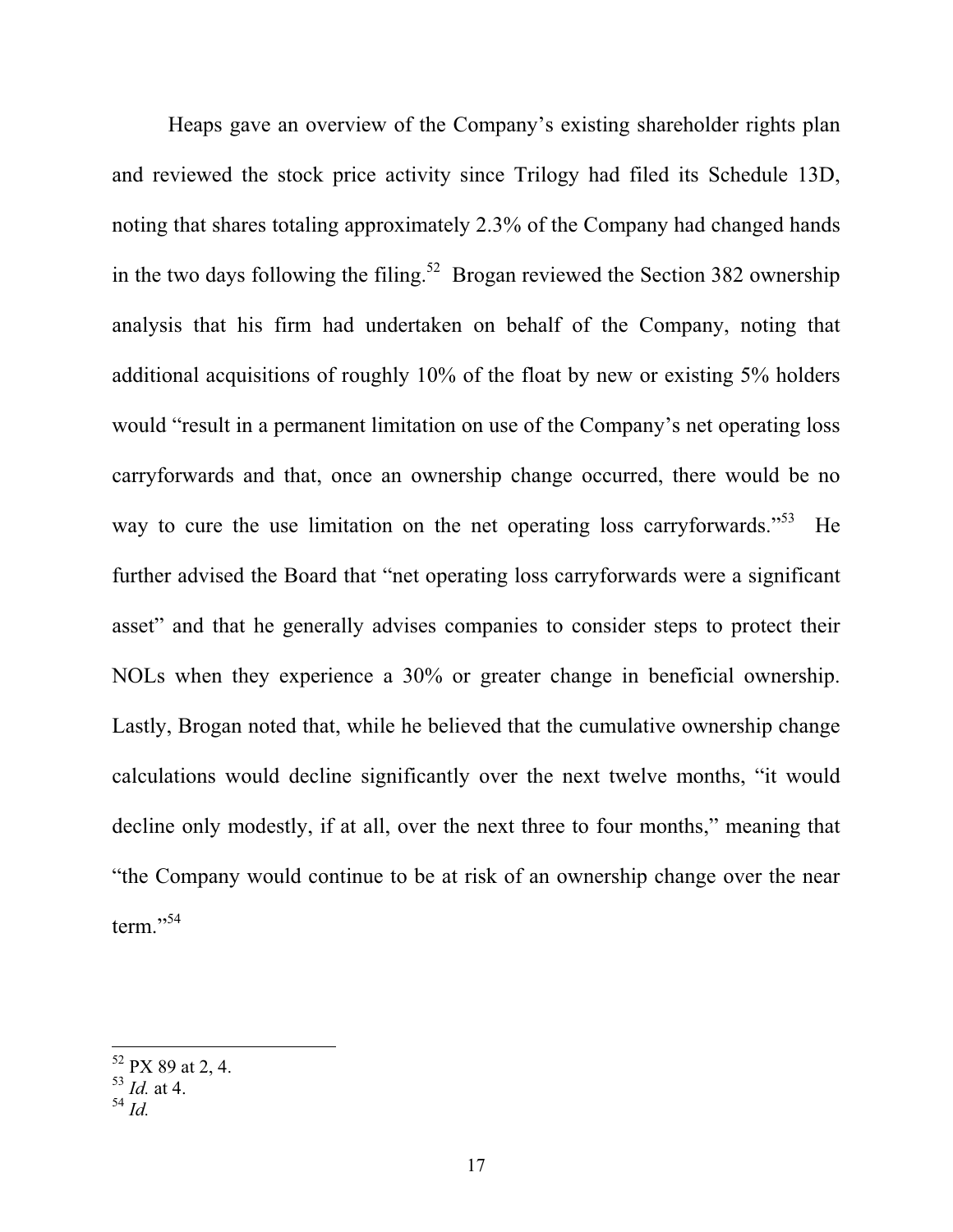Reilly discussed the Company's strategic alternatives and noted that Steel Partners and other parties had expressed interest in pursuing a transaction that would realize the value of Selectica's NOLs, while also reviewing potential transaction structures in which the Company might be able to utilize its NOLs. Reilly responded to questions from the Board, and noted that "it is difficult to value the Company's net operating loss carryforwards with greater precision, because their value depends, among other things, on the ability of the Company to generate profits," and confirmed that "existing stockholders may realize significant potential value" from the utilization of the Company's NOLs, which would be "significantly impaired" if a Section 382 ownership change occurred.<sup>55</sup>

At the request of the Board, Delaware counsel reviewed the legal standards that apply under Delaware law for adopting and implementing measures that have an anti-takeover effect.<sup>56</sup>

The Board then discussed amending the existing shareholder rights plan, and what the terms of such an amendment might be, including the pros and cons of providing a cushion for preexisting 5% holders, the appropriate effective date of the new shareholder rights plan, whether the Board should have authority to exclude purchases by specific stockholders from triggering the rights plan, and

<sup>55</sup> *Id.* at 5.

<sup>56</sup> *Id.*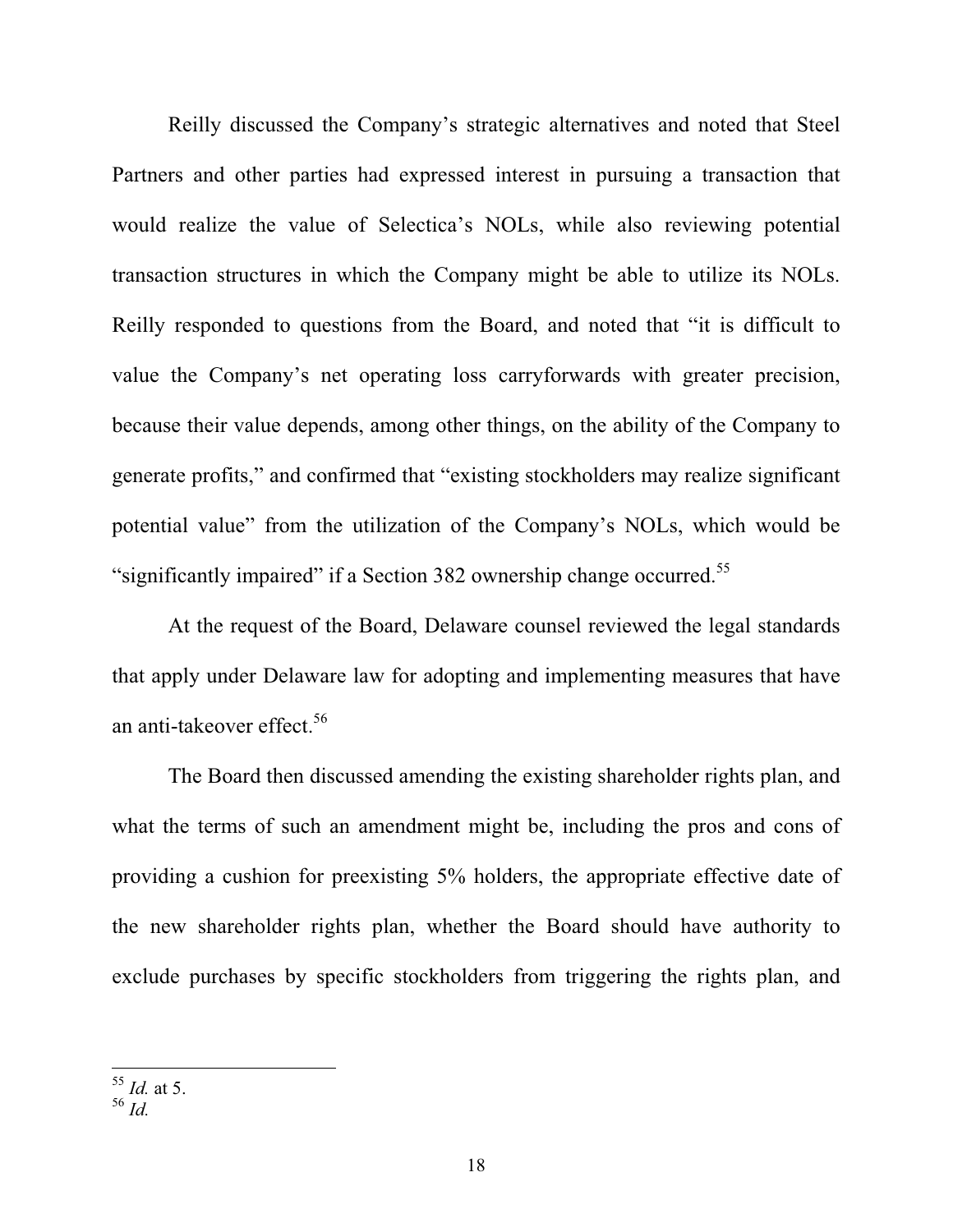whether a review process should be implemented to determine periodically whether the rights plan should remain in effect.

The Board then unanimously passed a resolution amending Selectica's shareholder rights plan, decreasing the beneficial ownership trigger from 15% to 4.99%, while grandfathering in existing 5% shareholders and permitting them to acquire up to an additional 0.5% (subject to the original 15% cap) without triggering the NOL Pill. $57$ 

The resolution also established the Independent Director Evaluation Committee (the "Committee") as a standing committee of the Board to review periodically the rights agreement at the behest of the Board and to "determine whether the Rights Agreement continues to be in the best interest of the Corporation and its stockholders," as well as to review "the appropriate trigger percentage" of the pill, based on corporate and shareholder developments, any broader developments relating to rights plans generally—including academic studies of rights plans and contests for corporate control, and any other factors it deems relevant.<sup>58</sup> The Board set April 30, 2009, as the first date that the Committee should report back its findings.<sup>59</sup>

<sup>57</sup> *Id.* at 10-11.

<sup>58</sup> *Id.* at 11.

<sup>59</sup> *Id.* at 12.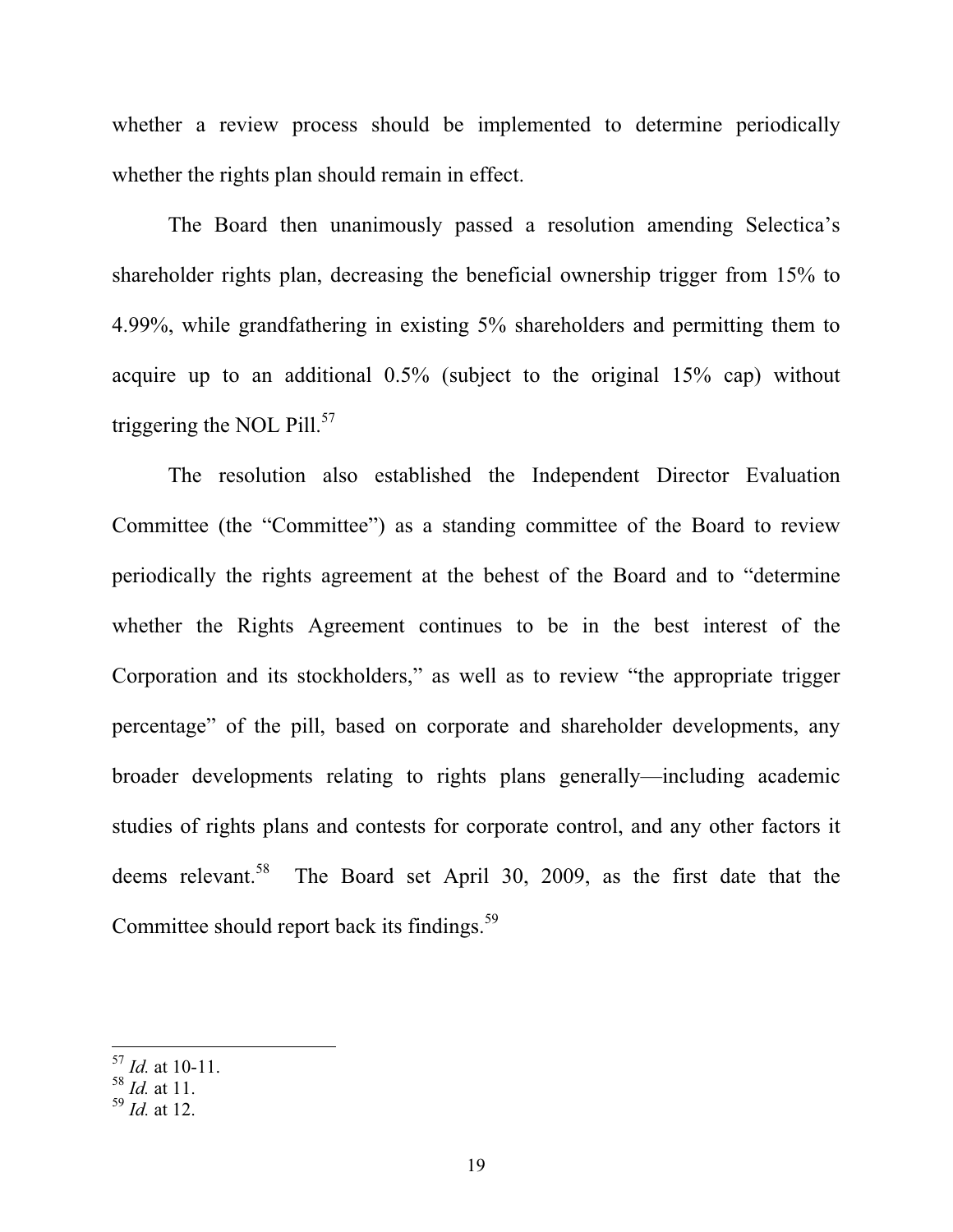## K. *Trilogy Buys through the Pill*

The Board announced the amendment of Selectica's rights agreement on Monday, November 17. Early the following morning, Fallon emailed Trilogy's broker, saying, "[W]e need to stop buying SLTC. They announced a new pill and we need to understand it."<sup>60</sup> Fallon also sent Liemandt a copy of Selectica's 8-K containing the amended language of the NOL Pill. $^{61}$  Trilogy immediately sought legal advice about the NOL Pill. $62$  The following morning, Liemandt emailed Price, with a copy to Fallon, asking, "What percentage of [Selectica] would we need to buy to ruin the tax attributes that [S]teel [P]artners is looking for?"<sup>63</sup> They concluded that they would need to acquire 23% to trigger a change in control event.<sup>64</sup>

Later that week, Trilogy sent Selectica a letter asserting that a Selectica contract with Sun Microsystems constituted a breach of the October 2007 settlement and seeking an immediate meeting with Selectica purportedly to discuss the breach,<sup>65</sup> despite the fact that members of its management had been put on

<sup>60</sup> PX 22. SLTC is Selectica's NASDAQ stock symbol.

 $61$  PX 21.

 $62$  Fallon Dep. at 158-61.

 $63$  DX 649. Liemandt testified that his question meant, "what is the amount that we can buy without hurting it, which is the other way of asking, what's the amount you can buy to ruin it." Liemandt Dep. at 101. Price testified, however, that he understood the question as being more straightforward, specifically, "what percentage would we have to buy to trigger a change of control as per section 382." Price Dep. at 151.

 $64$  DX 649.

 $65$  PX 24.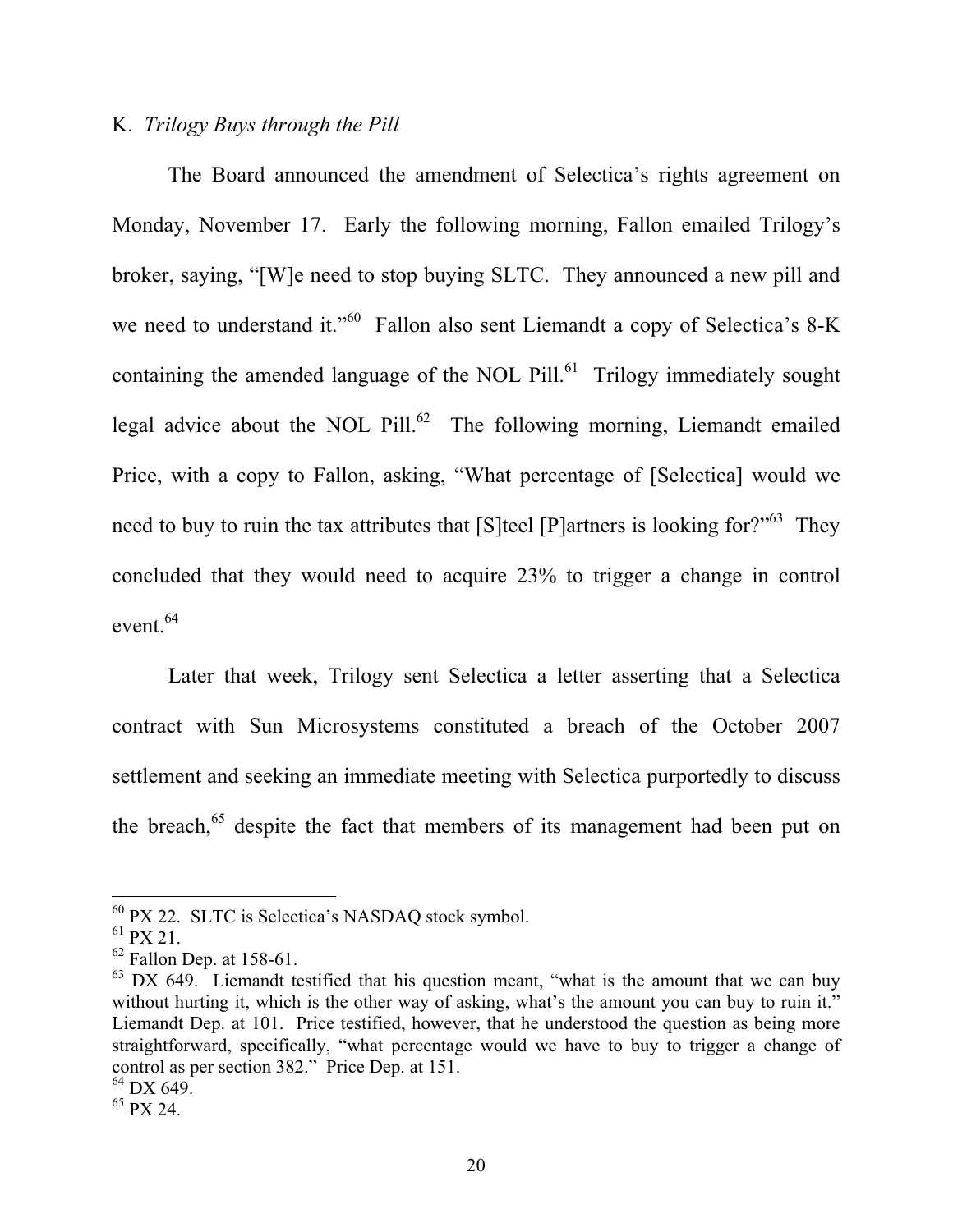notice as to the contract as early as July.<sup>66</sup> Fallon, Liemandt, and Jacops from Trilogy, along with Zawatski, Thanos, and Heaps from Selectica met on December 17. The parties' discussions at this meeting are protected by a confidentiality agreement circulated in advance. However, Selectica contends that "based solely on statements and conduct outside that meeting, it is evident that Trilogy threatened to trigger the NOL Pill deliberately unless Selectica agreed to Trilogy's renewed efforts to extract money from the Company."<sup>67</sup>

On December 18, Trilogy purchased an additional 30,000 Selectica shares, and Trilogy management verified with Liemandt his intention to proceed with buying through the NOL Pill.<sup>68</sup> The following morning, Trilogy purchased an additional 124,061 shares of Selectica, bringing its ownership share to 6.7% and thereby becoming an Acquiring Person under the NOL Pill.<sup>69</sup> Liemandt testified that the rationale behind triggering the pill was to "bring accountability" to the Board and "expose" what Liemandt characterized as "illegal behavior" by the Board in adopting a pill with such a low trigger.<sup>70</sup> Fallon asserted that the reason for triggering the NOL Pill was to "bring some clarity and urgency" to their discussions with Selectica about the two parties' somewhat complicated

<sup>66</sup> PX 48.

<sup>67</sup> Selectica Pre-Trial Br. at 16.

 $68$  PX 104.

<sup>69</sup> *Id.*

 $70$  Liemandt Dep. at 126.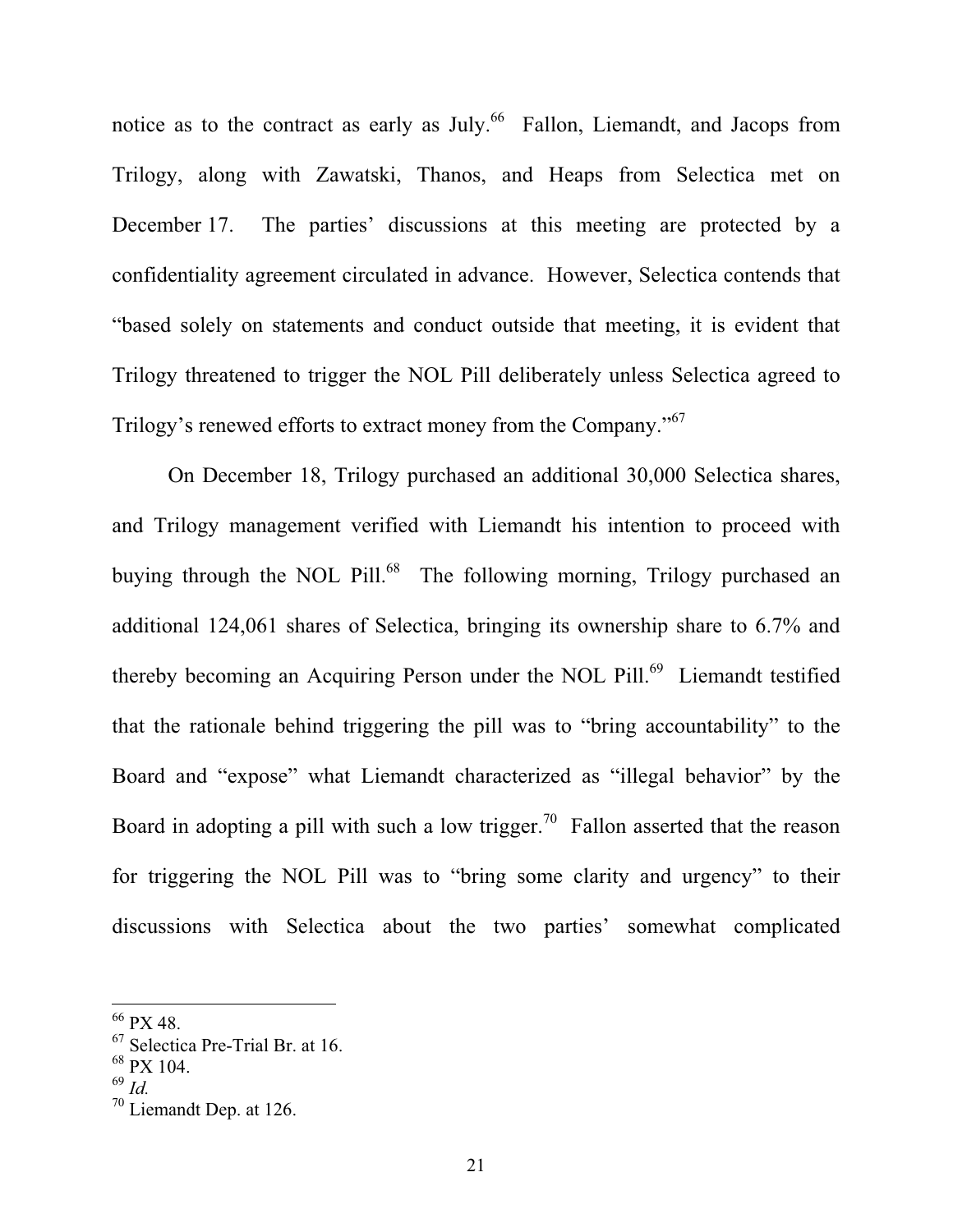relationship by "setting a time frame that might help accelerate discussions" on the direction of the business.<sup>71</sup>

Fallon placed a brief telephone call to Zawatski on December 19 to advise her that Trilogy had bought through the NOL Pill. During a return call by Zawatski later that evening, Fallon indicated that Trilogy felt, based on the conversations from December 17, that Selectica no longer wanted Trilogy as a shareholder or creditor. He then proposed that Selectica agree to purchase Trilogy's shares back, accelerate the payment of its debt, terminate its license with Sun, and make a payment to Trilogy of five million dollars "for settlement of basically all outstanding issues between our companies."<sup>72</sup> Zawatski recalled that Fallon indicated to her that Trilogy had triggered the pill "to get our attention and create a sense of urgency"; that, since the Board would have ten days to determine how to react to the pill trigger, "it would force the board to make a decision."<sup>73</sup>

# L. *The Board Considers its Options and Repeatedly Requests a Standstill*

The Selectica Board had a telephonic meeting on Saturday, December 20, to discuss Trilogy's demands and an appropriate response.<sup>74</sup> The Board discussed "the desirability of taking steps to ensure the validity of the shareholder rights

 $\frac{71}{1}$  Fallon Dep. at 200-01.

<sup>72</sup> *Id.* at 212.

<sup>73</sup> Zawatski Dep. at 283.

 $^{74}$  PX 91.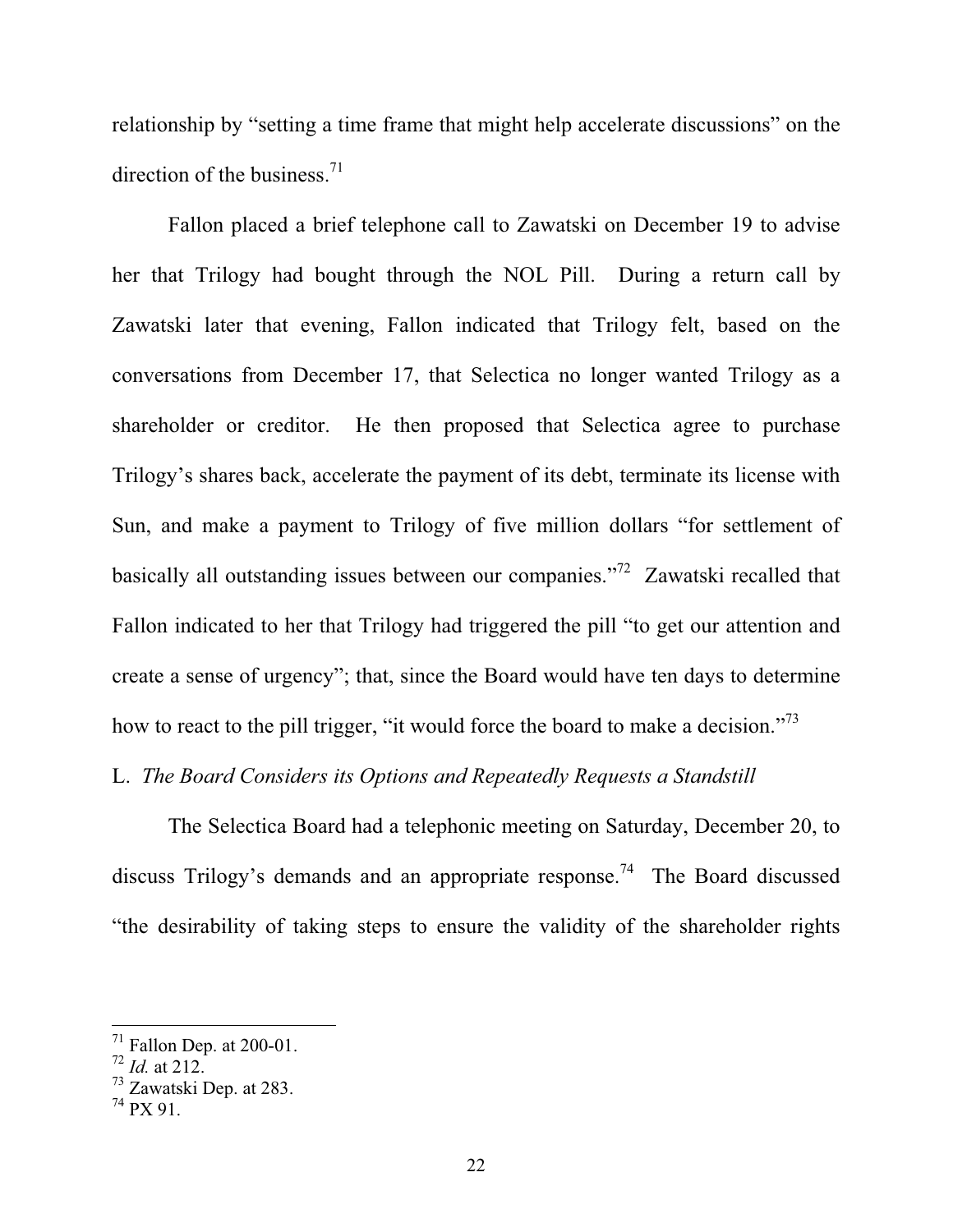plan," and ultimately passed a resolution authorizing the filing of this lawsuit, which occurred the following day.<sup>75</sup> On December 22, Trilogy filed an amended Schedule 13D disclosing its ownership percentage<sup>76</sup> and the Selectica Board met telephonically yet again to discuss the litigation, eventually agreeing to have a representative contact Trilogy to seek a standstill on any additional open market purchases while the Board used the ten-day clock under the NOL Pill to determine whether to consider Trilogy's purchases "exempt" under the rights plan, or else how Selectica would go about implementing the pill.

The amended rights plan allowed the Board to declare Trilogy an "Exempt Person" during the ten-day period following the trigger, upon its determination that Trilogy would not "jeopardize or endanger the availability to the Company of the NOLs.  $\ldots$  ..."<sup>77</sup> The Board could also decide during this window to exchange the rights (other than those held by Trilogy) for shares of common stock.<sup>78</sup> If the Board did nothing, after ten days, the rights would "flip in" automatically, becoming exercisable for \$36 worth of newly-issued common stock at a price of \$18 per right. $^{79}$ 

<sup>75</sup> *Id.* at 3.

<sup>76</sup> PX 104.

 $77$  PX 99 § 1(n).

<sup>78</sup> *See* PX 101 § 24(a).

<sup>&</sup>lt;sup>79</sup> *See id.* §§ 7(b),  $11(a)(ii)$ .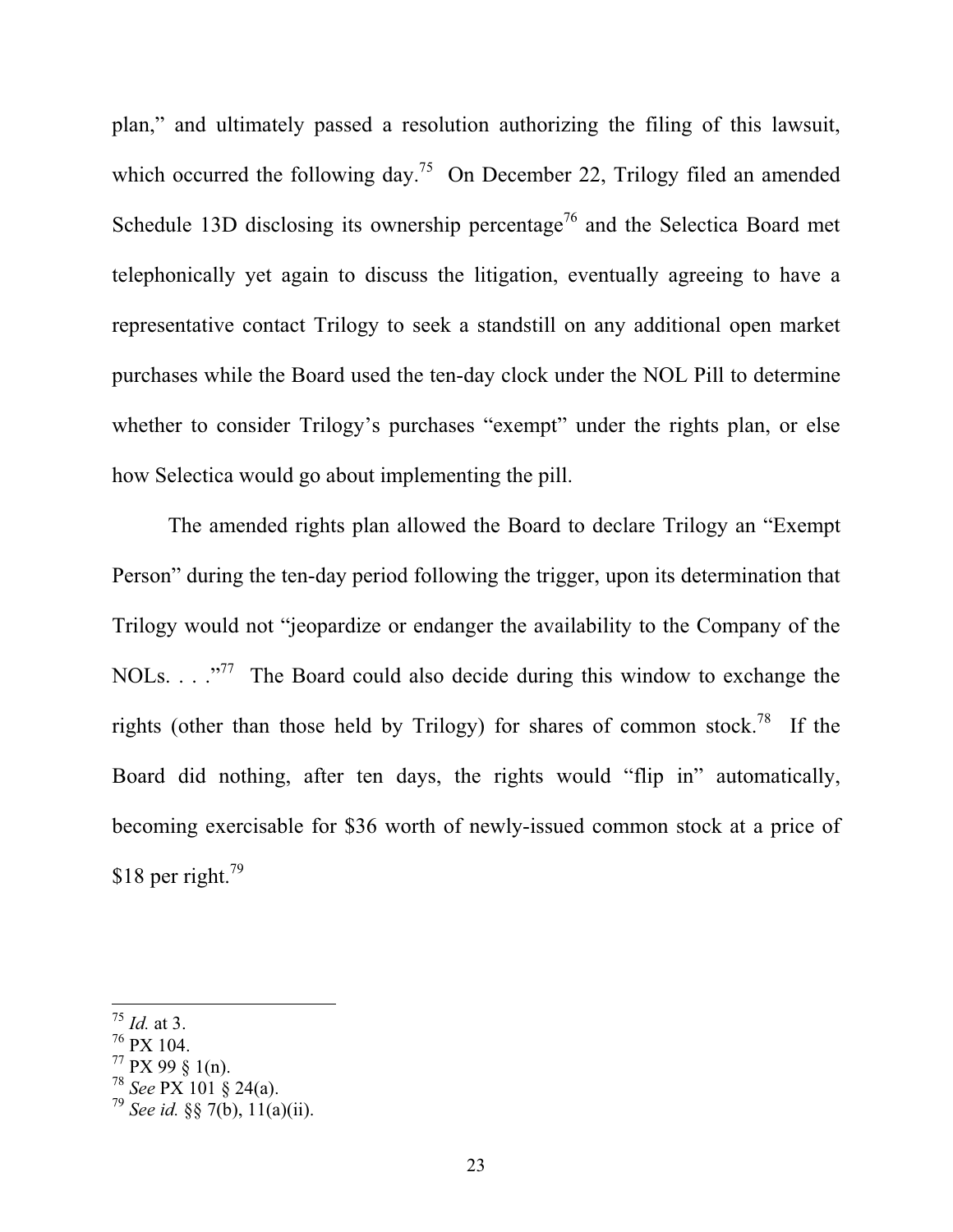The Board met again by telephone the following day, December 23, to discuss the progress of the litigation and to consider the potential impact of the various options under the NOL Pill.<sup>80</sup> The Board agreed to meet in person the following Monday, December 29, along with the Company's financial, legal, and accounting advisors, to evaluate further the available options. The Board also voted to reduce the number of authorized directors from seven to five.<sup>81</sup>

On Wednesday, December 24, the Board met once again by telephone upon learning that the Company's counsel had not succeeded in convincing Trilogy to agree to a standstill.<sup>82</sup> The Board resolved to have Zawatski call Fallon to determine whether Trilogy was willing "to negotiate a standstill agreement that might make triggering the remedies available under the Shareholder Rights Plan, as amended, unnecessary at this time."83 Zawatski spoke with Fallon on the morning of December 26. Fallon stated that Trilogy did not want to agree to a standstill, that relief from the NOL Pill was not Trilogy's goal, and that Trilogy expected that the NOL Pill would apply to it. $84$  Fallon reiterated that the ten-day window would help "speed [the] course" towards a resolution of their claims.<sup>85</sup>

- 82 PX 94.
- <sup>83</sup> *Id.* at 2.

 $80$  PX 93.

<sup>81</sup> *Id.* at 3.

<sup>&</sup>lt;sup>84</sup> Fallon Dep. at 219-20; PX 112.

 $85$  PX 112 at 1.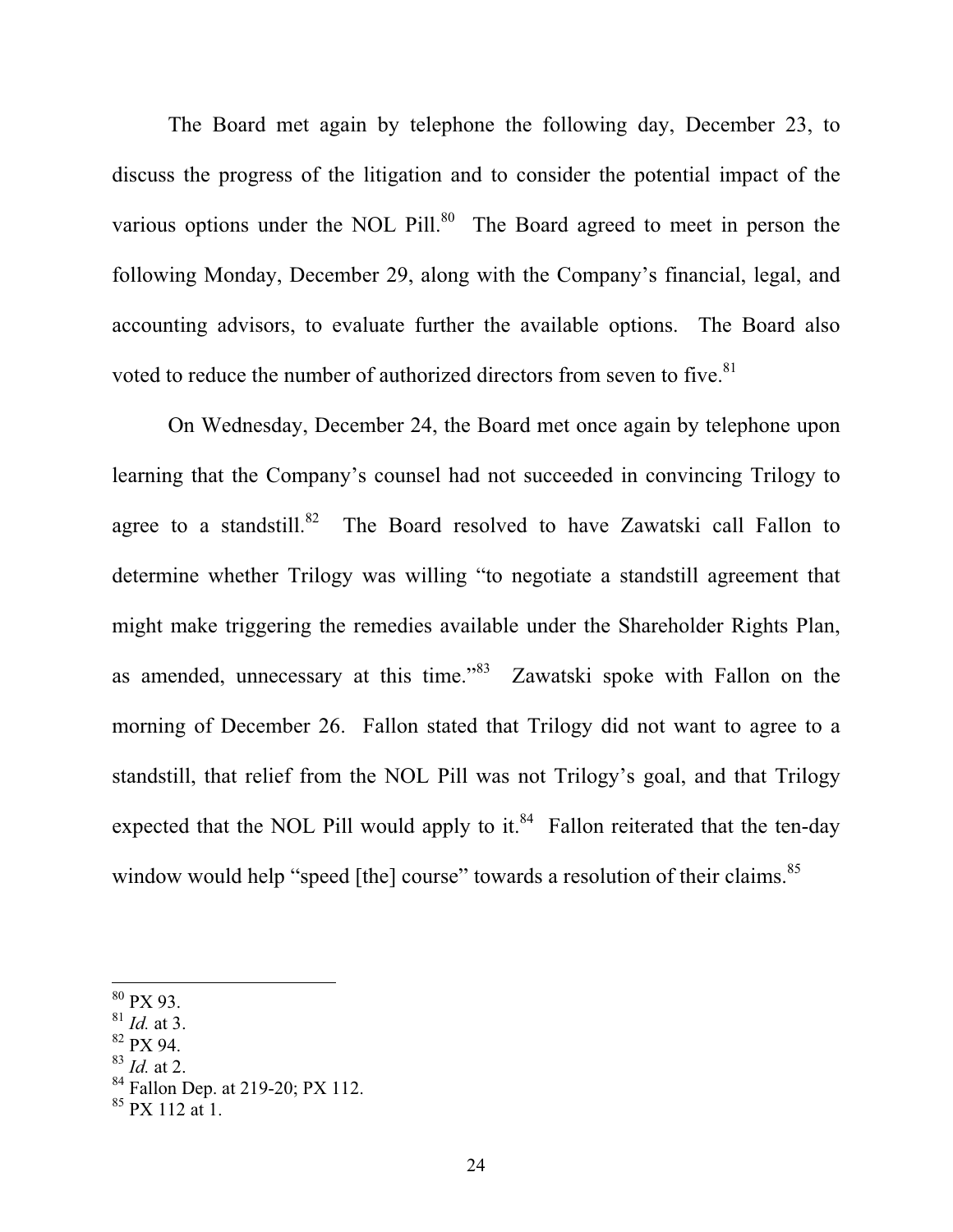The Board and its advisors met again on December 29.<sup>86</sup> Thanos provided an update on recent developments at the Company, including financial results, management changes, and the Needham process and provided an overview of the make-up of the Company's shareholder base. Reilly then provided a more detailed report on the status of the Needham process to the Board. Thereafter, Brogan gave a presentation on his firm's updated analysis of Selectica's NOLs, finding that the Company had at least \$160 million of NOLs and that there had been a roughly 40% ownership change by 5% holders over the three-year testing period, which would not be expected to "roll off" in the near term, and that "there was therefore a significant risk of a Section 382 ownership change."<sup>87</sup> Brogan subsequently discussed the possible consequences of the two principal mechanisms for implementing the triggered NOL Pill to the change in control analysis, finding that employing a share exchange would not likely have a materially negative impact on the Section 382 analysis, while expressing more concern over the uncertain effect of a flip-in pill on subsequent ownership levels (specifically, the possibility that a flip-in pill would, itself, trigger a Section 382 ownership change), as well as what steps could be taken to reduce this uncertainty.<sup>88</sup> Reilly once again addressed the Board to explain the ways he believed the NOLs would be valuable to the

<sup>&</sup>lt;sup>86</sup> PX 95.

 $87 \overline{1}$ *Id.* at 3.

<sup>88</sup> *Id.* at 4.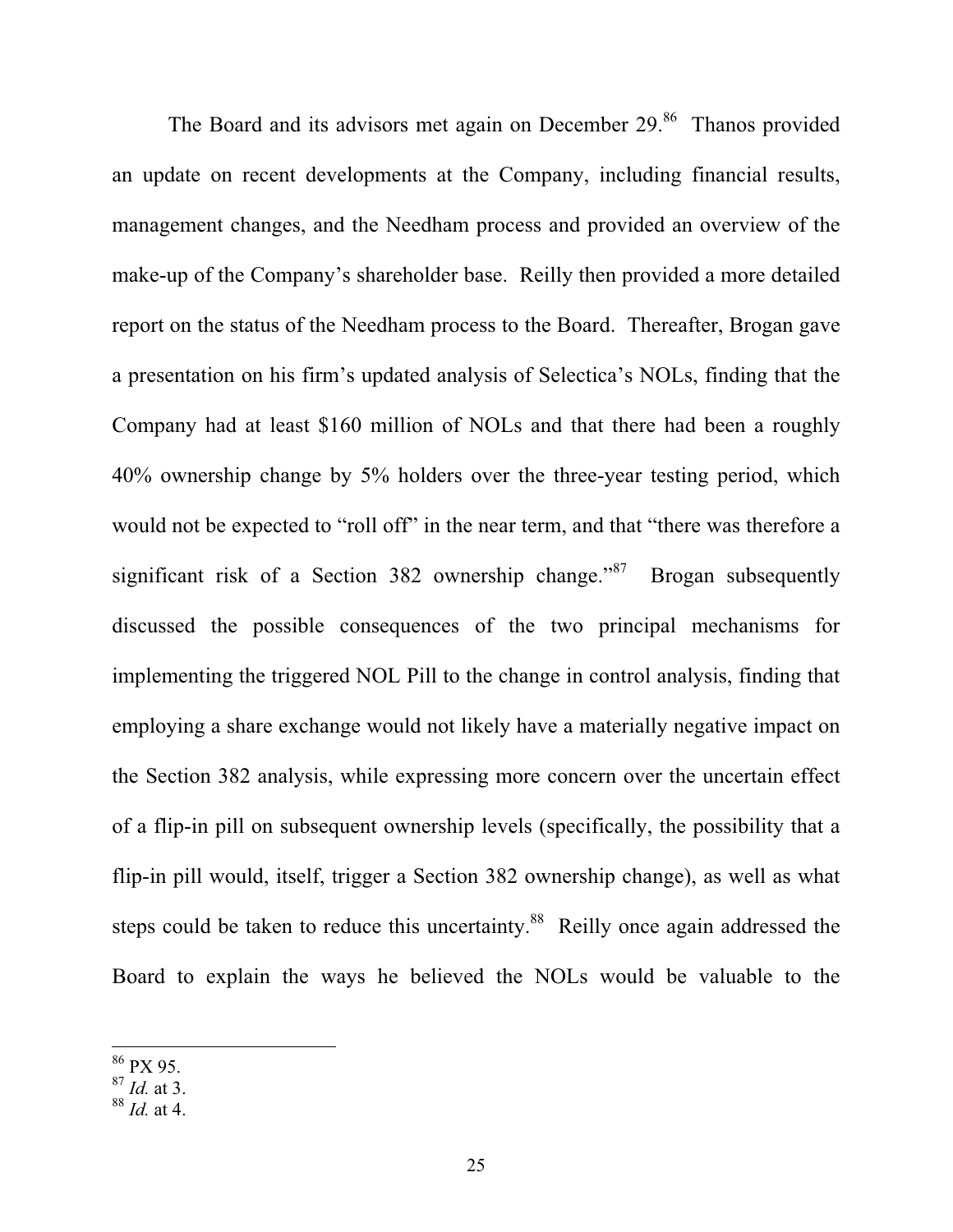Company in its ongoing exploration of strategic alternatives, and to reiterate his opinion that an ownership change would "reduce the value of the Company."89

The Board also discussed Trilogy's settlement demands and found them "highly unreasonable" and "lack[ing] any reasonable basis in fact," and that "it [was] not in the best interests of the Company and its stockholders to accept Trilogy/Versata's settlement demands relating to entirely separate intellectual property disputes as a precondition to negotiating a standstill agreement to resolve this dispute."90 The Board discussed Trilogy's actions at some length, ultimately concluding that they "were very harmful to the Company in a number of respects," and that "implementing the exchange was reasonable in relation to the threat imposed by Trilogy," in particular, because the NOLs were seen as "an important corporate asset that could significantly enhance stockholder value," and because Trilogy had intentionally triggered the NOL Pill, publicly suggested it might purchase additional stock, and had refused to negotiate a standstill agreement, despite the fact that an additional 10% acquisition by a 5% shareholder would likely trigger an ownership change under Section  $382.^{91}$ 

<sup>89</sup> *Id.*

<sup>90</sup> *Id.* at 6.

<sup>91</sup> *Id.* at 9-10.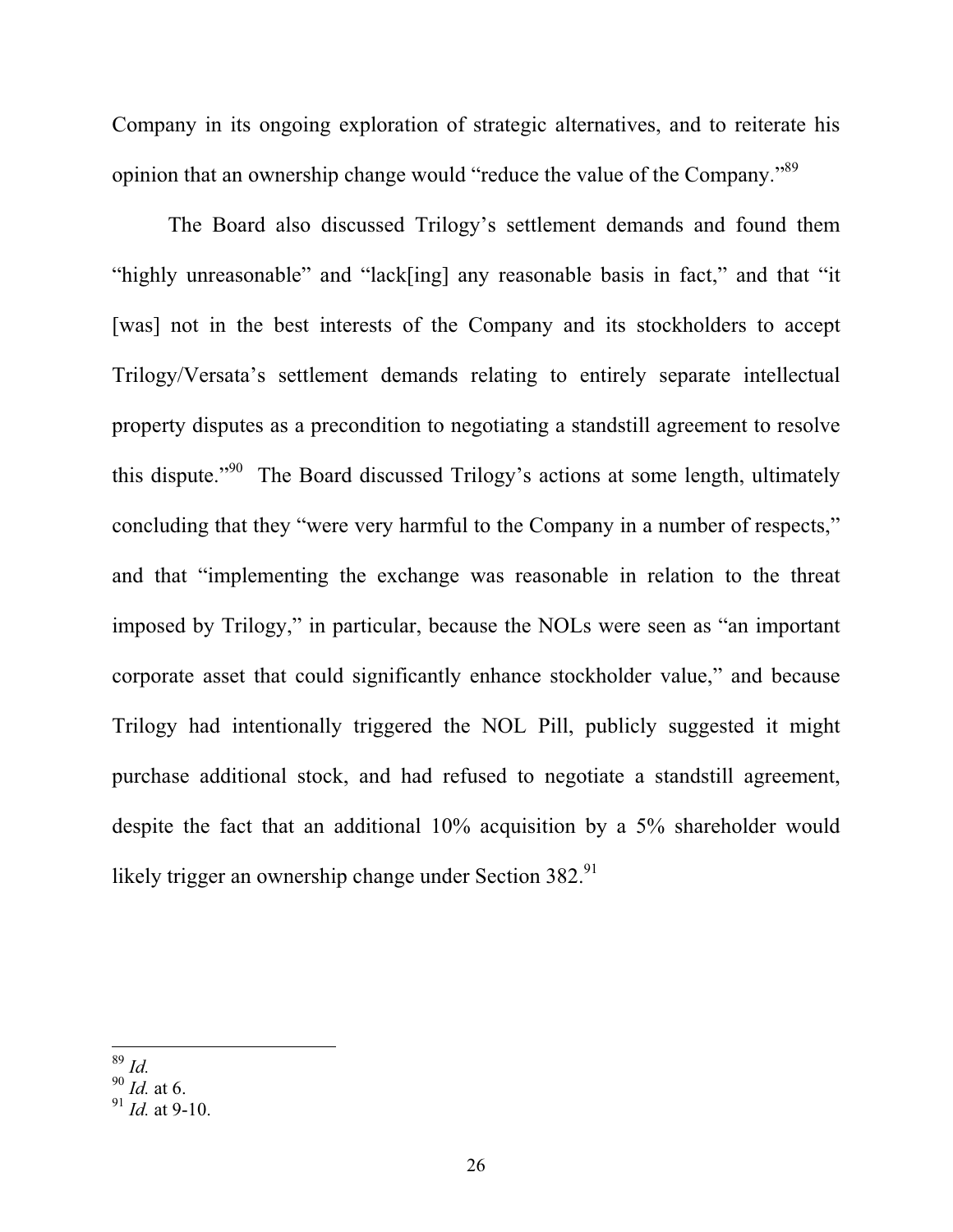The Board then authorized Delaware counsel to contact Trilogy in writing, one final time, to seek a standstill agreement, and also passed resolutions delegating the power of the Board to the Committee to determine whether or not to treat Trilogy or its acquisition as "exempt," and nominating Alan Howe as a new member of the Board.

On the evening of December 29, Selectica's Delaware counsel emailed Trilogy's trial counsel at the Board's instruction, seeking a standstill agreement "so that the Board could consider either declaring them an 'Exempt Person' under the Rights Plan . . . or alternatively, settle the litigation altogether in exchange for a long term agreement relating to your clients' ownership of additional shares."<sup>92</sup> The following afternoon, Trilogy's counsel responded that Trilogy was not willing to agree to the proposed standstill.<sup>93</sup>

Two days later, on December 31, the Board met telephonically once again, and was informed of Trilogy's latest rejection of a standstill agreement.<sup>94</sup> The Board discussed its options with its legal advisors and ultimately concluded that the pill should go into effect and that employing an exchange was the best option, and should be done as soon as possible in order to protect the NOLs, even at the risk of disrupting common stock trading. The Board directed advisers to prepare a

 $92$  PX 70.

<sup>93</sup> *Id.*

<sup>&</sup>lt;sup>94</sup> PX 96.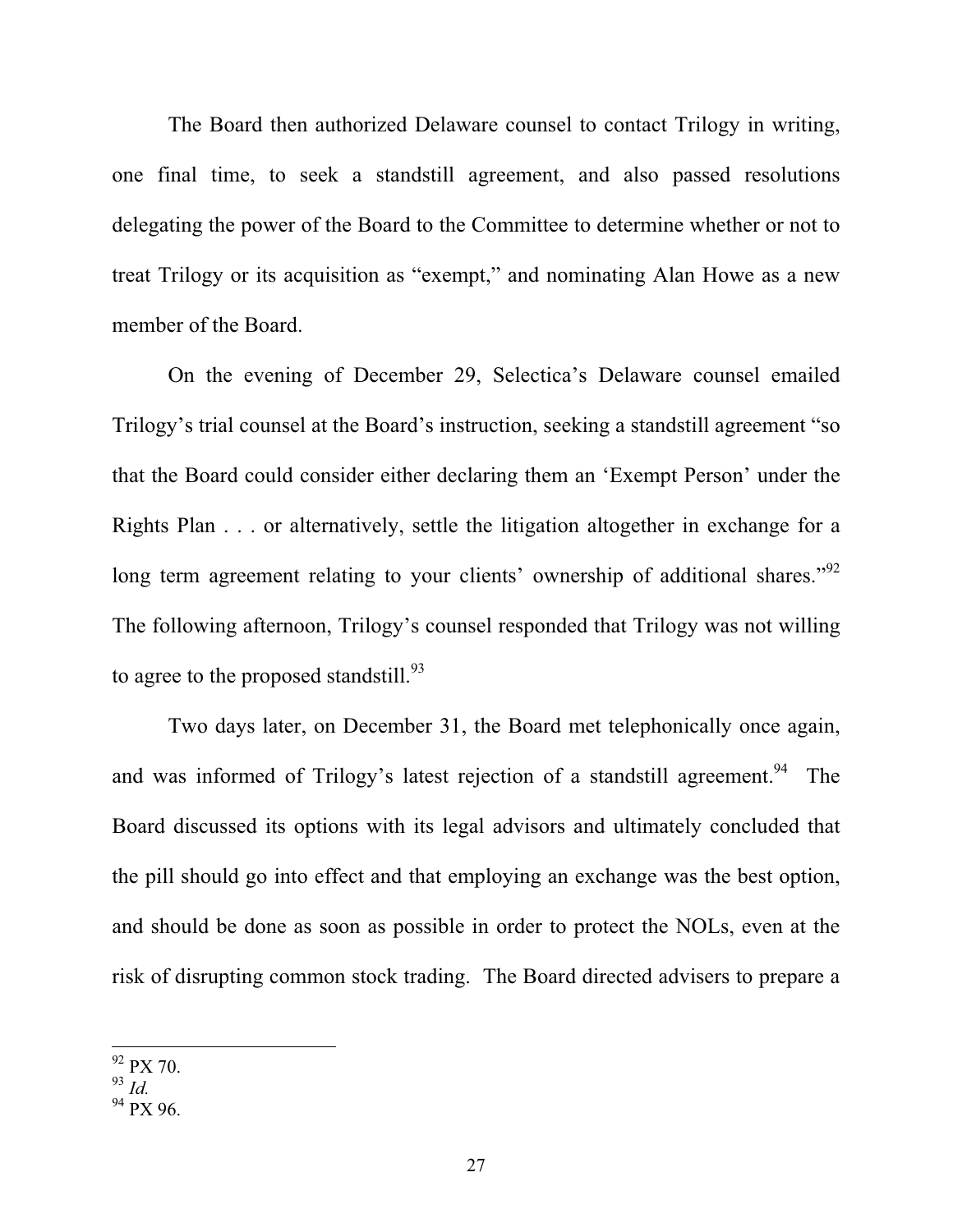technical amendment to the NOL Pill to clarify the time at which an exchange would become effective.<sup>95</sup>

### M. *The Board Adopts the Amended and Restated Pill and Dilutes Trilogy*

On January 2, the Board met telephonically once more, reiterating its delegation of authority to the Committee to make recommendations regarding the implementation of the NOL Pill, and passed a resolution expressly confirming that the Board's delegation of authority included the power to effect an exchange of the rights under the NOL Pill and to declare a new dividend of rights under an amended rights plan (the "Reloaded NOL Pill").<sup>96</sup> The Board then adjourned and the Committee—comprised of Sems and Arnold—met with legal and financial advisors, who verified that there had been no new contact whatsoever with representatives from Trilogy, reiterated that the NOLs remained "a valuable corporate asset of the Company in connection with the Company's ongoing exploration of strategic alternatives,"<sup>97</sup> and advised the Committee members of their fiduciary obligations under Delaware law.<sup>98</sup> Reilly presented information about the current takeover environment and the use of poison pills (specifically, the types of pills commonly employed and their triggering thresholds), and reviewed

<sup>95</sup> *See id.* at 3; PX 100.

 $96$  PX 97 at 1-2.

<sup>97</sup> *Id.* at 8.

<sup>98</sup> *Id.* at 10.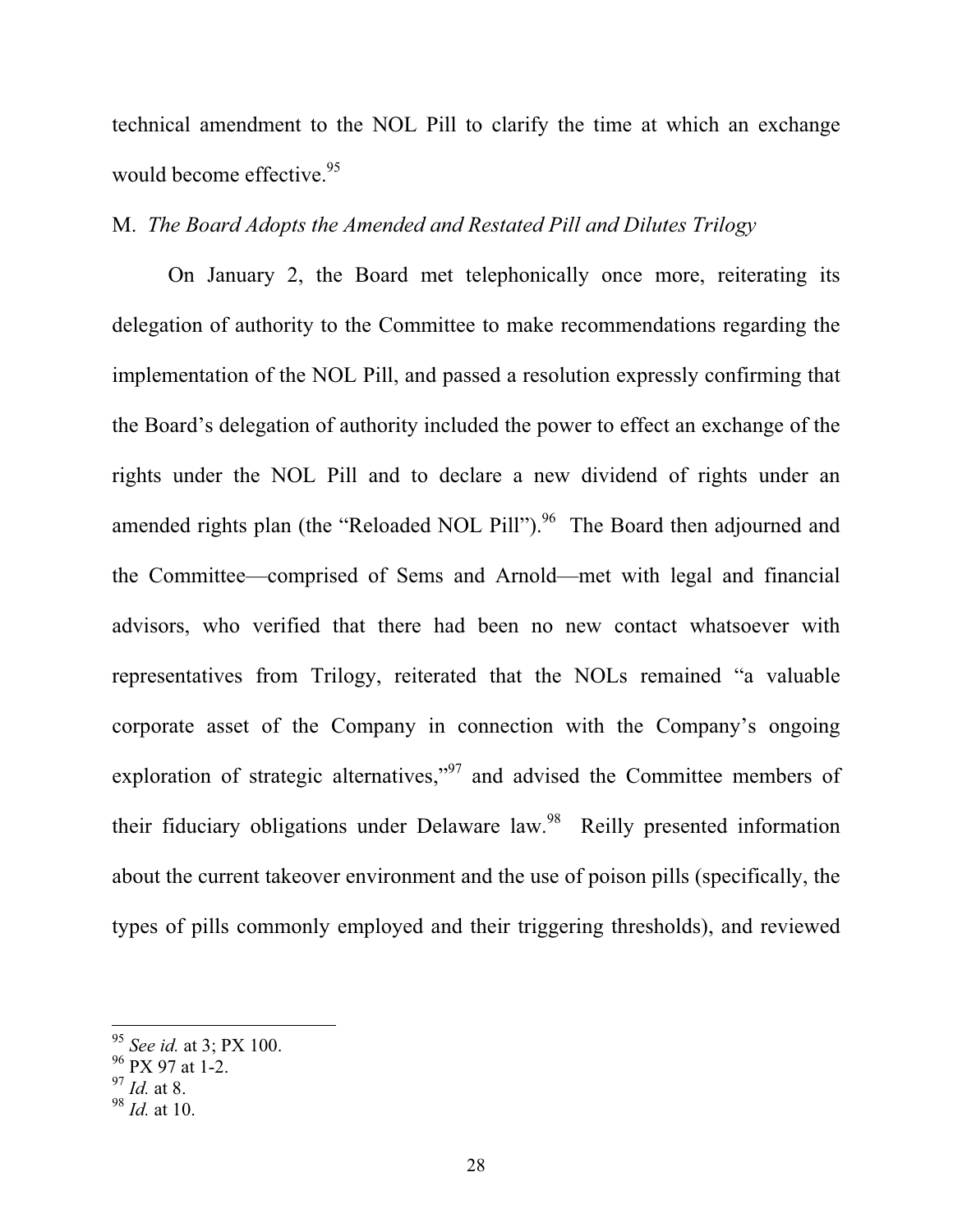the Company's then-current anti-takeover defenses compared with those of other public companies.<sup>99</sup> Reilly asserted that "a so-called NOL rights plan with a 4.99% trigger threshold is designed to help protect against stock accumulations that would trigger an 'ownership change,'" and that "implementing appropriate protections of the Company's net operating loss carryforwards was especially important at present," given Trilogy's recent share acquisitions on top of the Company's existing Section 382 ownership levels.<sup>100</sup> Finally, Reilly reviewed the proposed terms and conditions of the Reloaded NOL Pill, discussed the methodology for determining the exercise price of the new rights, and made recommendations regarding the same. The Committee sought reconfirmed assurances by its financial and legal advisors that the NOLs were a valuable corporate asset and that they remained at a significant risk of being impaired, which the advisors provided. $101$ 

The Committee concluded that Trilogy should not be deemed an "Exempt Person," that its purchase of additional shares should not be deemed an "Exempt Transaction," that an exchange of rights for common stock (the "Exchange")

 $99$  PX 38. At that time, Selectica had the following defensive measures in place as indicated in Reilly's presentation: (1) classified board; (2) board fills all director vacancies; (3) shareholders cannot call special meetings; (4) no action by written consent; (5) supermajority vote to remove directors; (6) locked-in charter or bylaw provision; (7) no cumulative voting; and (8) blank check preferred stock. *Id.* at 21. Selectica has since submitted for stockholder vote a proposal to declassify the staggered board terms. RJN2, Ex. A at 2, 10.

 $100$  *Id.* at 6.

 $101$  *Id.* at 8.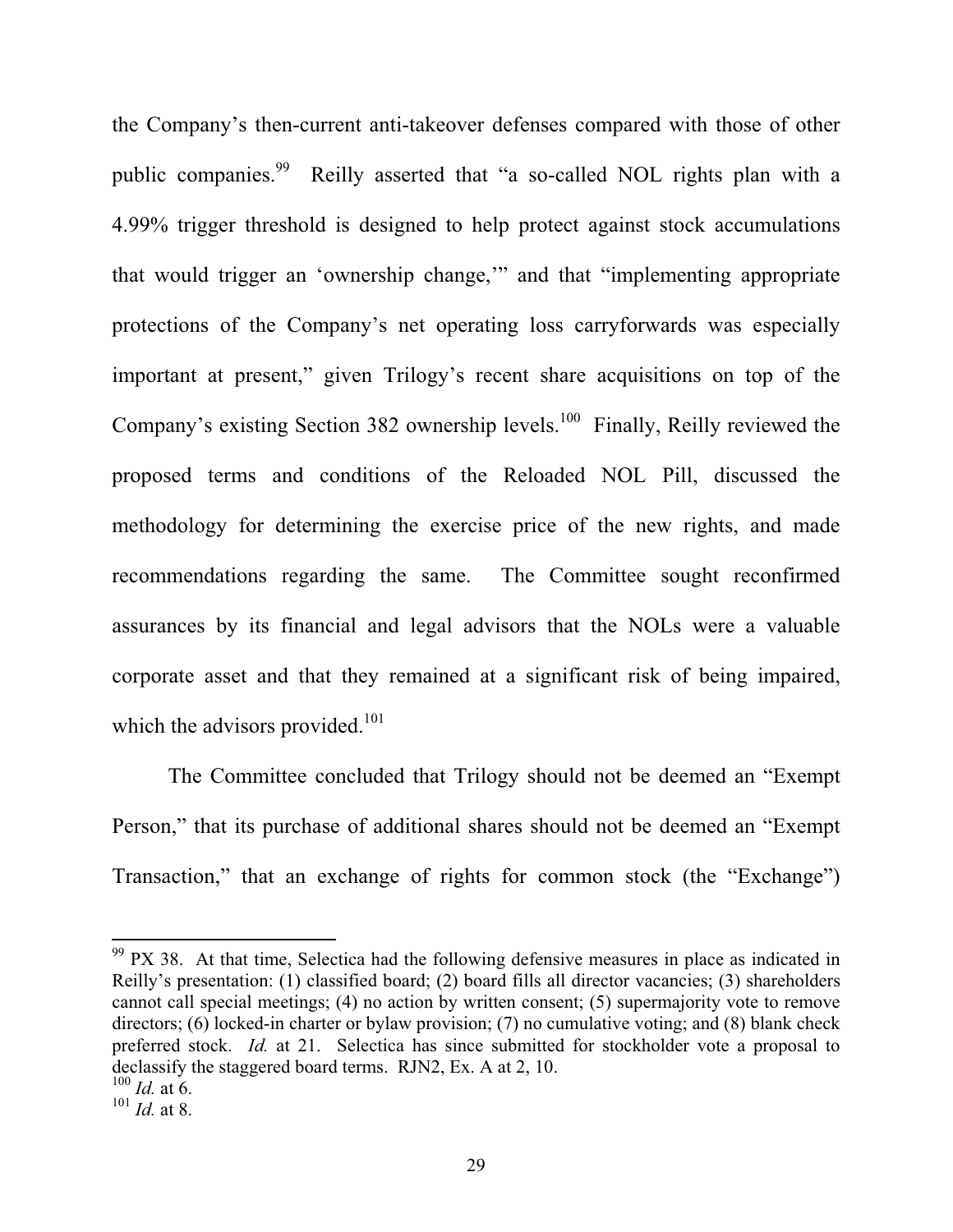should occur, and that a new rights dividend on substantially similar terms ought to be adopted. It passed resolutions to implement these conclusions, thereby adopting the Reloaded NOL Pill and instituting the Exchange.<sup>102</sup> The Exchange doubled the number of shares of Selectica common stock owned by each shareholder of record, other than Defendants. Consequently, the Exchange reduced Defendants' beneficial holdings from 6.7% to 3.3%. The implementation of the Exchange led to a freeze in the trading of Selectica stock from January 5, 2009 until February 4, 2009, with stock price frozen at  $$0.69$ <sup>103</sup> The Reloaded NOL Pill will expire on January 2, 2012, unless the expiration date is advanced or extended, or unless these rights are exchanged or redeemed by the Board some time beforehand.<sup>104</sup>

#### N. *The Parties' Contentions*

Selectica seeks a declaratory judgment that the actions of the Board and the Committee in (1) adopting the NOL pill on November 16; (2) authorizing the Exchange on January 2; and (3) adopting the Reloaded NOL Pill and issuing a new rights dividend on January 2, were valid and proper. Trilogy's counterclaim seeks a declaratory judgment that the NOL Pill and Reloaded NOL Pill are invalid, void and unenforceable, or else unenforceable as to Trilogy, as well as an order enjoining or rescinding the Exchange and requiring Selectica to redeem

<sup>102</sup> *Id.* at 10-21.

<sup>&</sup>lt;sup>103</sup> DX 762; DX 796 at 2.

 $104 \text{ PX } 101 \text{ \& } 7(a)$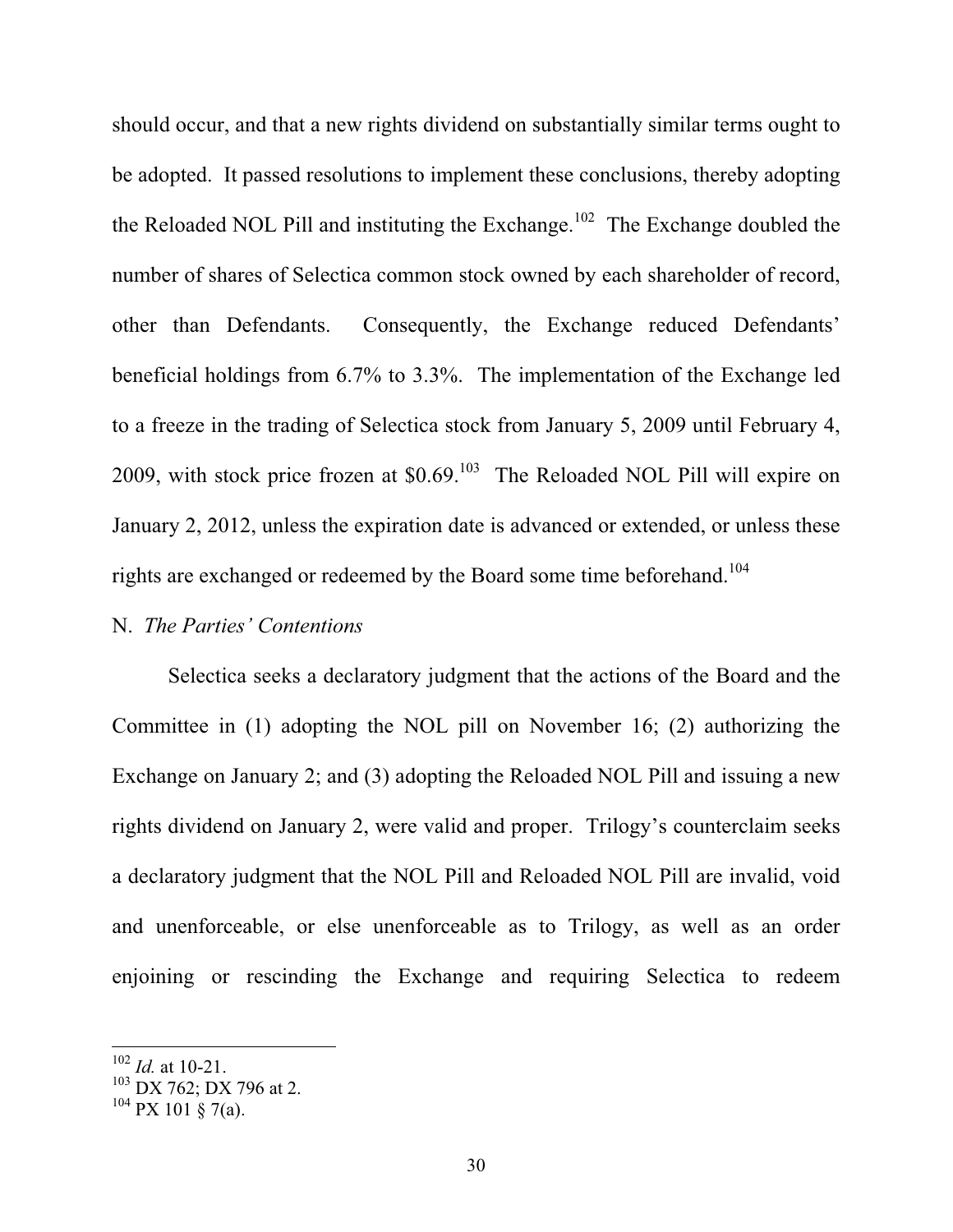permanently the new rights dividends issued under the Reloaded NOL Pill. Trilogy also seeks money damages for breaches of fiduciary duty.

Selectica asserts that the actions of the Board and the Committee were valid under Delaware law and were appropriate exercises of their fiduciary responsibilities under *Unocal*: specifically, that the Board acted reasonably in concluding that the NOLs constituted a potentially valuable asset that was threatened by Trilogy's actions, and that the adoption of the NOL Pill, implementation of the Exchange, and adoption of the Reloaded NOL Pill and declaration of a new rights dividend were not preclusive but were reasonable and proportionate responses to the identified threat.

To the contrary, Trilogy argues that both the NOL Pill and Reloaded NOL Pill should be declared invalid either because (1) they are both anti-takeover devices that, either per se or on the facts of this case, preclude an effective proxy contest; or (2) they were not a reasonable and proportionate response to a reasonably perceived threat because the Board failed to establish that the NOLs had a value worth protecting and that this value was threatened by Trilogy's purchases.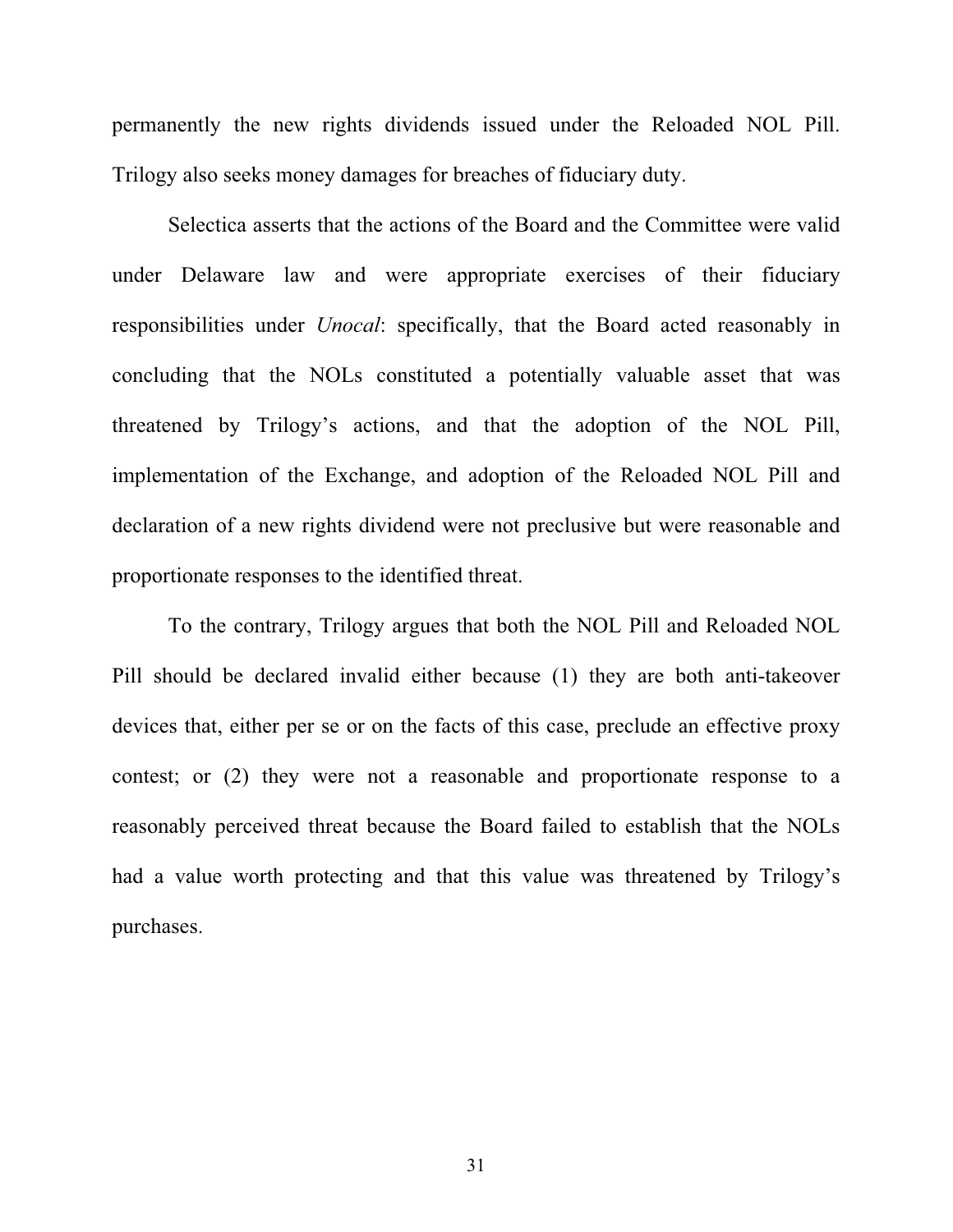#### **III. DISCUSSION**

#### A. *The Poison Pill under Delaware Law*

The principal question before the Court is the reasonableness of a board's adoption of a low-threshold poison pill in order to protect assets of speculative and questionable value absent an explicit plan for how such value might be realized.

Since their first appearance nearly thirty years ago, shareholder rights plans—so-called "poison pills"—have been the subject of much debate. Some commentators have suggested that poison pills may be detrimental to shareholder interests because they help perpetuate existing management, preclude value-adding transactions from taking place, and destroy shareholder wealth.<sup>105</sup> In spite of their rather contentious early history and the various arguments made against their use, poison pills remain a common feature of the corporate landscape, and Delaware courts have repeatedly upheld their adoption as consistent with a board's fiduciary duties and business judgment.<sup>106</sup> Indeed, the Delaware Supreme Court's

<sup>105</sup> *See, e.g.*, Lucian Arye Bebchuk, *The Case Against Board Veto Power in Corporate Takeovers*, 69 U. Chi. L. Rev. 973 (2002); Randall S. Thomas, *Judicial Review of Defensive Tactics in Proxy Contests: When is Using a Rights Plan Right?*, 46 Vand. L. Rev. 503 (1993); Michael Ryngaert, *The Effect of Poison Pill Securities on Shareholder Wealth*, 20 J. Fin. Econ. 377, 411 (1988) (concluding that poison pills do not benefit shareholders); Frank H. Easterbrook & Daniel R. Fischel, *The Proper Role of a Target's Management in Responding to a Tender Offer*, 94 Harv. L. Rev. 1161 (1981).

<sup>106</sup> *See Moran v. Household Int'l, Inc.*, 500 A.2d 1346, 1357 (Del. 1985); *Revlon, Inc. v. MacAndrews & Forbes Holdings, Inc.*, 506 A.2d 173, 181-82 (Del. 1986); *Paramount Commc'ns, Inc. v. Time, Inc.*, 571 A.2d 1140, 1153-54 (Del. 1990); *Moore Corp. Ltd. v. Wallace Computer Servs., Inc.*, 907 F. Supp. 1545, 1563-64 (D. Del. 1995); *Leonard Loventhal Account v. Hilton Hotels Corp.*, 780 A.2d 245, 250-51 (Del. 2001).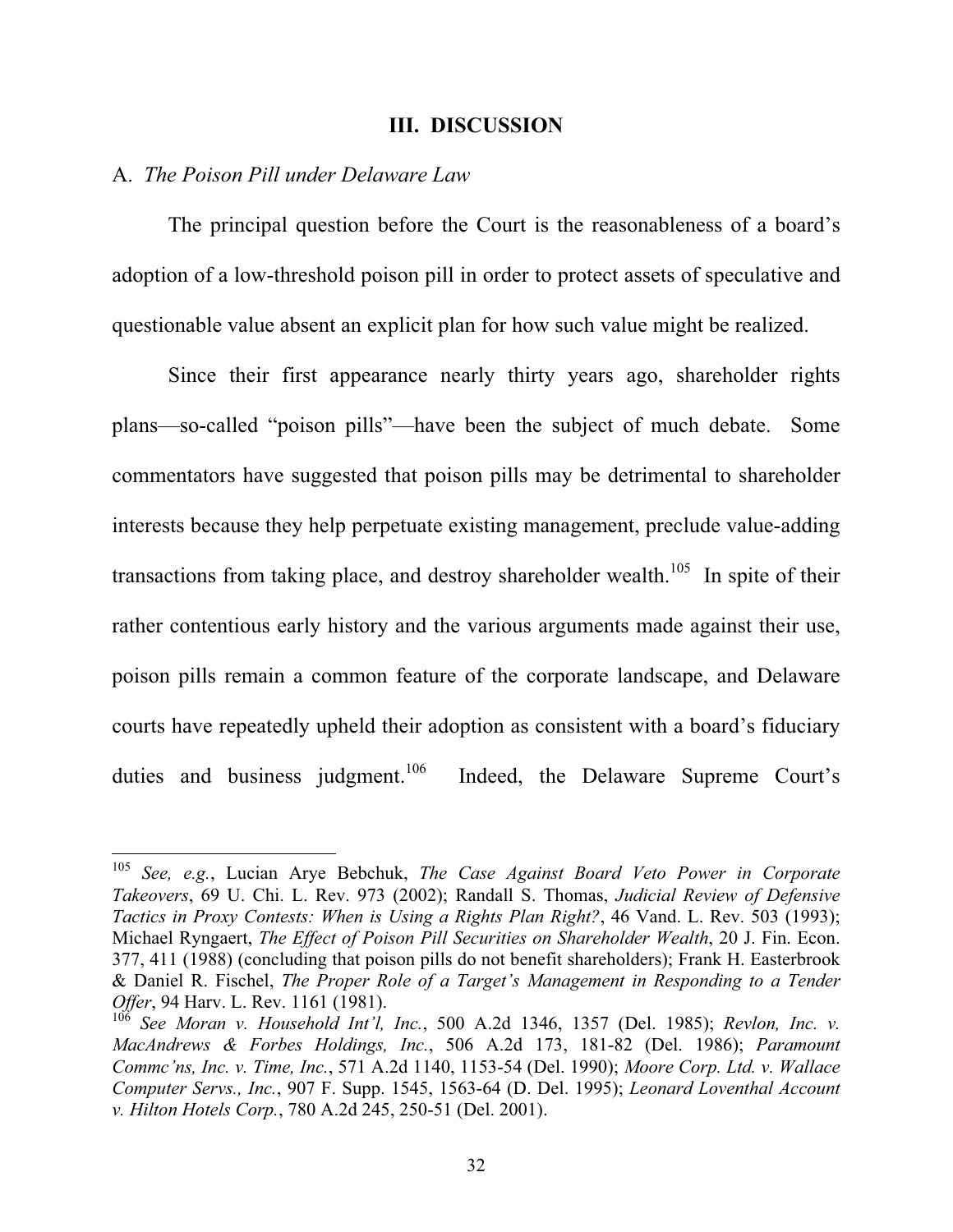invocation of the doctrine of *stare decisis* to reaffirm the central holding of *Moran* in the *Leonard Loventhal* case is a strong signal that the legitimacy of the poison pill is settled law.<sup>107</sup>

### B. *Does the NOL Pill Meet the* Unocal *Standard?*

The Supreme Court in *Unocal* explained that the business judgment rule does not immediately apply to defensive actions taken by a board in the context of a possible change in control, such as the adoption of a poison pill, "[b]ecause of the omnipresent specter that a board may be acting primarily in its own interests, rather than those of the corporation and its shareholders.  $\ldots$ <sup>108</sup> Accordingly, "there is an enhanced duty which calls for judicial examination at the threshold before the protections of the business judgment rule may be conferred."<sup>109</sup> Such enhanced scrutiny operates to "ensure that a defensive measure to thwart or impede a takeover is indeed motivated by a good faith concern for the welfare of the corporation and its stockholders" and that the board did not act "solely or primarily out of a desire to perpetuate themselves in office."<sup>110</sup>

Thus, under the *Unocal* test, in order to be afforded the protection of the business judgment rule with respect to the adoption of a defensive measure, the "directors must show that they had reasonable grounds for believing that a danger

<sup>107</sup> *See Leonard Loventhal*, 780 A.2d at 246.

<sup>108</sup> *Unocal Corp. v. Mesa Petroleum Co.*, 493 A.2d 946, 954 (Del. 1985).

 $109$  *Id.* 

 $110$  *Id.* at 955.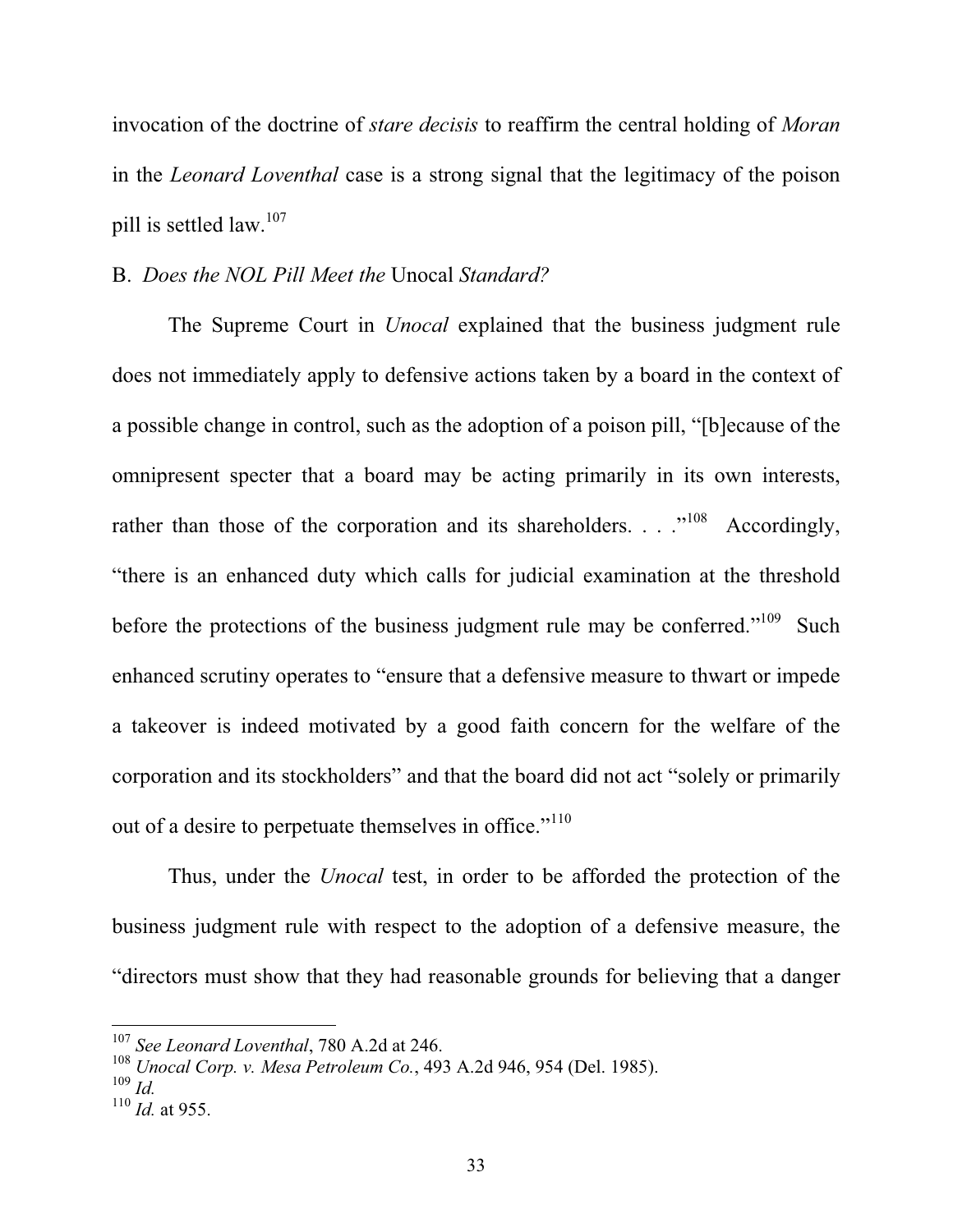to corporate policy and effectiveness existed . . . [T]hey satisfy that burden 'by showing good faith and reasonable investigation.  $\ldots$ <sup>"111</sup> The board must also demonstrate that its "defensive response was reasonable in relation to the threat posed."112 As explained in *Unitrin*, a defensive measure is disproportionate (*i.e.*, unreasonable) if it is either coercive or preclusive.<sup>113</sup> Trilogy asserts that the *Unocal* standard is not met here, as the Selectica directors established neither that the NOLs had a value worth protecting, nor that this value was threatened by Trilogy's purchases.

# 1. Should Selectica's Evidence Receive Material Enhancement?

 Under *Unocal*, where the defensive actions were taken by "a majority of outside independent directors," proof of the board's good faith and reasonable investigation is "materially enhanced."<sup>114</sup> Furthermore, the presence of a majority of outside directors, coupled with a showing of reliance on advice by legal and financial advisors, "constitute[s] a *prima facie* showing of good faith and reasonable investigation."<sup>115</sup>

Selectica asserts that all of its directors were independent at the time that the decisions at issue were made; therefore the evidence showing the Board's good

<sup>111</sup> *Id.* (quoting *Cheff v. Mathes*, 199 A.2d 548, 555 (Del. Ch. 1964)).

<sup>112</sup> *Unocal*, 493 A.2d at 955.

<sup>113</sup> *Unitrin, Inc. v. Am. Gen. Corp.*, 651 A.2d 1361, 1387 (Del. 1995).

<sup>114</sup> *Unocal*, 493 A.2d at 955.

<sup>115</sup> *Polk v. Good*, 507 A.2d 531, 537 (Del. 1986).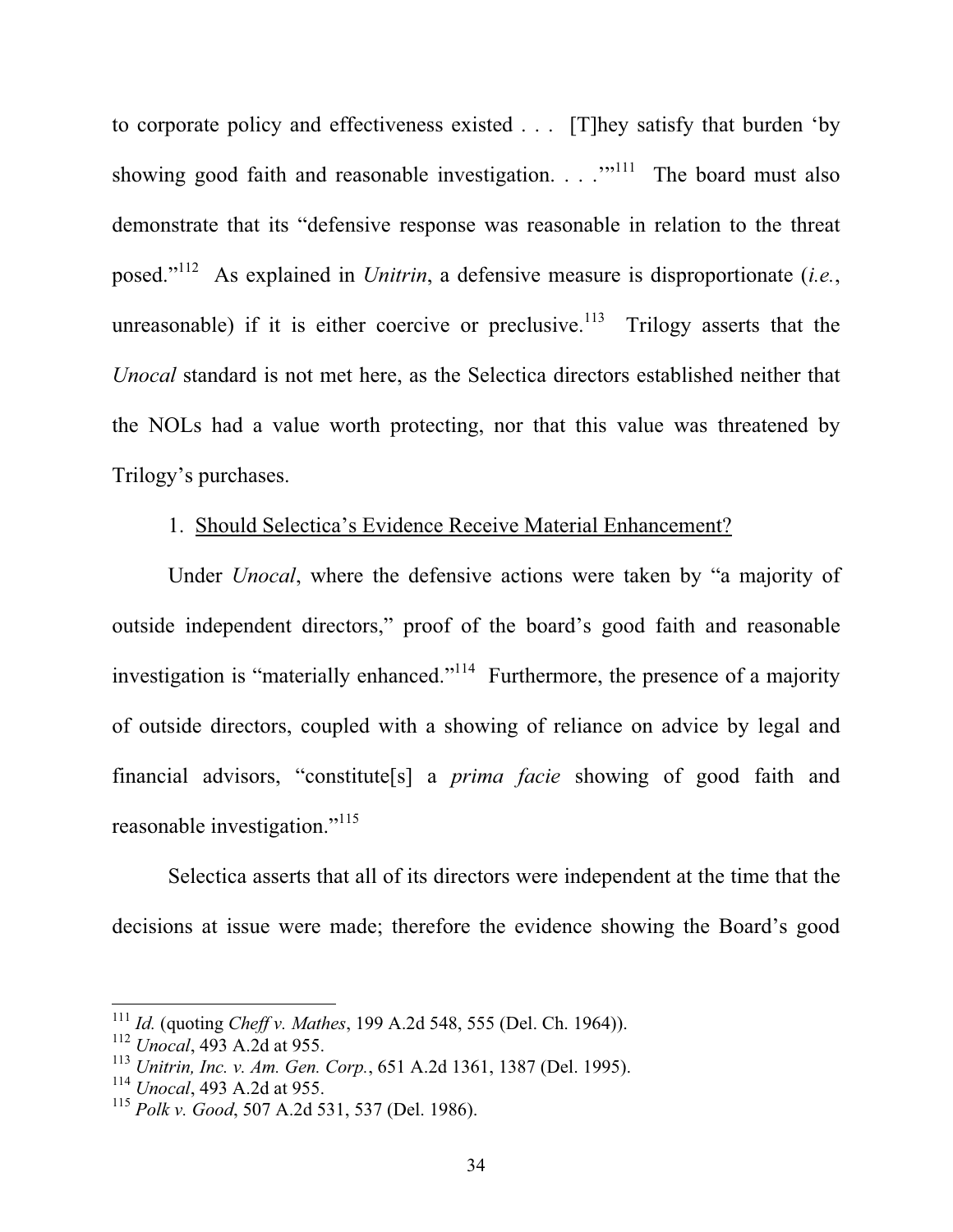faith and reasonable investigation is entitled to material enhancement. Trilogy claims that three of the Company's then four directors were not outside independent directors and, consequently, that Selectica's proof of good faith and reasonable investigation should not be materially enhanced. Specifically, it argues that Zawatski and Thanos should not be considered "outside" directors due to their roles as Co-Chairs of Selectica during the events at issue, and that their independence is, likewise, compromised by the payment they received to carry out these assignments. Moreover, according to Trilogy, Sems should not be considered independent "with respect to the NOLs" because of an alleged undue influence of Howard and Steel Partners over Sems.<sup>116</sup>

An "outside" director has been defined by our courts as "a non-employee and non-management director<sup> $117$ </sup> that "receiver  $\lfloor$  no income other than usual directors' fees.  $\ldots$ <sup>118</sup> In contrast to this seemingly bright-line rule, Delaware courts apply a "subjective 'actual person' standard" in considering the question of director independence, making a determination based upon individualized facts about the specific directors.<sup>119</sup> The contextual approach applied to such standard, which "tak[es] into account all circumstances," allows independence

<sup>116</sup> Opening Post-Trial Br. of Defs. and Counterclaim-Pls. Versata Enterprises, Inc. and Trilogy, Inc. at 35.

<sup>117</sup> *Unitrin*, 651 A.2d at 1375 (citing *Grobow v. Perot*, 539 A.2d 180, 184 n.1 (Del. 1988)).

<sup>118</sup> *Moran v. Household Int'l, Inc.*, 490 A.2d 1059, 1074-75 (Del. Ch. 1985).

<sup>119</sup> *Cinerama, Inc. v. Technicolor, Inc.*, 663 A.2d 1156, 1167 (Del. 1995).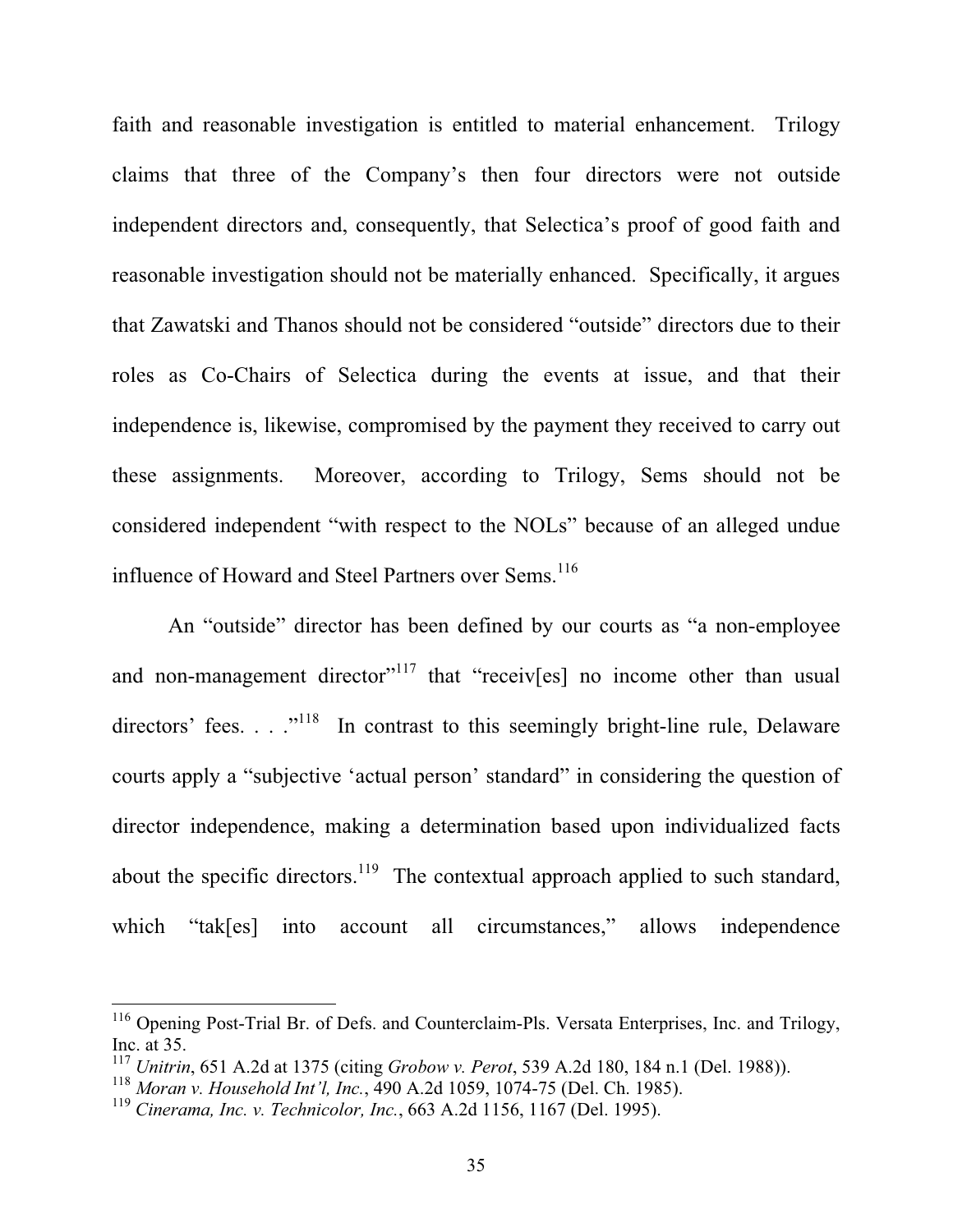determinations to be "tailored to the precise situation at issue."<sup>120</sup> An independent director is one whose decision "is based on the corporate merits of the subject before the board rather than extraneous considerations or influences," $121$  while a director who is not independent is "dominated or otherwise controlled by an individual or entity interested in the transaction."<sup>122</sup> Control is established through facts that demonstrate that "through personal or other relationships the directors are beholden to the controlling person"<sup>123</sup> or so "under their influence that their discretion would be sterilized."<sup>124</sup>

Trilogy points to the emails between Sems and Howard, $125$  as well as to the fact that Howard had recommended Sems to the Board as a candidate for director, as evidence that Sems was unduly influenced by Howard and, thus, not an independent director. According to Trilogy, because Steel Partners was seeking to turn the Company into an NOL shell for its own purposes, Sems cannot be considered independent with respect to decisions involving the Company's NOLs. Nevertheless, the record does not support Trilogy's assertions that Sems was controlled by Howard or Steel Partners. Sems, through his personal investment

<sup>120</sup> *In re Oracle Corp. Deriv. Litig.*, 824 A.2d 917, 941 (Del. Ch. 2003).

<sup>121</sup> *Aronson v. Lewis*, 473 A.2d 805, 816 (Del. 1984).

<sup>122</sup> *In re MAXXAM, Inc.*, 659 A.2d 760, 773 (Del. Ch. 1995) (quoting *Grobow*, 539 A.2d at 189).

<sup>123</sup> *Aronson*, 473 A.2d at 815.

<sup>124</sup> *Rales v. Blasband*, 634 A.2d 927, 936 (Del. 1993).

<sup>125</sup> DX 227; DX 402; DX 416; DX 430; DX 549; DXs 609-10; DX 707; *see supra* text accompanying notes 27-36.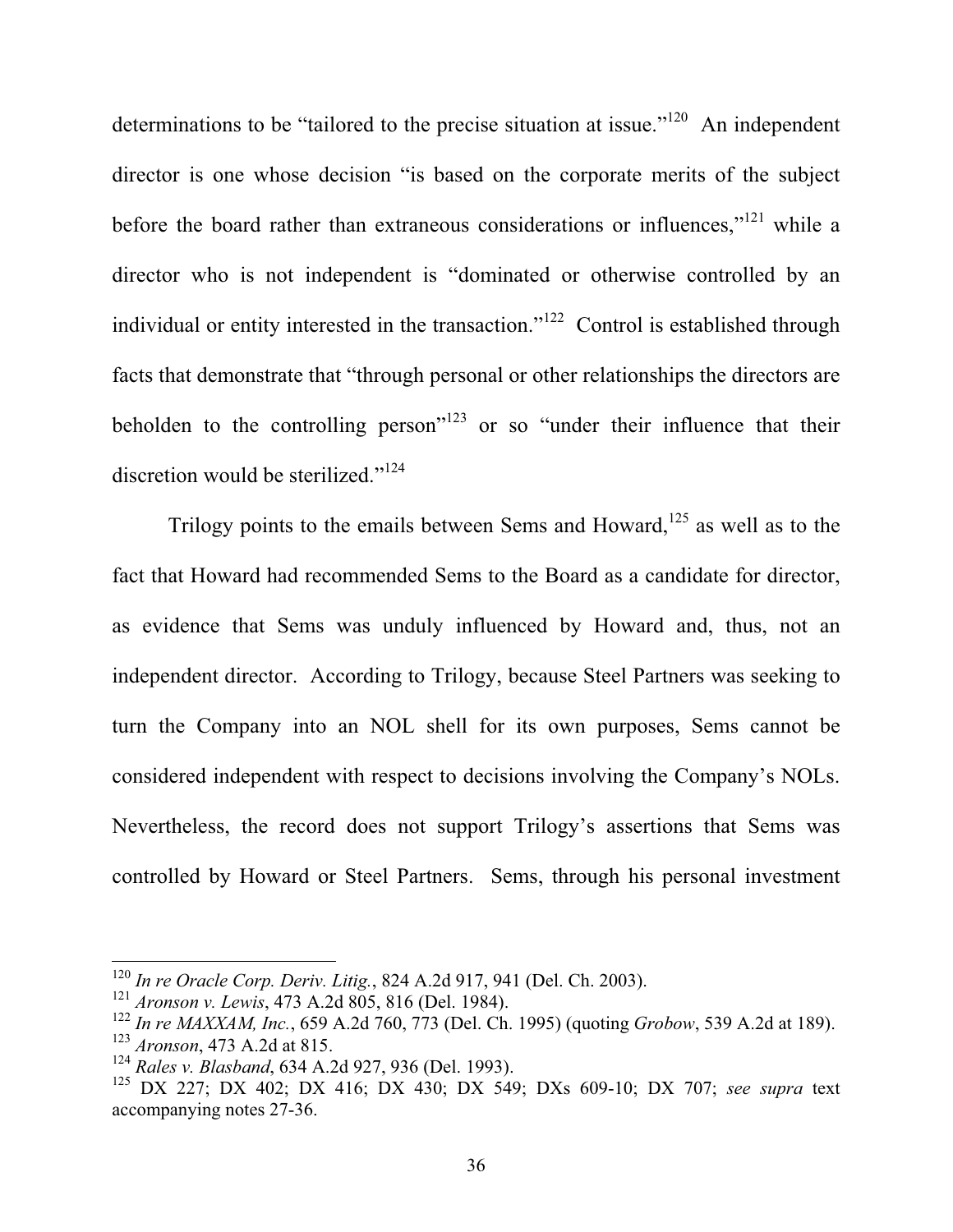and that of his fund, was Selectica's sixth-largest shareholder, and Selectica was one of Sems Capital LLC's largest positions.<sup>126</sup> Further, there is no evidence in the record that Sems had any reason to defer to Steel Partners's wishes to his own financial detriment. To the contrary, Sems testified that the value of Selectica's NOLs played into his investment rationale as a shareholder.<sup>127</sup> Although Howard did endorse Sems's candidacy, Sems was already favored as a director candidate before Howard's endorsement.<sup>128</sup> In addition, there is little evidence that Sems took any position that was unduly favorable to Howard at the expense of Selectica shareholders during his time on the Board. Indeed, Howard made several suggestions to the Board that the Board chose not to heed.<sup>129</sup> Howard, himself, twice asked to be named as a Selectica director, most recently in November 17, 2008, after Sems had become a director, and was apparently turned down by an undivided board.<sup>130</sup> While there may be cause to suspect that Sems had something of a desire to ingratiate himself with Steel Partners, there is not sufficient evidence to find that Sems was not independent from Howard and Steel Partners.

Trilogy asserts that Zawatski and Thanos similarly cannot be considered outside independent directors with respect to the Board actions at issue due to their

 $128$  Tr. 938-41.

<sup>126</sup> Tr. 738.

<sup>127</sup> Tr. 732.

<sup>&</sup>lt;sup>129</sup> Tr. 209-14, 744; DX 170; DX 364; PX 42.

<sup>130</sup> PX 42; Tr. 936-37, 994-1000.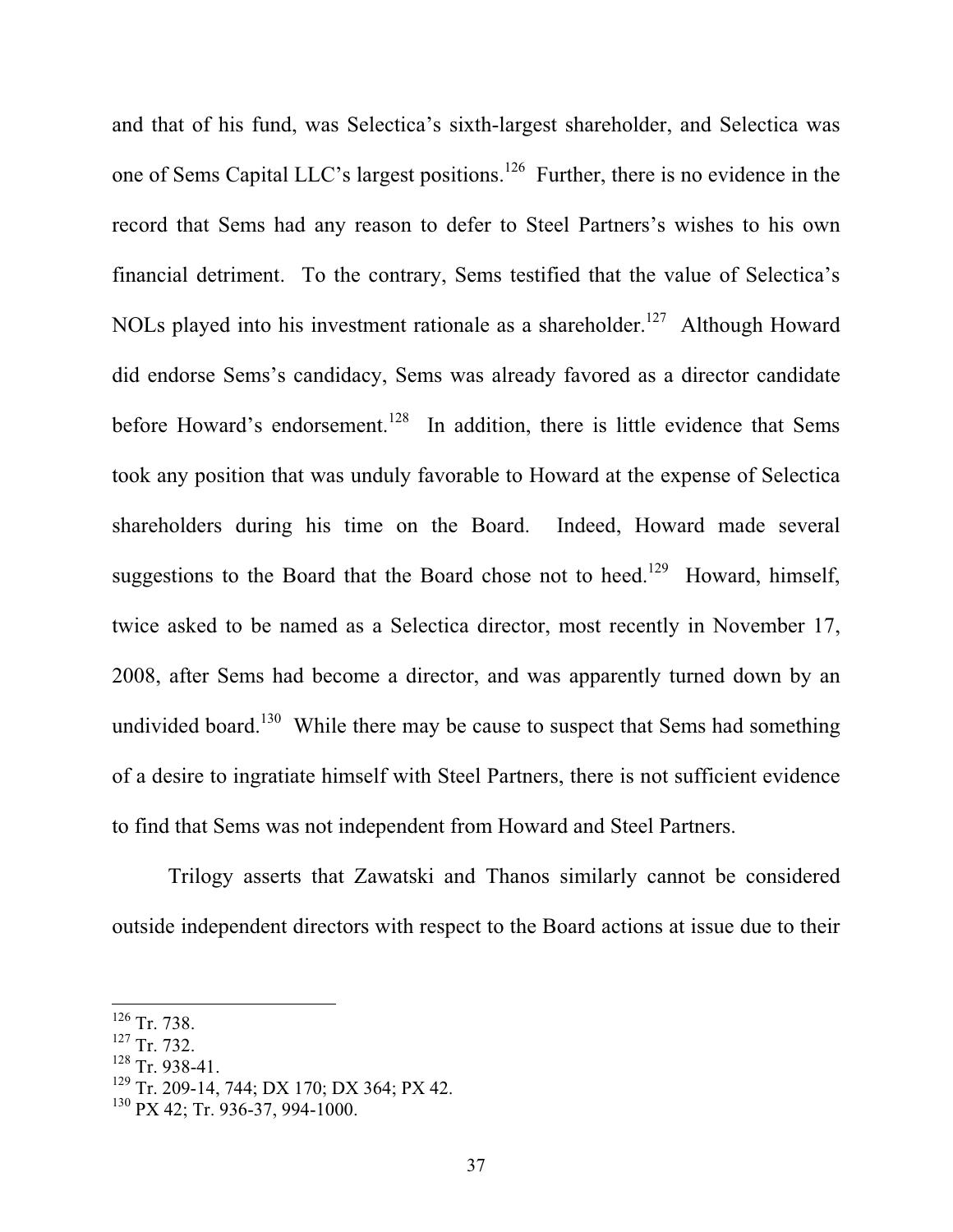Co-Chair positions, which seemingly run afoul of various independence guidelines and which Selectica, itself, concedes was "a capacity similar to that of a chief executive officer."<sup>131</sup> Additionally, from July 2008 until March 2009, Thanos was paid \$164,125 and Zawatski paid \$274,273 to serve in this function, in addition to their standard compensation as directors.<sup>132</sup> Trilogy suggests that such a material level of compensation is beyond the customary bounds accorded directors and serves to preclude their independence, further noting that neither is considered independent under Securities and Exchange Commission ("SEC") and NASDAQ rules. Selectica responds that the position is a temporary one and that both Zawatski and Thanos have testified that they have no desire to continue serving in a management role beyond what will be necessary, $133$  do not consider themselves Selectica employees, $134$  and that the compensation that they receive as Co-Chairs is not material to them.

Given the nature of Thanos and Zawatski's duties, and the apparent brightline rule for distinguishing between inside and outside directors, the Court concludes that neither can be considered an "outside" director for material

 $^{131}$  RJN, Ex. A at 60.

<sup>&</sup>lt;sup>132</sup> *Id.* Both are paid \$250/hour for management work.

<sup>&</sup>lt;sup>133</sup> Indeed, as noted above, Thanos has already since stepped down as Co-Chair, as of August 2009.

<sup>&</sup>lt;sup>134</sup> Tr. 373-74; 966-67. In addition, Selectica points out that neither director receives a salary, both work, on average, fewer than twenty hours a week in this capacity, and neither signs the Company's periodic securities filings. Tr. 958; Zawatski Dep. at 237.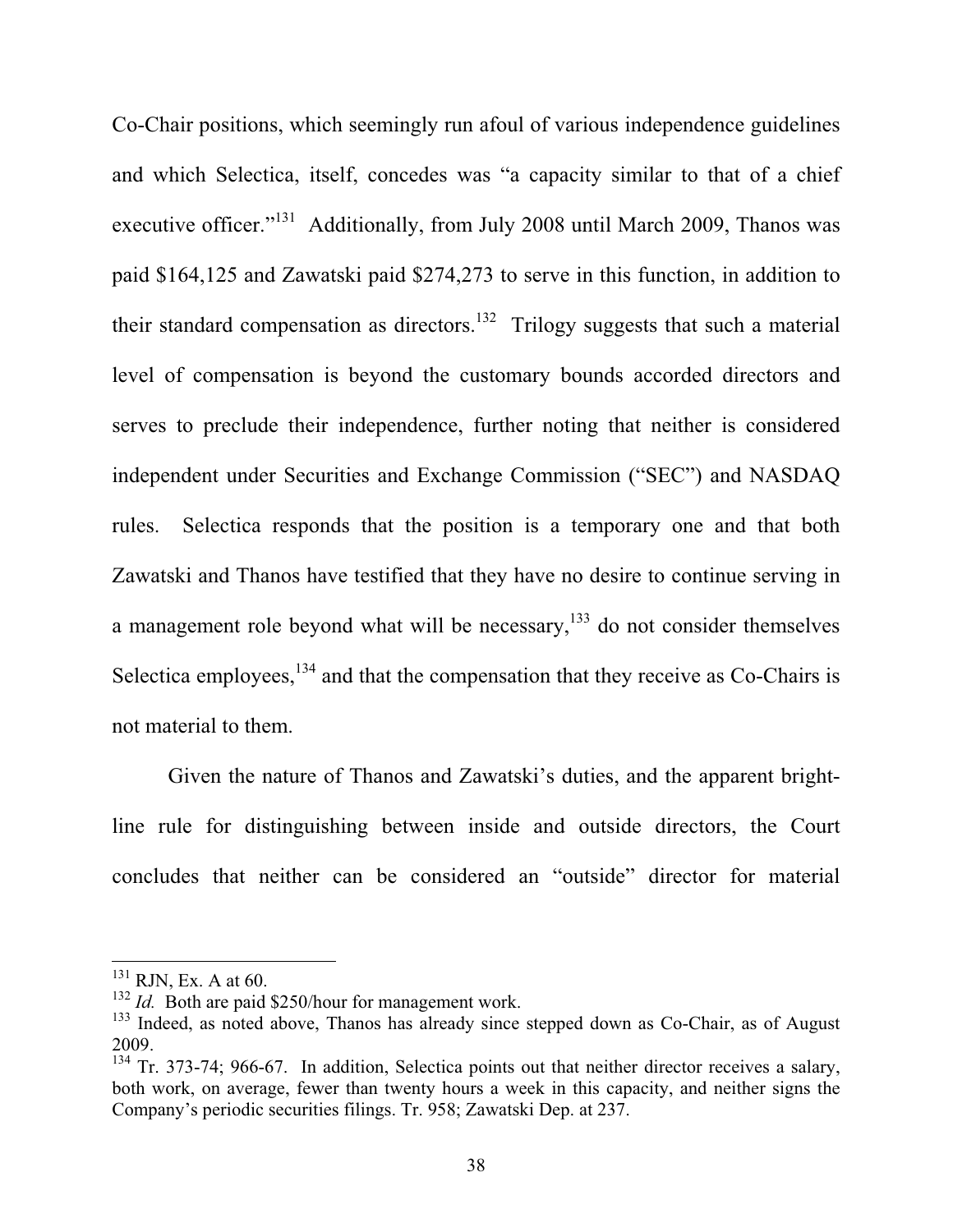enhancement purposes. However, although nominally not outside directors, the record suggests that both were, nonetheless, independent.

Admittedly, the compensation that Thanos and Zawatski have received in their capacity as Co-Chairs is material by any measure. Nevertheless, determining their respective independence under the "actual person" standard, this Court does not have enough evidence to conclude that such compensation was sufficiently material to either Thanos or Zawatski to preclude their independence. Both Thanos and Zawatski were retired and took on the Co-Chair position following successful careers in the private sector. Both serve on multiple boards and both have testified that the income they receive in these roles is not personally material to them, and that they hope to be able to resign these positions in the near term.<sup>135</sup> While Trilogy characterizes such testimony as "self-serving," the Court has no reason to doubt either director's testimony on this issue, nor has Trilogy provided evidence as to why it should.

The rationale behind materially enhancing the proof of good faith and reasonableness of those decisions made by a majority of outside independent directors is directly related to the primary concern that enhanced scrutiny under *Unocal* is designed to address: that a board might adopt defensive measures simply to retain control, whether or not those measures are in the best interest of

<sup>135</sup> Tr. 215, 949-50. *See also* Tr. 153-54 (discussing family situation more generally).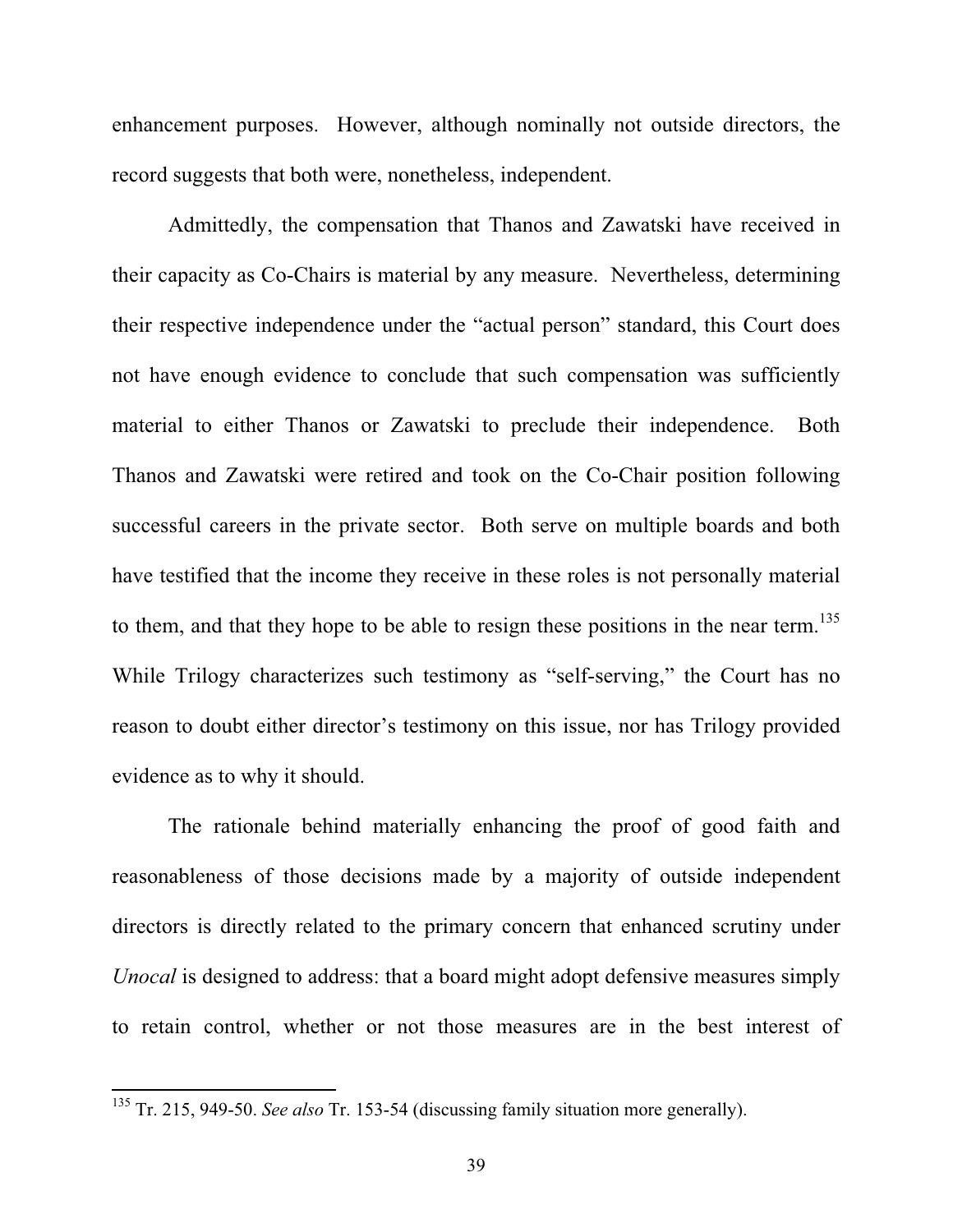shareholders. Where decisions are made by outside independent directors instead of members of management who have a presumptive desire to retain their employment, the concern that the board's decisions are tainted by self-serving motives is mitigated, and there naturally follows a greater presumption of good faith and reasonable investigation. This is the essence of the material enhancement rubric in *Unocal* and its progeny.

In this case, while the Board does not meet the specific "requirements" for material enhancement, any concern that the Board's actions stem from a desire for entrenchment is seemingly groundless. At the time that the NOL Pill was adopted, the Company had been actively seeking suitors for nearly six months and the Board was receiving constant updates on the sale process. Both Zawatski and Thanos had previously been outside directors before taking over management duties and had only temporarily assumed these duties in lieu of hiring a new CEO in anticipation of the Company's proximate sale. Further, one may readily presume that, given the financial plight of the Company, attracting additional independent and qualified directors might be difficult. Finally, the Board ultimately delegated final decision-making authority over the adoption of the Reloaded NOL Pill and the implementation of the Exchange to the Committee, which was comprised only of outside independent directors. Nevertheless, regardless of whether or not the Board is technically entitled to "material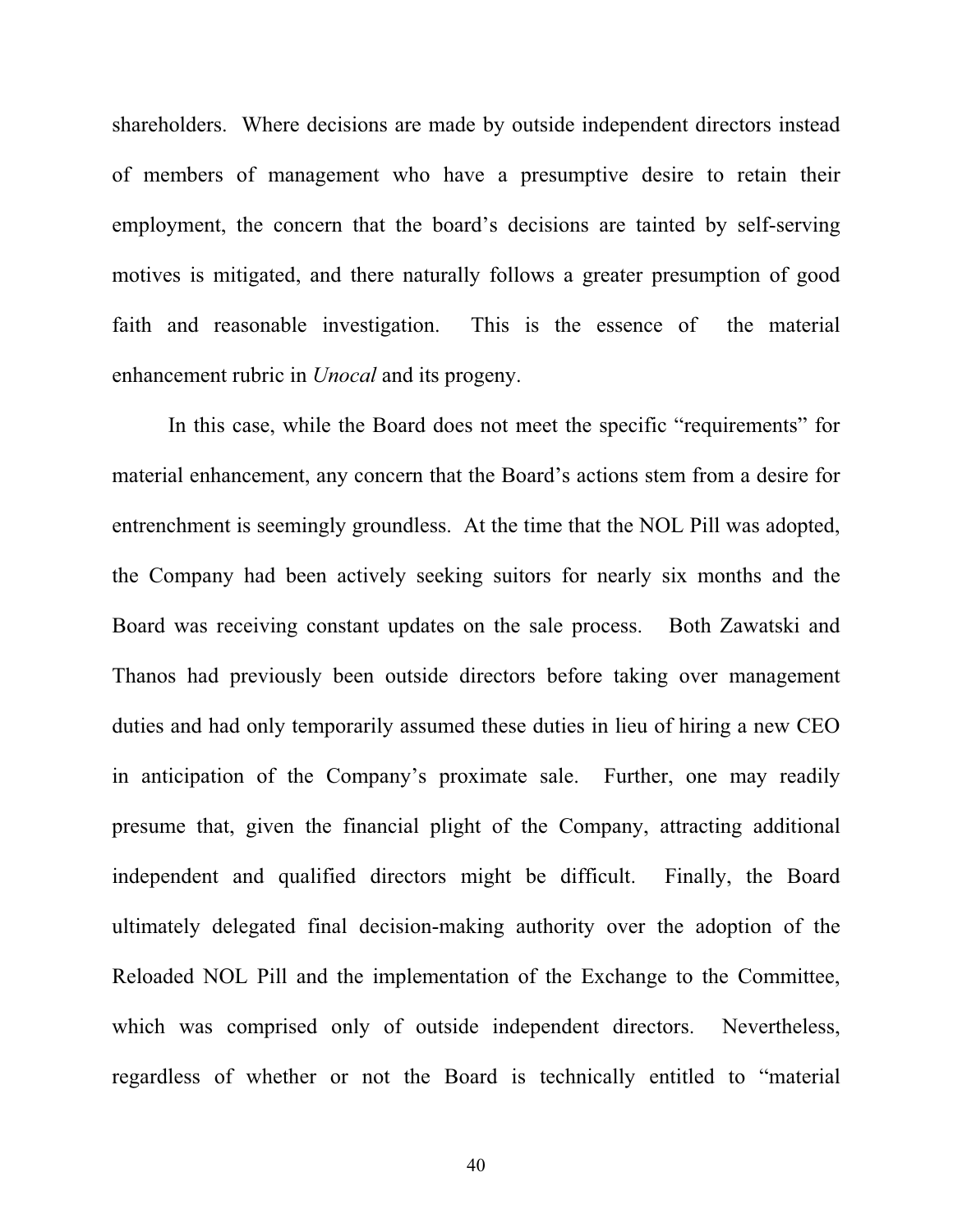enhancement" under *Unocal*, the Court concludes that there is sufficient evidence to find good faith and reasonable investigation by the Board here.

### 2. Were there Reasonable Grounds to Conclude that a Threat Existed?

## a. *Is the Preservation of NOLs a Valid Corporate Objective?*

The first part of the *Unocal* test requires a board to show that it had reasonable grounds for concluding that a threat to a corporate objective existed. This case presents unique grounds for establishing this first part of the *Unocal* test as employing a poison pill for the ostensible purpose of protecting NOLs is a distinct departure from the poison pill's originally intended use: the prevention of hostile takeovers. Delaware courts have only considered the poison pill in the context of an anti-takeover device, and the *Unocal* test is one that analyzes the board's response to such an outside threat.<sup>136</sup> In contrast, an NOL pill's principal function is to prevent the inadvertent forfeiture of potentially valuable assets, not to protect against hostile takeover attempts.<sup>137</sup>

As a result of its unique objective, a pill designed to protect NOLs necessitates precluding a lesser accumulation of shares than might be appropriate for a pill designed to prevent a hostile acquirer from establishing a control position

<sup>136</sup> *But see Paramount Commc'ns*, 571 A.2d at 1153 ("The usefulness of *Unocal* as an analytical tool is precisely its flexibility in the face of a variety of fact scenarios.").

 $137$  Typically, companies with large NOLs would not be at risk of takeover attempts if the NOLs are the company's principal asset, as the takeover would likely trigger a change in control and impair the asset.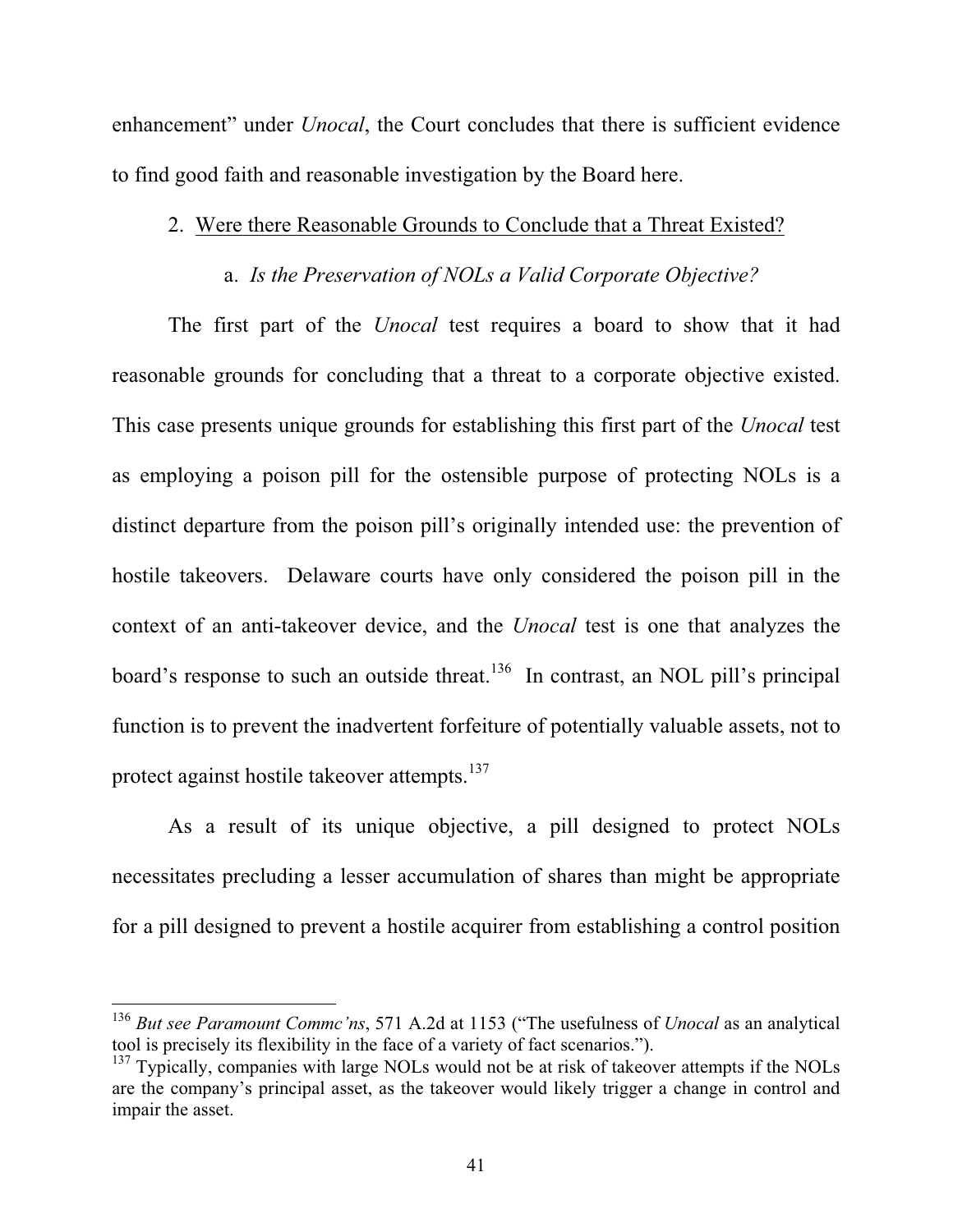in the company. Consequently, the 5% trigger necessary for an NOL pill to serve its function imposes a far greater cost on shareholders than the pill thresholds traditionally employed and held as acceptable by our courts in the anti-takeover context. Not surprisingly, pills with a  $5\%$  trigger remain fairly uncommon,  $138$ though they have been employed with greater frequency in recent years.<sup>139</sup>

Trilogy argues that NOLs cannot be viewed as assets worth protecting absent a reasonable expectation of their probable future use. Unlike the corporate objectives traditionally being protected by boards mounting takeover defenses, all NOLs, by their very nature, have the potential of ultimately providing zero value to the company. Granting judicial sanction to low-threshold poison pills employed for the purpose of protecting NOLs guarantees the somewhat unpalatable outcome of acquiescing to the expansion of the universe of reasonable takeover defenses in order to protect assets of questionable, even dubious, value. However, expert testimony has been proferred that NOLs have a material value even absent an obvious mechanism for their use.<sup>140</sup> Trilogy has put forward contradictory

<sup>138</sup> *See, e.g.*, DX 776 at 5 (expert report cataloging academic analyses on the frequency of various pill trigger percentages, reporting that pills with a trigger of 15% or 20% made up at least 90% of each sample studied, and concluding that pills with a trigger below 5% are "quite rare").  $139$  Tr. 851-52.

<sup>&</sup>lt;sup>140</sup> *See, e.g.*, PX 130 at 17 (expert report of Professor Merle Erickson, explaining that NOLs are economically valuable assets and concluding that the Board had a rational basis for taking steps to protect the NOLs); Tr. 502-04 (expert testimony of Patricia W. Pellervo, asserting that NOLs are "always valuable" unless imminently about to expire, and equating the value of NOLs to that of out-of-the-money options).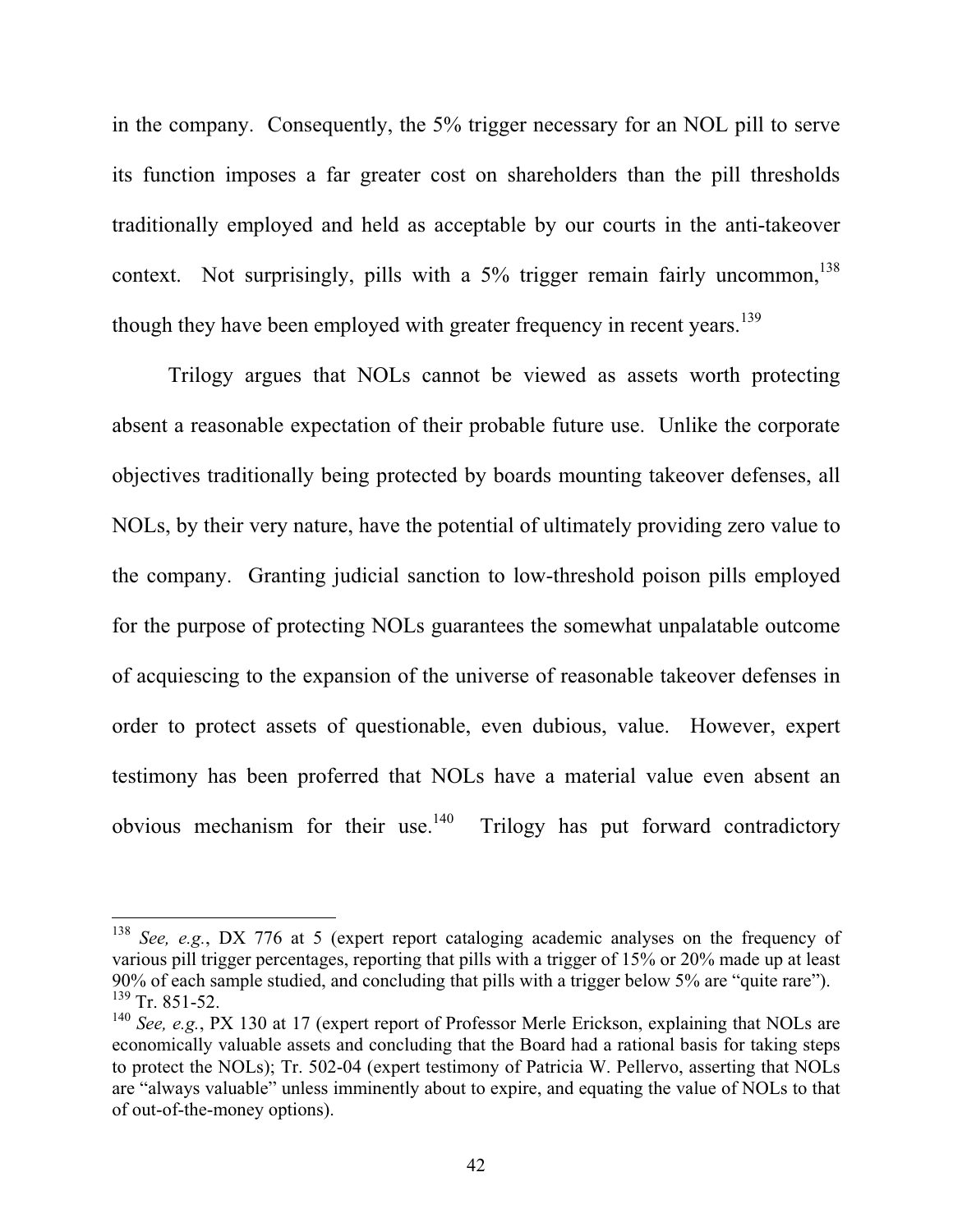testimony that, because NOLs derive their value from future taxable income, they are not always valuable.<sup>141</sup> Nevertheless, as NOL value is inherently unknowable ex ante, a board may properly conclude that the company's NOLs are worth protecting where it does so reasonably and in reliance upon expert advice. As the Court in *Unocal* recognized, "our corporate law is not static. It must grow and develop in response to, indeed in anticipation of, evolving concepts and needs."<sup>142</sup> Consequently, the Court concludes that the protection of company NOLs may be an appropriate corporate policy meriting a defensive response when threatened.<sup>143</sup> Indeed, the protection of corporate assets against an outside threat is arguably a more important concern of the Board than restricting who the owners of the Company might be.<sup>144</sup>

## b. *Trilogy's Contentions Regarding Board Process*

Trilogy argues that, in order to establish the first prong of the *Unocal* test, the Selectica Board was obligated to have a plan for whether and how the NOLs

<sup>&</sup>lt;sup>141</sup> Tr. 1331-32; DX 788.

<sup>&</sup>lt;sup>142</sup> *Unocal*, 493 A.2d at 957. As a result of the current economic environment, one might expect that the number of corporations with NOLs worth protecting will continue to increase, as will the number of corporate boards that opt for a 5% poison pill to protect them.

<sup>143</sup> With this conclusion, it is unnecessary to resolve the parties' debate over the import of 8 *Del. C.* § 202(d) and its possible reflection of legislative support for the use of poison pills to protect NOLs.

<sup>&</sup>lt;sup>144</sup> Shareholder advisory firm RiskMetrics Group now supports rights plans with a trigger below 5% on a case-by-case basis if adopted for the stated purpose of preserving a company's net operating losses. PX 129 at 6-7. The factors it will consider in determining whether to support a management proposal to adopt an NOL pill are the pill's trigger, the value of the NOLs, the term of the pill, and any corresponding shareholder protection mechanisms in place (such as a sunset provision, causing expiration of the pill upon exhaustion or expiration of the NOLs). *Id.* at 7.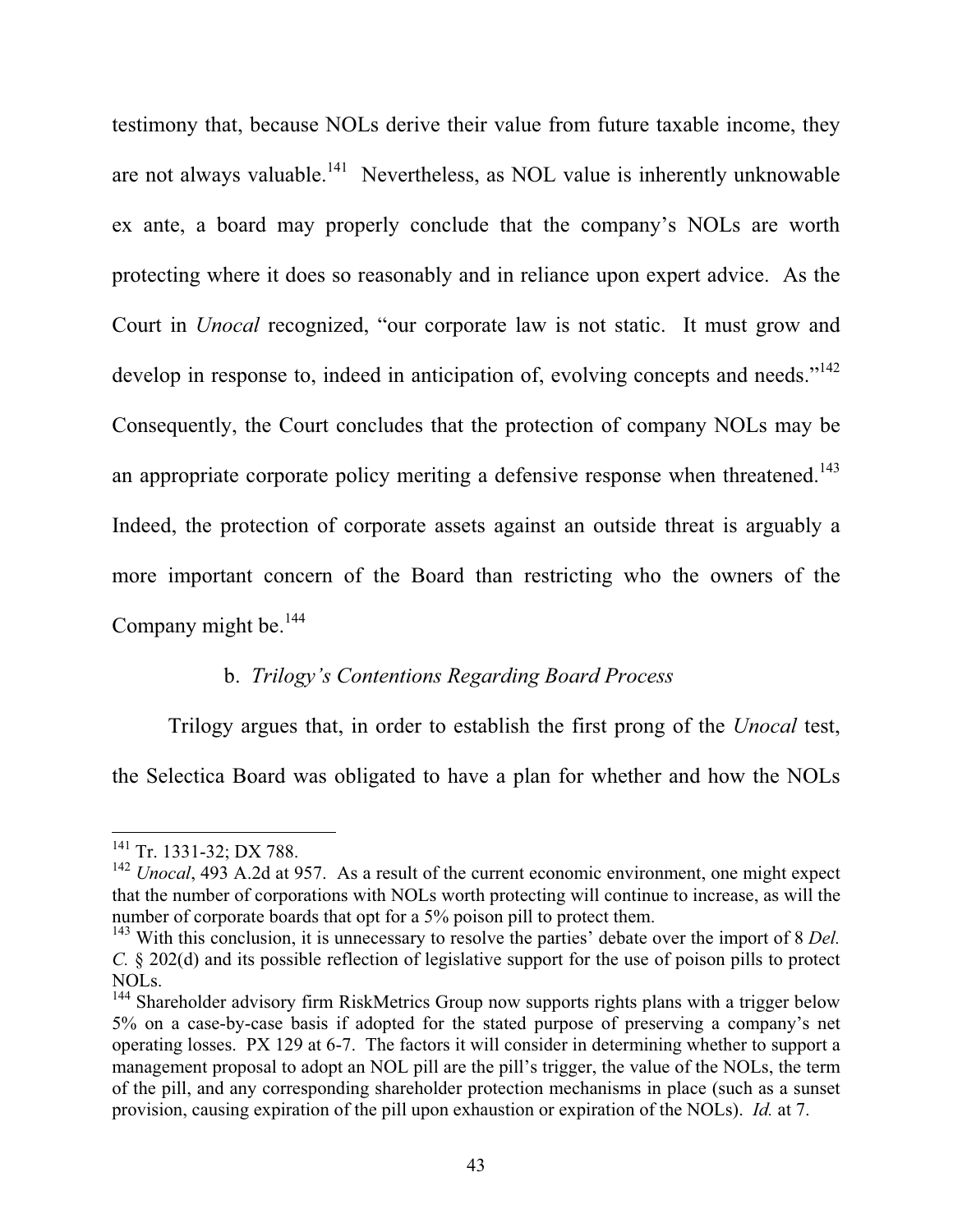could be used in the future prior to adopting the NOL Pill. NOLs can only be used upon the creation of taxable income, which occurs by one of three ways: through operations, through the sale of assets, or by way of an acquisition. Yet in Selectica's case, Trilogy argues, none of these would have established an asset worth protecting because (1) Selectica had never generated taxable income and the Board had no reason to think that it would in the near-term, (2) the limits placed on NOLs following a Section 382 change in ownership do not apply when using NOLs to offset a taxable gain achieved through the sale of assets, and (3) any basis for the NOLs' use after an acquisition was purely speculative.<sup>145</sup> In order to determine whether the NOLs were assets worth protecting, the Board, according to Trilogy, needed to have conducted a formal analysis of when the Company could reasonably expect to receive tax savings from the use of its NOLs, as well as the amount of tax savings it could reasonably expect to obtain.

Furthermore, Trilogy claims that, to the extent that the Board did discuss the value of Selectica's NOLs, the discussions suggested that the Board believed they had no value. Trilogy points to Jurkowski's testimony that concedes that he did

<sup>&</sup>lt;sup>145</sup> Trilogy points out that the Board did not know whether or how Steel Partners might utilize the NOLs (Tr. 810, 991-93), and that Reilly did not have a meeting with Steel Partners regarding the means by which Steel Partners proposed to retain the NOLs until after the events in question, which Trilogy characterizes as evidence that the Board could not have received any meaningful advice from him about the potential for such a transaction.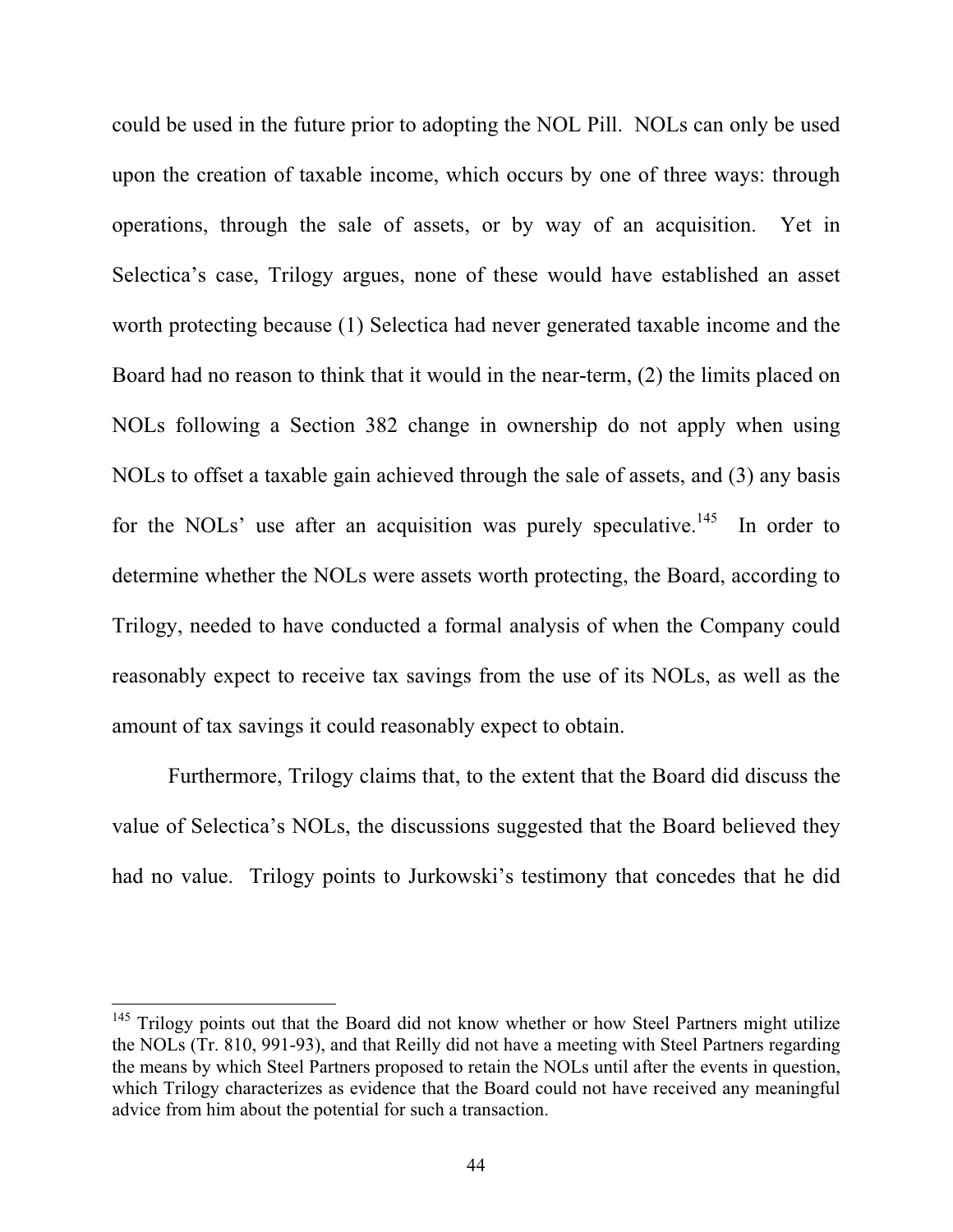not believe the NOLs had much value,<sup>146</sup> and similar assertions by Thanos in August  $2008$ ,  $147$  as well as the fact that the Board voted against the more detailed Brogan study in February 2008.<sup>148</sup> Additionally, in Selectica's annual and quarterly filings with the SEC, the Company did not recognize any deferred tax assets for NOLs on its balance sheet—a determination that it was more likely than not that the Company would not use its NOLs—and continued to make such a representation even after the NOL Pill was adopted. Finally, Trilogy asserts that an ownership change occurred on November 14, 2008, prior to the adoption of the NOL Pill, that severely impaired the value of Selectica's NOLs and made the adoption of the NOL Pill unnecessary, a determination that the Selectica Board would have made before adopting the NOL Pill had it engaged Brogan in a more in-depth Section 382 analysis.<sup>149</sup>

<sup>&</sup>lt;sup>146</sup> Jurkowski Dep. at 45 (stating that his recommendation was not to move forward with additional study work by Brogan "because [he] did not understand what the value would be.").

 $147$  PX 80. Trilogy refers to a short reply email written in August 2008 by Thanos agreeing with the statement made by another Selectica employee that "NOL's [sic] do not appear to be of great value," and noting that the investment bankers he had spoken to "didn't put much emphasis on them." Thanos explained his email, stating that, at the time, these investment bankers expected the most likely buyers of Selectica to be more interested in the Company's intellectual property than its NOLs, which Thanos testified changed over time as such buyers dropped out of the process. Tr. 933-34; Thanos Dep. at 238-40.

<sup>&</sup>lt;sup>148</sup> DX 255 at 3; Tr. 93-94. Trilogy also raises issue with the fact that the Board did not question the existence of discrepancies between the Chinn study and the Brogan study, or why Brogan disregarded Chinn's earlier conclusions.

<sup>&</sup>lt;sup>149</sup> This conclusion comes from a report prepared by Trilogy's expert witness, Elliott G. Freier, a tax attorney specializing in Section 382 work with the firm of Irell & Manella, LLP. DX 777 at 12-13. Selectica disputes that an ownership change has occurred, and offered up Patricia W. Pellervo, a principal in the Mergers & Acquisition section of the Washington National Tax Services practice of PricewaterhouseCoopers, as a rebuttal witness asserting that a November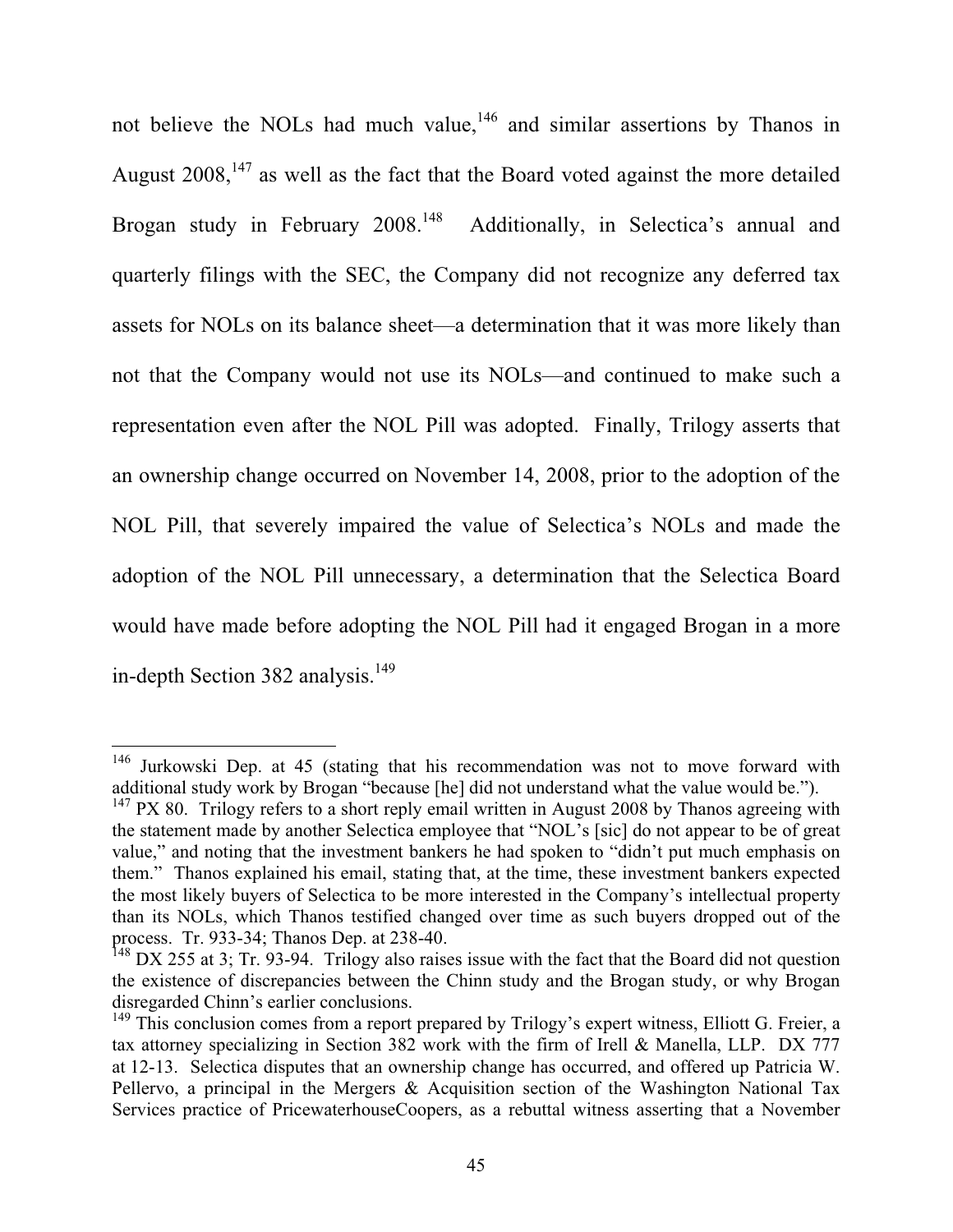However, the record is replete with evidence suggesting to the contrary that the Board had ample reason to conclude, and did conclude, that the NOLs were an asset worth protecting and, thus, that their preservation was an important corporate objective. The facts show that many of Selectica's largest shareholders, including Steel Partners, Lloyd Miller, and Lloyd Sems, who collectively owned nearly 30% of the Company's shares outstanding, all believed that the NOLs were one of Selectica's most significant assets, and actively worked with the Board to ensure that they were protected.<sup>150</sup> While the Board opted not to spend additional money on an in-depth report by Brogan in February 2008, it first analyzed the NOLs in September 2006, and sought updated Section 382 analyses from Brogan in March 2007, June 2007, July 2008, and November 2008.<sup>151</sup>

2008 Section 382 ownership change did not occur, that Freier's critiques of the Brogan study do not invalidate Brogan's conclusions, and that it was reasonable for the Board to conclude, based upon Brogan's advice, that Selectica was at risk of an ownership change at the time of the adoption of the NOL Pill. PX 123; PX 127. Freier's rebuttal is DX 787.

 $150$  Tr. 102, 465-67, 766-69, 810.

 $151$  PXs 1-6.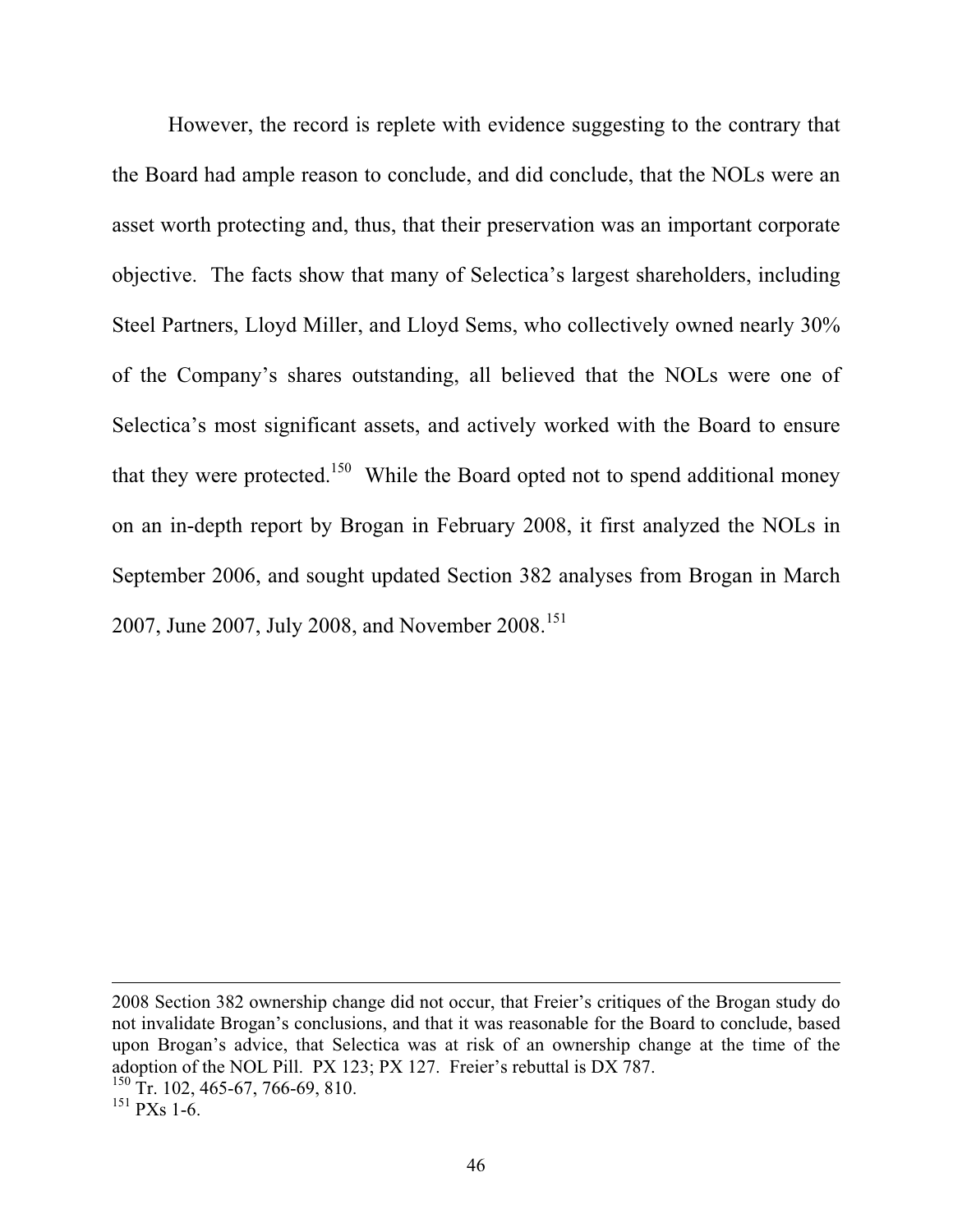### c. *DGCL § 141(e) and the Board's Reliance on Experts*

The record suggests that the Board placed considerable reliance on the advice of outside experts in making its determination as to the value of Selectica's NOLs and the importance of protecting them from the threat posed by Trilogy. The Delaware General Corporation Law Section § 141(e), states:

A member of the board of directors, or a member of any committee designated by the board of directors, shall, in the performance of such member's duties, be fully protected in relying in good faith . . . upon such information, opinions, reports or statements presented to the corporation . . . by any other person as to matters the member reasonably believes are within such other person's professional or expert competence and who has been selected with reasonable care by or on behalf of the corporation.<sup>152</sup>

Under § 141(e), where a board has relied on an expert's advice in making a decision, a due care claim challenging that decision must establish such facts as would make reliance on the expert opinion unreasonable.<sup>153</sup> Trilogy would need to show either that: (a) the Board did not in fact rely on the experts; (b) such reliance was not in good faith; (c) the Board did not reasonably believe that the relevant expert's advice was within that expert's professional competence; (d) the experts were not selected with reasonable care, and the faulty selection was attributable to the directors; (e) the omitted information that the Board allegedly should have

<sup>152 8</sup> *Del. C.* § 141 (e).

<sup>&</sup>lt;sup>153</sup> A board's reliance on expert advice "evidence[s] good faith and the overall fairness of the process." *Cinerama, Inc. v. Technicolor, Inc.*, 663 A.2d 1134, 1142 (Del. Ch. 1994), *aff'd*, 663 A.2d 1156 (Del. 1995).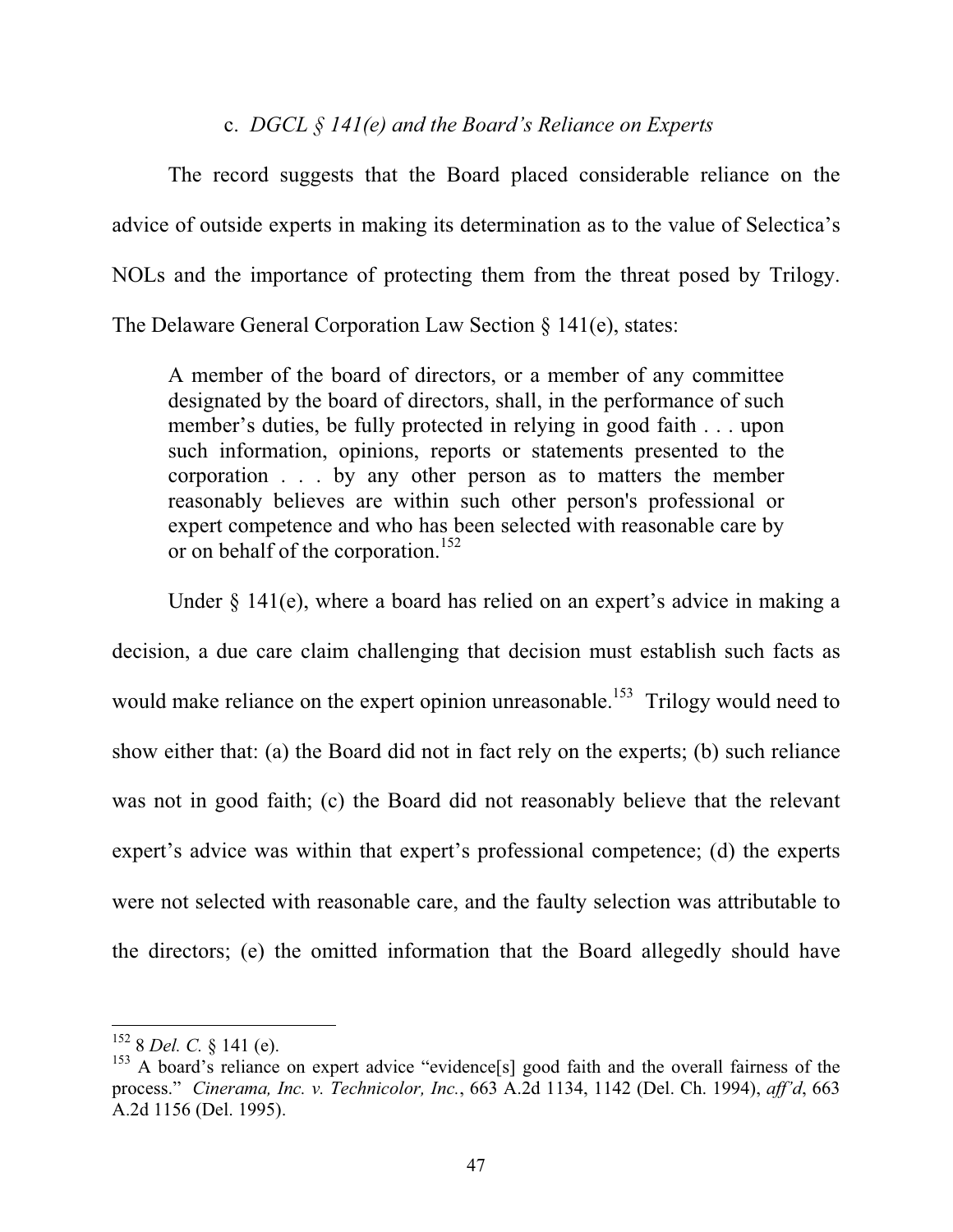considered was so obvious and reasonably available that it was gross negligence for the Board to fail to consider it, regardless of expert advice or lack thereof; or (f) the decision of the Board was so unconscionable as to constitute waste or fraud. $154$ 

The record indicates that the Board was presented with expert advice on numerous occasions that supported its ultimate findings that the NOLs were a company asset worth protecting, that the NOLs were at risk as a result of Trilogy's actions, and that the steps that the Board ultimately took were reasonable in relation to that threat. Outside experts were present and addressed the Board on these matters at both the November 16 meeting that established the NOL Pill and the Board's December 29 meeting, while the Committee heard from advisers a third time at the January 2 meeting prior to instituting the Exchange and adopting the Reloaded NOL Pill.

Trilogy argues that the Board and the Committee were not justified in relying upon Reilly for advice regarding the value of the NOLs in the context of determining whether they were worth preserving because he was not an expert in NOLs or Section 382. Trilogy claims that the Board and the Committee also could not have reasonably relied on advice from Brogan about the value of the NOLs and the threat that Trilogy's purchases posed, since Brogan only provided his opinion

<sup>154</sup> *See Brehm v. Eisner*, 746 A.2d 244, 262 (Del. 2000).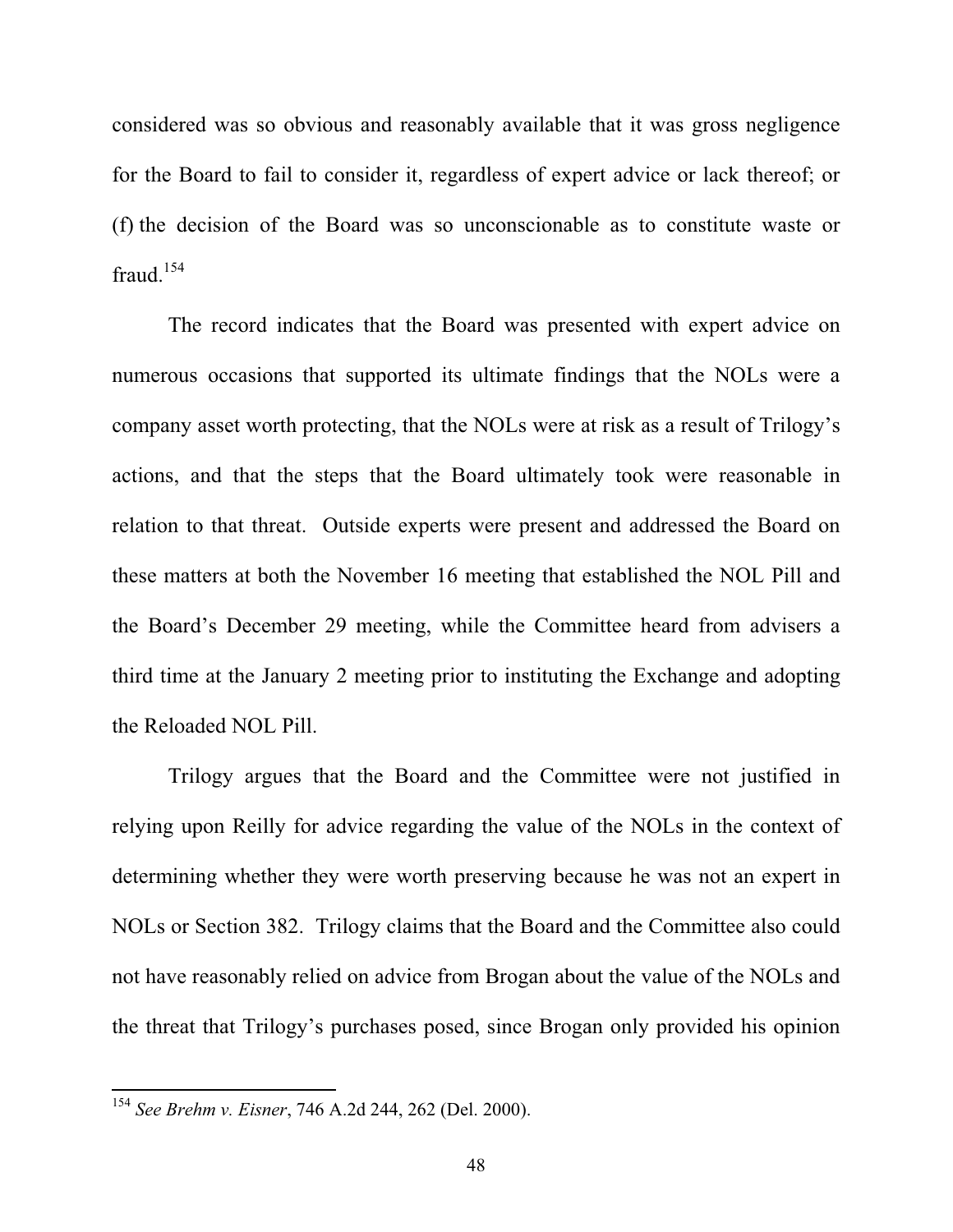on the level of ownership changes and the amount of available NOLs, not on how the NOLs could be used to generate value.

Additionally, from Trilogy's perspective, any reliance on Brogan was unreasonable because the Board knew that he had been recommended by Steel Partners, had continued communicating with Steel Partners with respect to Selectica after he began work on his analysis, and was aware of the outcome desired by Steel Partners; therefore, his advice was not disinterested. Further, the Board should have known that Brogan had not completed the in-depth NOL study in February 2008 and did not have time to do such a thorough study between the filing of Trilogy's 13D and the adoption of the NOL Pill, thus, that such analysis was incomplete. In addition, Trilogy points out that Brogan's final refinement of his analysis that calculated an ownership change percentage between 38-39% was less than the 40% he had initially reported to management and included offsetting transactions which should have been a "red flag," that, Trilogy maintains, "should have alerted the Board to question Brogan's analysis."<sup>155</sup>

These allegations aside, there is no evidence in the factual record to conclude that the Board was unreasonable in relying upon expert advice in determining whether and how to respond to Trilogy's actions. Though Reilly is

<sup>&</sup>lt;sup>155</sup> Pre-Trial Br. of Defs. and Counterclaim-Pls. Versata Enterprises, Inc. and Trilogy, Inc. at 43. Yet, Trilogy has also put forward expert testimony arguing that Brogan underestimated the proximity of a Section 382 ownership change and that Selectica suffered a change in control event as a result of Trilogy's November purchases. DX 777.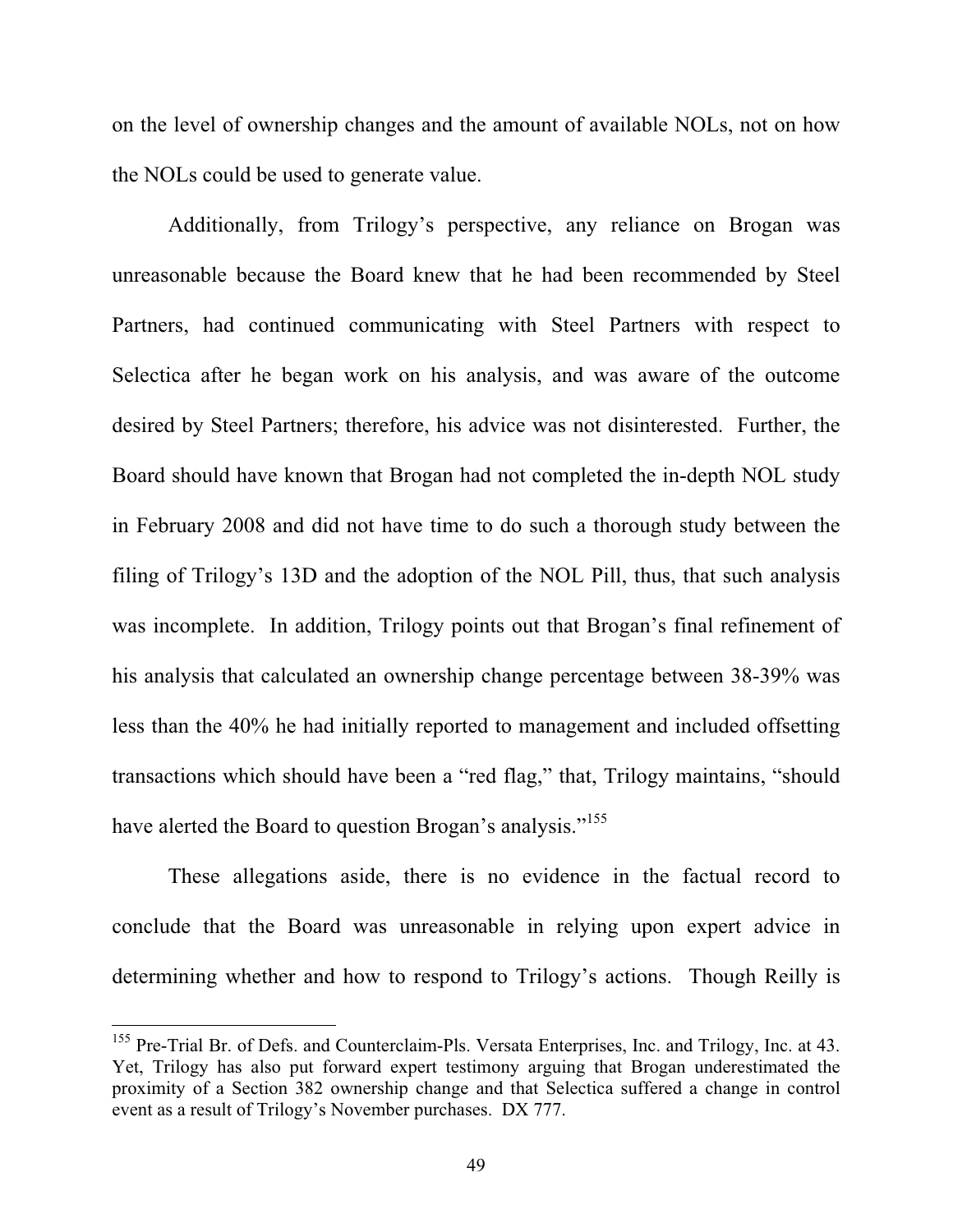not an expert in Section 382 and NOLs, as an experienced investment banker he was qualified to speak to which assets were worth preserving in the context of a potential company sale, whether or not he was personally qualified to place a specific value on them. Likewise, because Brogan's firm calculated the magnitude of Selectica's NOLs along with the magnitude and timing of the Section 382 ownership change that the Company had experienced, the Board could reasonably rely on Brogan's help in establishing the size of the asset under consideration and the risk of that asset being compromised.

That Steel Partners recommended Brogan's firm is of no consequence, and is not surprising, given Steel Partners's past experience with NOLs. It does not suggest anything untoward that should undermine Brogan's expert advice. In order to reasonably rely on Brogan, the Board needed only to find that Brogan was an expert in the matters to which he was providing advice and that he had been selected with due care. Brogan's work history as a tax attorney, CPA, and partner at several accounting firms specializing in tax accounting in the context of mergers and acquisitions, not to mention the dozens of Section 382 studies he had performed, gave the Board ample cause to consider him an expert qualified to speak on Selectica's NOLs and on the threat of their impairment.<sup>156</sup> Although it

<sup>&</sup>lt;sup>156</sup> Brogan is also a former chair of the Corporate Tax Section of the California Bar Association and serves on the faculty of the Graduate School of Taxation at Golden Gate University. Tr. 424, 548-51.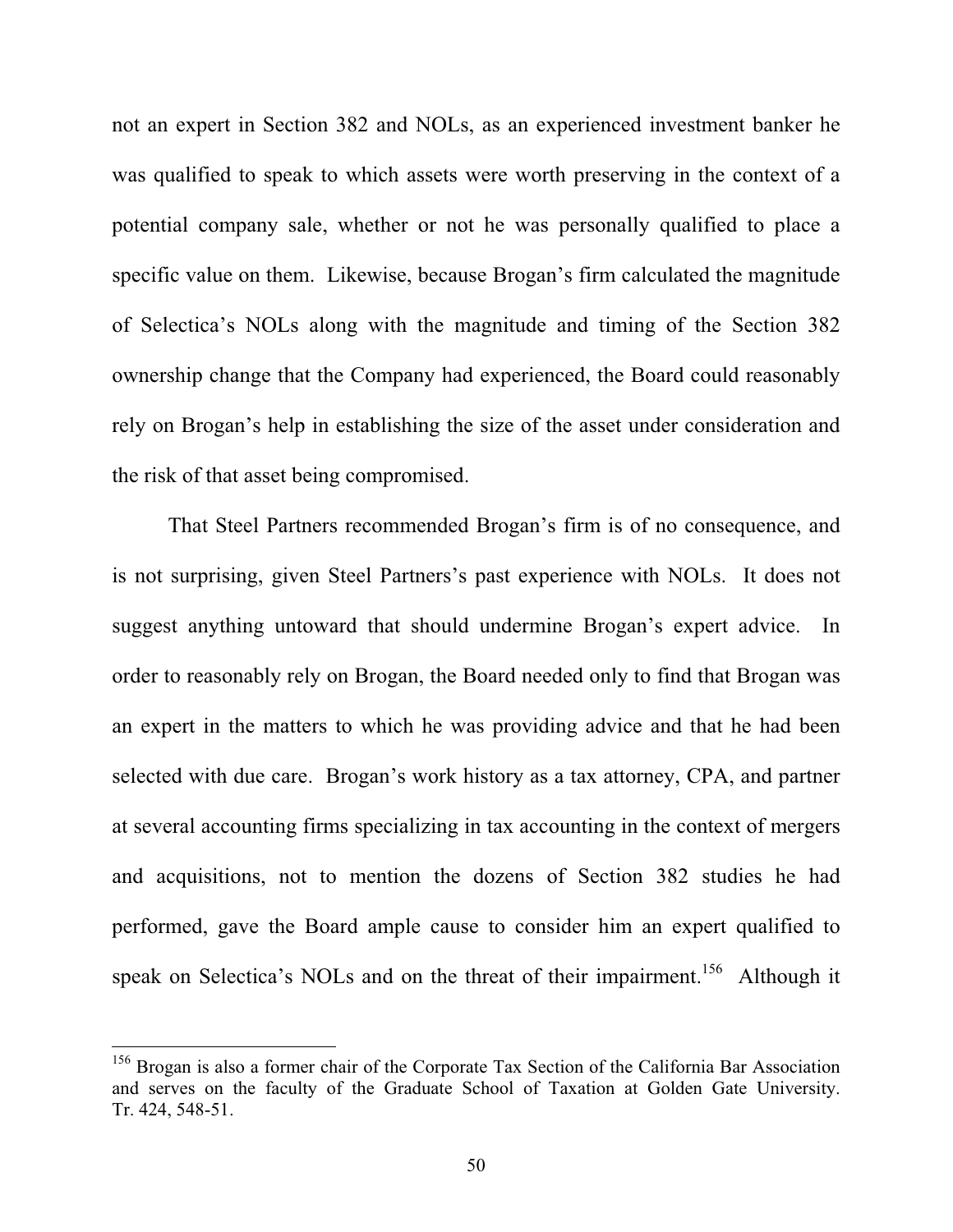was theoretically possible for Brogan to have prepared a more thorough study that could have given the Board a more granular sense of the immediacy of the threat Trilogy posed, its absence did not render his advice unreliable. Within the context of the rushed timeline for determining and responding to Trilogy, the Court cannot conclude that any additional information was readily available but not presented to the Board, or that such information would have contradicted the expert advice that Brogan provided.

Trilogy raises issue with the fact that no expert provided advice as to the precise value of the NOLs to Selectica by estimating the probability of future taxable income, arguing that an expert could have been brought in to model their "potential value by considering various scenarios and assigning probabilities to assess the likelihood of the NOLs being monetized."<sup>157</sup> Yet, such analysis, although arguably helpful, was unnecessary in this case. In order to conclude that a serious threat existed, the Board needed only reasonably conclude that the NOLs were a legitimate asset worth protecting. The Board recognized that the NOLs were material relative to the then-market value of the Company,<sup>158</sup> and that the NOLs, if preserved, had a long window during which they would be available for

<sup>&</sup>lt;sup>157</sup> Opening Post-Trial Br. of Defs. and Counterclaim-Pls. Versata Enterprises, Inc. and Trilogy, Inc. at 40.

<sup>158</sup> *See, e.g.*, Tr. 34-35, 379-80, 731-32, 737-38, 805.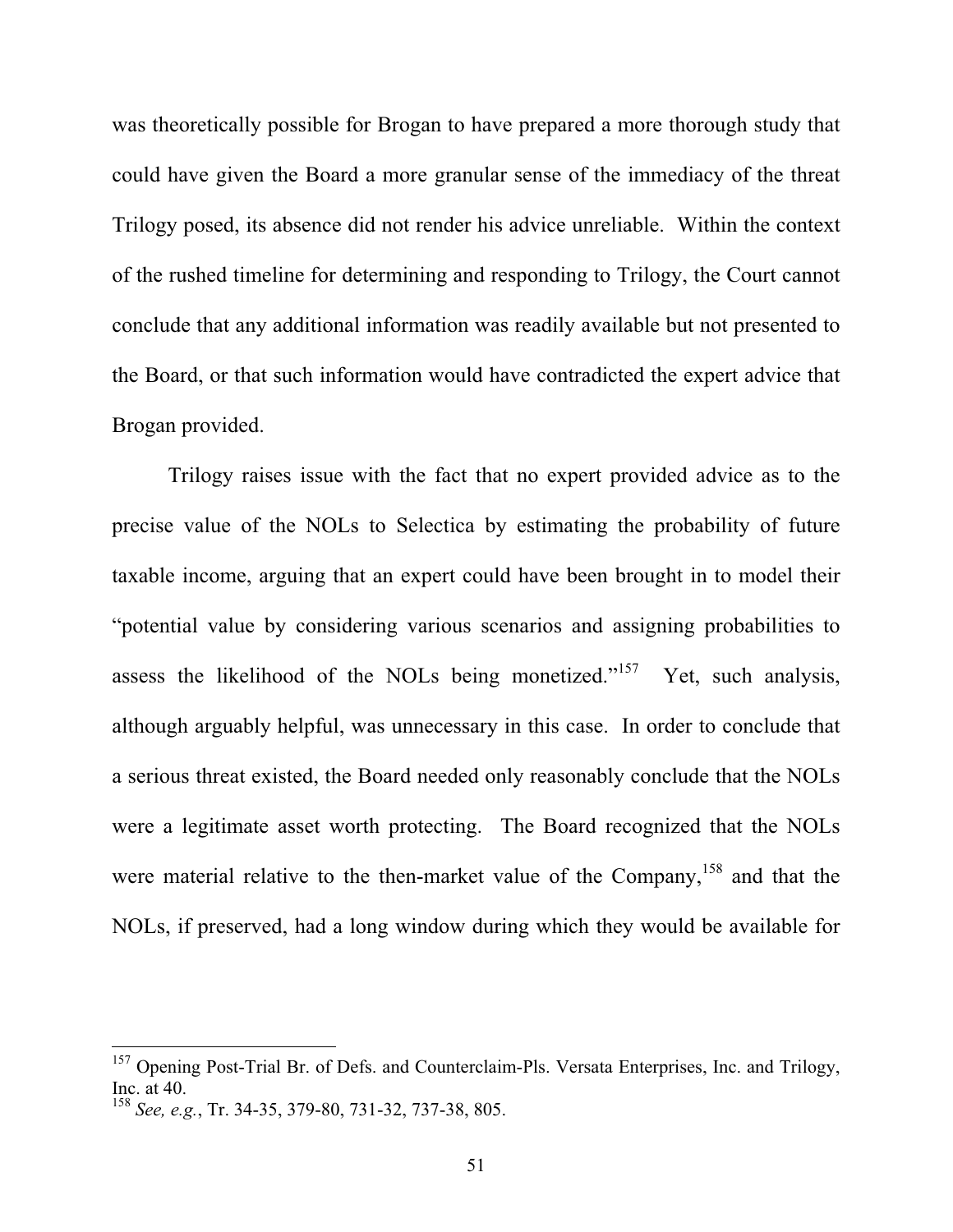use.<sup>159</sup> If perhaps somewhat optimistic, they had rational expectations for the Company's near-term profitability.<sup>160</sup>

Trilogy is correct in pointing out that it is not sufficient to conclude that an asset with potential value is worth protecting without considering the probability of that value being realized, and that Selectica's failure to generate taxable income in prior years colors this probability. However, the absence of a formal study calculating such a value does not mean that the directors were unreasonable in concluding that a sufficiently material probability existed to merit the asset's preservation, or that such a determination was not implicit in their calculus.<sup>161</sup> In connection with the expert advice it received, the Court is satisfied that the Board was reasonable in concluding that Selectica's NOLs were worth preserving and that Trilogy's actions presented a serious threat to their impairment.<sup>162</sup>

<sup>159</sup> *See, e.g.*, Tr. 42-43, 379-80, 402-03, Zawatski Dep. at 105.

<sup>&</sup>lt;sup>160</sup> The Court received *in camera* testimony at trial from Zawatski as to then-upcoming, as yet unaudited quarterly financial results for Selectica, in which she predicted that Selectica would finally turn a profit. Counsel for Selectica advised the Court after trial, however, that Selectica had determined that its audited financial results for the quarter would show a GAAP basis loss and that, as such, there was no need to transcribe this testimony and that the Court should not rely upon it in deciding the matter. Letter, dated June 8, 2009, from Gregory V. Varallo, Esquire at 1.

<sup>&</sup>lt;sup>161</sup> Similarly, Trilogy's argument that the full valuation allowance recorded for NOLs in Selectica's SEC filings suggests that the Board recognized that utilization of the NOLs was unlikely is unavailing. A company may simultaneously conclude that there is less than a 50% chance of recognizing the value of an asset while reasonably taking steps to preserve that asset.

<sup>&</sup>lt;sup>162</sup> The Court acknowledges that it is easy to be skeptical about whether Selectica will ultimately be able to recognize all or any of the value of its NOLs. A comparison of Selectica's market capitalization (\$22.8 million) to a highly optimistic calculated value of, say, \$58 million in tax offsets as a result of the NOLs (based on accumulated federal NOLs of \$166.5 million and an assumed tax rate of 35%, and presuming sufficient income to be offset and otherwise full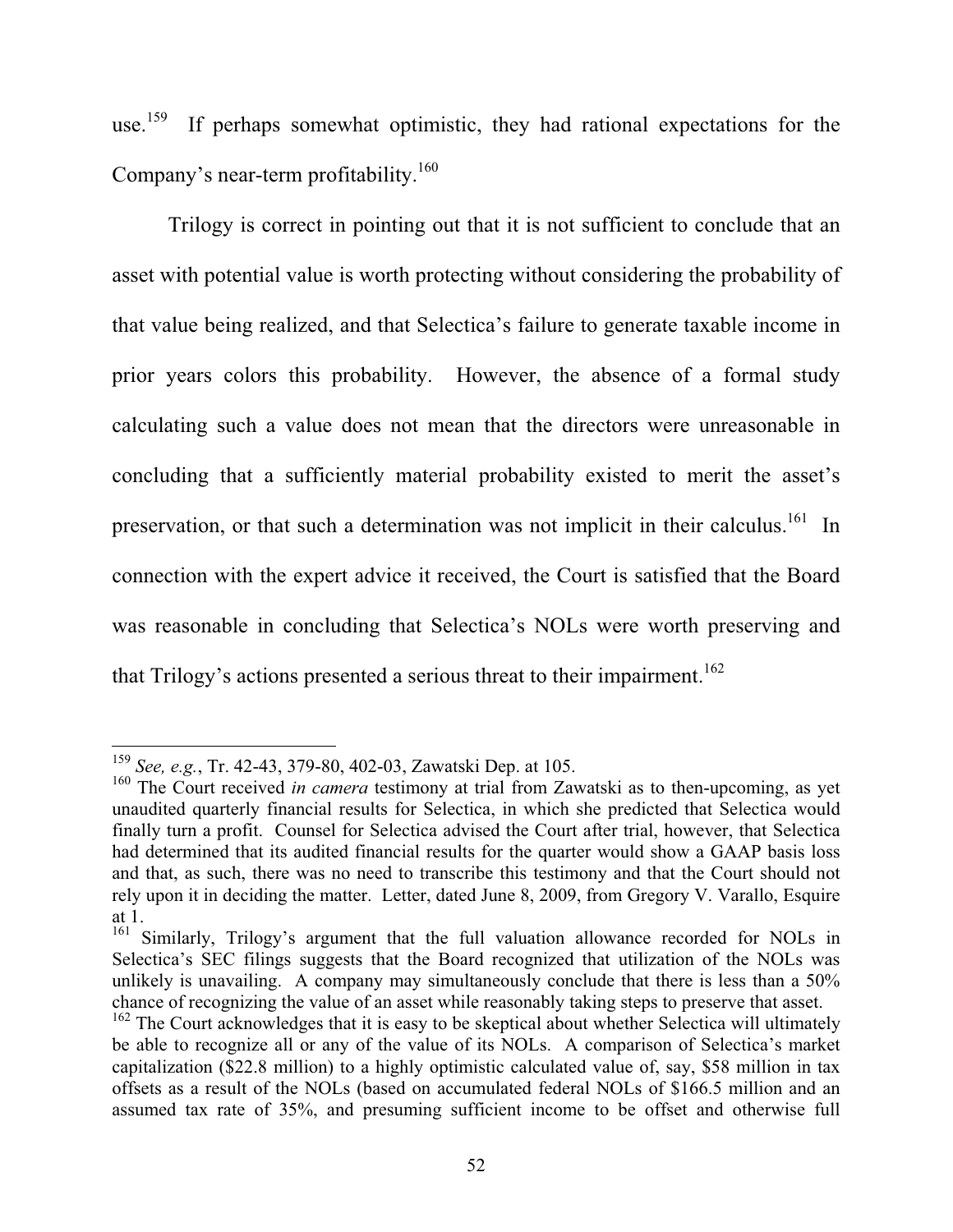# 3. Were the Board's Actions a Reasonable Response to the Perceived Threat?

The second prong of *Unocal* requires an evaluation of whether a board's defensive response to the threat was preclusive or coercive and, if not, whether it was "reasonable in relation to the threat" identified.<sup>163</sup> It is the specific nature of the threat that "sets the parameters for the range of permissible defensive tactics."164 A reasonableness analysis "requires an evaluation of the importance of the corporate objective threatened; alternative methods for protecting that objective; impacts of the 'defensive' action and other relevant factors."165 The court should evaluate the board's "overall response, including the justification for each defensive measure, and the results achieved thereby."<sup>166</sup> Where all of the defenses "are inextricably related, the principles of *Unocal* require that such actions be scrutinized collectively as a unitary response to the perceived threat."<sup>167</sup>

Trilogy asserts that the NOL Pill, the Exchange, and the Reloaded NOL Pill were not a reasonable collective response to the threat of the partial impairment of Selectica's NOLs. Trilogy asserts that the NOL Pill is preclusive, either per se or

availability of the NOLs) suggests such a skepticism in the market. RJN, Ex. A at 35, 53, 56. Nevertheless, there is sufficient evidence that the Board acted in good faith in concluding that the NOLs had a value worth protecting or, perhaps more importantly, that the directors relied in good faith on the advice of experts in coming to such a conclusion.

<sup>163</sup> *Unocal*, 493 A.2d at 955.

<sup>164</sup> *Unitrin*, 651 A.2d at 1384.

<sup>165</sup> *Paramount*, 571 A.2d at 1154.

<sup>166</sup> *Unitrin*, 651 A.2d at 1386-87.

<sup>167</sup> *Id.* (citing *Gilbert v. El Paso Co.*, 575 A.2d 1131, 1145 (Del. 1990)).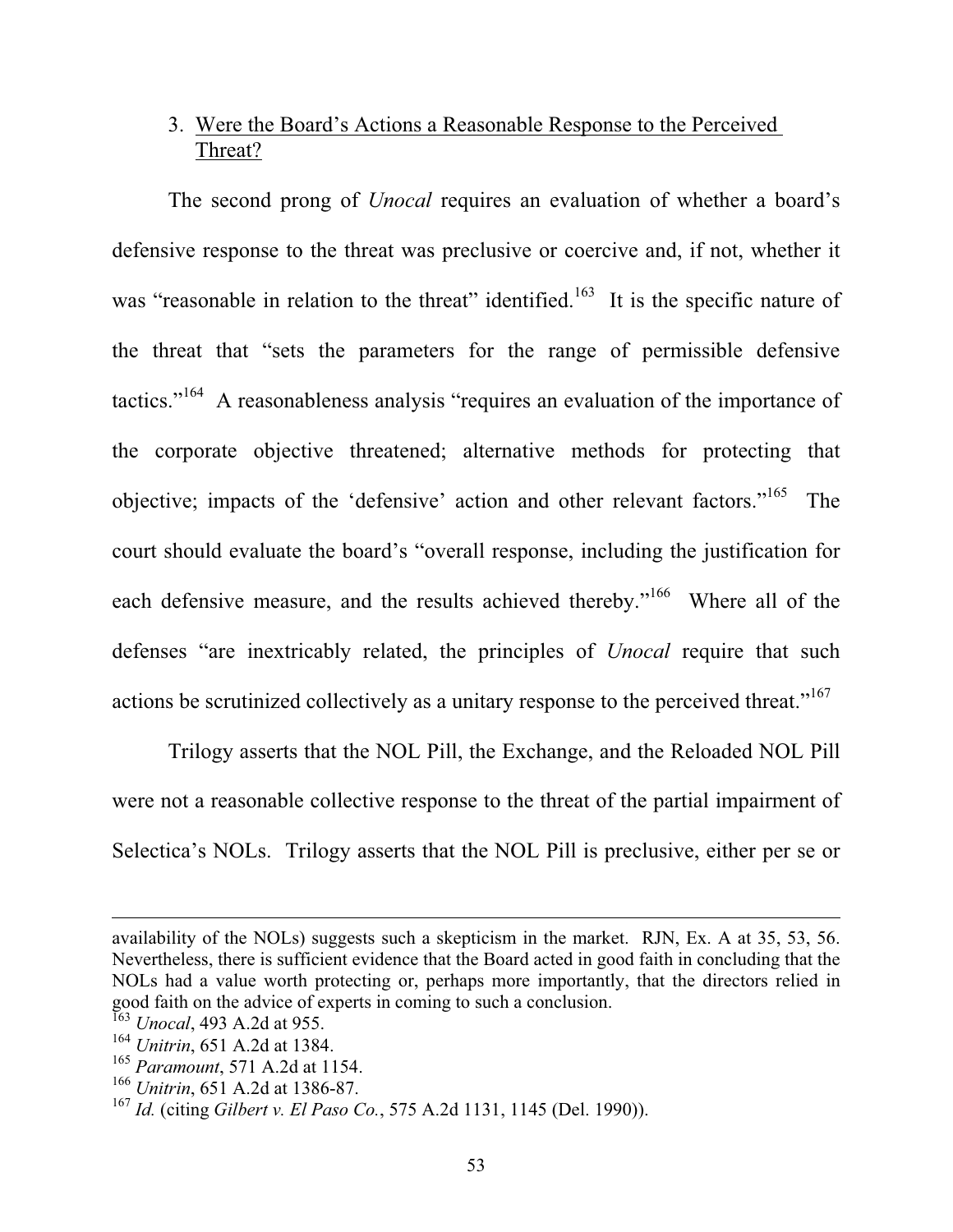in conjunction with certain other factors unique to Selectica (most prominently, its staggered board). Trilogy also argues that the Board (1) failed to consider the negative consequences of the NOL Pill and Reloaded NOL Pill; (2) failed to consider any alternatives to these pills; and (3) failed to demonstrate that any benefit achieved by the pills outweighed their negative impact on Trilogy and other Selectica shareholders.

### a. *Does the 5% Trigger Make the NOL Pill Preclusive?*

Under *Unitrin*, a defensive measure is disproportionate and unreasonable if it is draconian, being either coercive or preclusive.<sup>168</sup> A coercive response is one that is "aimed at 'cramming down' on its shareholders a management-sponsored alternative."<sup>169</sup> A defensive measure is preclusive where it "operate<sup>[s]</sup> to unreasonably preclude a takeover"<sup>170</sup> or "preclude[s] effective stockholder action"171—specifically, where the measure "makes a bidder's ability to wage a successful proxy contest and gain control either 'mathematically impossible' or 'realistically unattainable."<sup>172</sup>

<sup>168</sup> *Id.*

<sup>&</sup>lt;sup>169</sup> *Id.* (citing *Paramount*, 971 A.2d at 1154-55). The parties do not dispute that the NOL Pill, Exchange, and Reloaded NOL Pill are not coercive.

<sup>170</sup> *Gaylord*, 753 A.2d at 482 n.72.

<sup>171</sup> *Chesapeake Corp. v. Shore*, 771 A.2d 293, 320 (Del. Ch. 2000) (quoting *Unitrin*, 651 A.2d 1388-89).

<sup>172</sup> *Carmody*, 723 A.2d at 1195. The Court in *Carmody* held that "dead hand" pills (poison pills that contain a provision that states that only the original directors that adopted the pill may vote to redeem it) met this standard, as they eliminate the use of a proxy contest as a possible means to gain control since any insurgent directors would be incapable of redeeming the pill.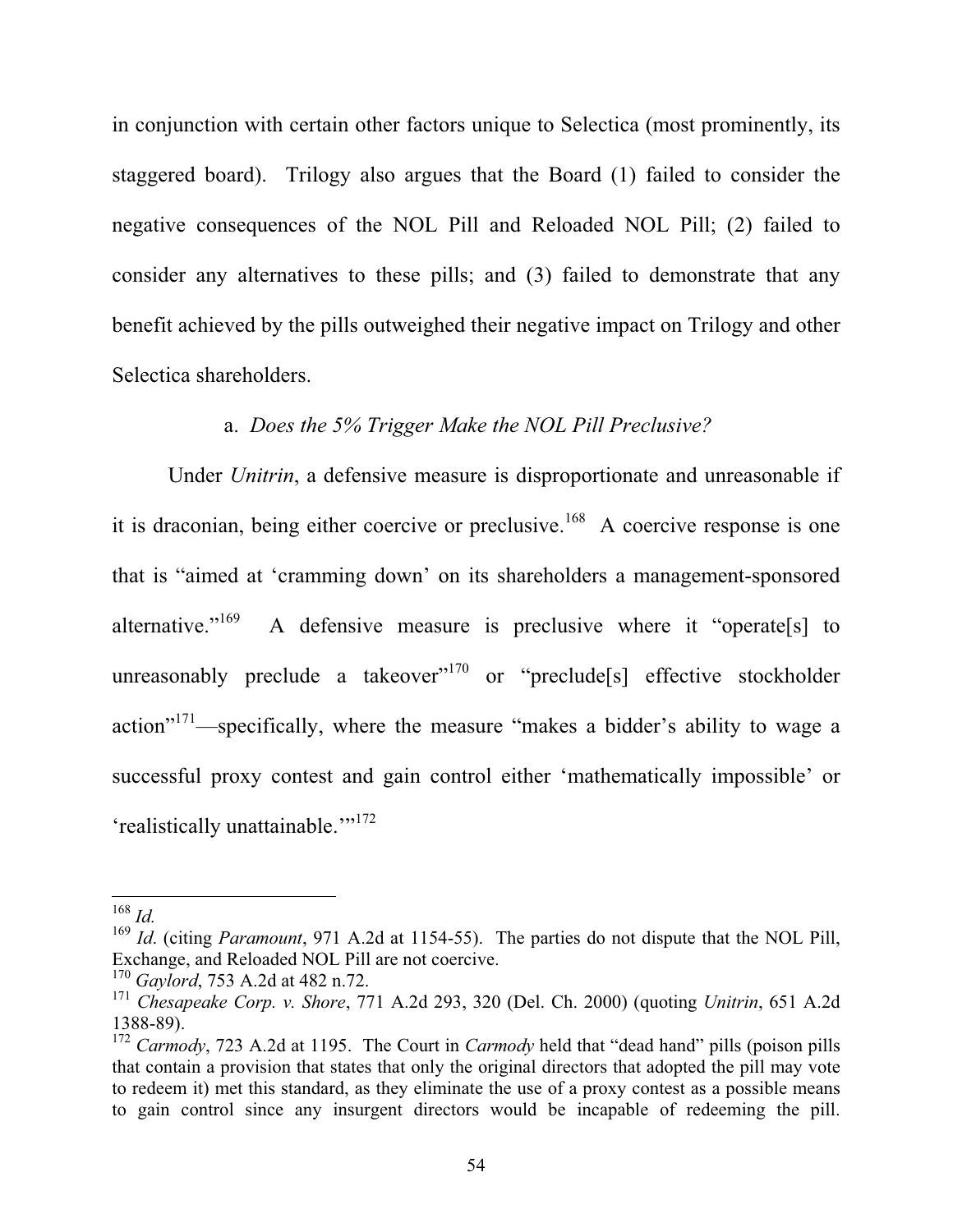The mere adoption of a garden-variety pill is not in itself preclusive under Delaware law.<sup>173</sup> This is despite the fact that a poison pill "dilutes the would-be" acquirer's stake in the company and increases the costs of acquisition."<sup>174</sup> That a combination of defensive measures makes it "more difficult for an acquirer to obtain control" of a board does not make such measures preclusive; indeed "[i]t would . . . be surprising if defensive measures did not have this effect."<sup>175</sup> Preclusive measures are those that are "insurmountable or impossible to outflank."<sup>176</sup>

The Supreme Court in *Moran* found that a poison pill with a 20% trigger was not per se preclusive because it did not "strip[] stockholders of their rights to receive tender offers"<sup>177</sup> or "fundamentally restrict<sup>[]</sup> proxy contests."<sup>178</sup> The court recognized that, while a rights plan "does deter the formation of proxy efforts of a

*Cf. Omnicare, Inc. v. NCS Healthcare, Inc.*, 818 A.2d 914, 936 (Del. 2003) (holding that the defensive measures employed by the board made it mathematically impossible and realistically unattainable for any insurgent proposal to succeed because they rendered the board-approved merger a "fait accompli," and therefore were coercive and preclusive).

<sup>173</sup> *Gaylord*, 753 A.2d at 481. However, the Court in *Unitrin* recognized the legal scholarship that argues that the poison pill "warrants special attention chiefly because its preclusive effect frequently exceeds that of other takeover defensive tactics. . . . [and] makes it effective even in circumstances where other defensive tactics may not work." *Unitrin*, 651 A.2d at 1379 n.25 (quoting Jeffery N. Gordon, *Corporations, Markets, and Courts*, 91 Colum. L. Rev. 1931, 1946  $(1991)$ ).

<sup>&</sup>lt;sup>174</sup> *Unitrin*, 651 A.2d at 1369 n.6.

<sup>175</sup> *Gaylord*, 753 A.2d at 482.

<sup>176</sup> *Id.*

<sup>177</sup> *Moran*, 500 A.2d at 1357.

<sup>178</sup> *Id.*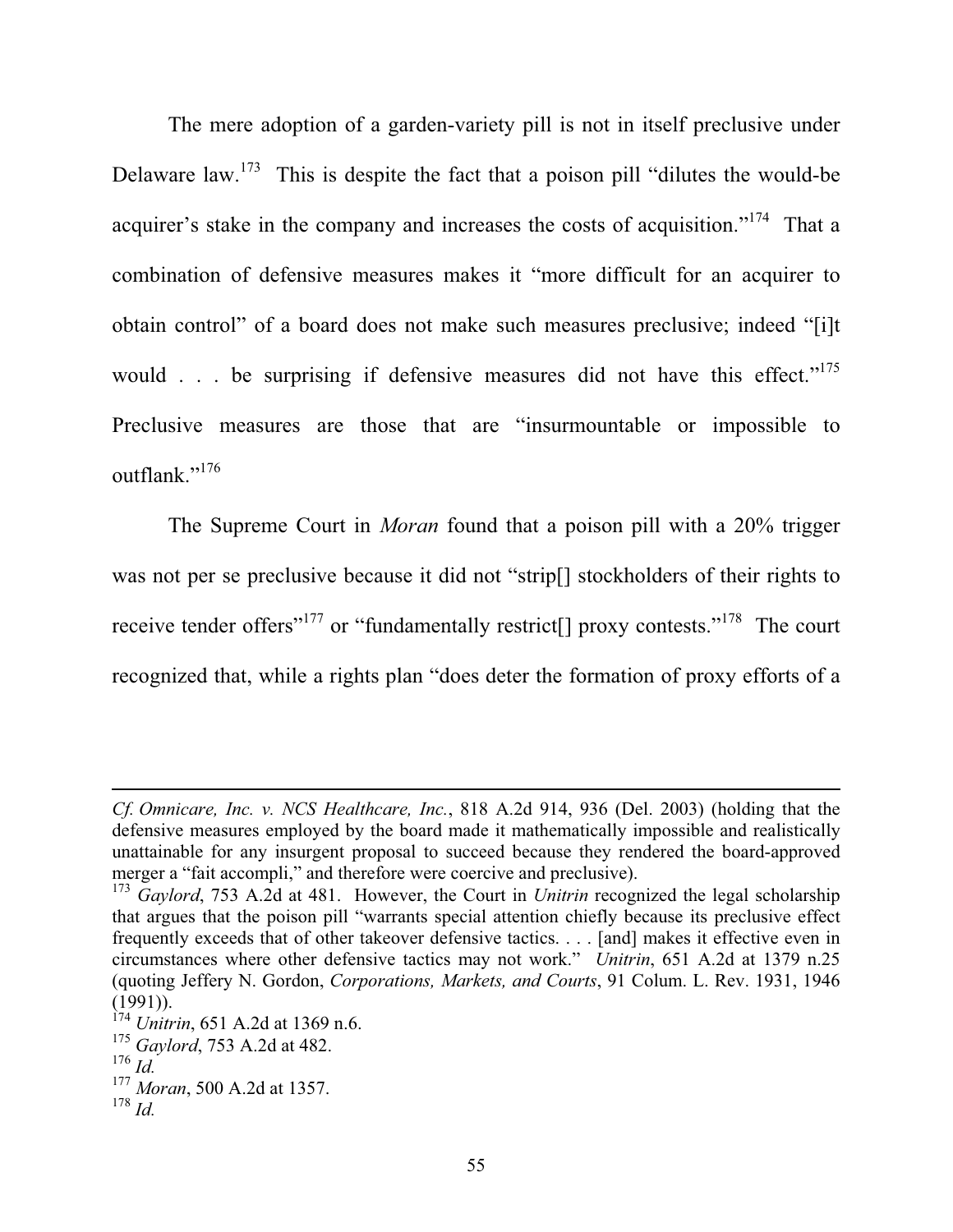certain magnitude, it does not limit the voting power of individual shares."<sup>179</sup> More importantly, because the purpose of the poison pill was not to provide an impenetrable barrier to control acquisitions but to give the target board leverage over a potential acquirer, where a potential acquirer may secure board control through a proxy contest and thereafter redeem the pill, the pill will not be considered preclusive.<sup>180</sup> The *Moran* Court found the assertion that a poison pill would preclude proxy fights "highly conjectural" and pointed to "recent corporate takeover battles in which insurgents holding less than 10% stock ownership were able to secure corporate control through a proxy contest or the threat of one."<sup>181</sup>

Trilogy asserts that the NOL Pill and the Reloaded NOL Pill are distinctly more preclusive than those poison pills previously evaluated by Delaware courts and that, consequently, they should be declared invalid. Specifically, Trilogy claims that a 4.99% pill renders the possibility of an effective proxy contest realistically unattainable. Trilogy argues that, because a proxy contest can only be successful where the challenger has sufficient credibility, the 4.99% pill prevents a potential dissident from signaling its financial commitment to the company sufficient to establish such credibility. In addition, a pill with such a low trigger, in

<sup>179</sup> *Id.* at 1355.

<sup>180</sup> *Gaylord*, 753 A.2d at 481.

<sup>&</sup>lt;sup>181</sup> *Moran*, 500 A.2d at 1355. The Court additionally noted that "many proxy contests are won with an insurgent ownership of less than 20%," and that "the key variable in proxy contest success is the merit of an insurgent's issues, not the size of his holdings." *Id.*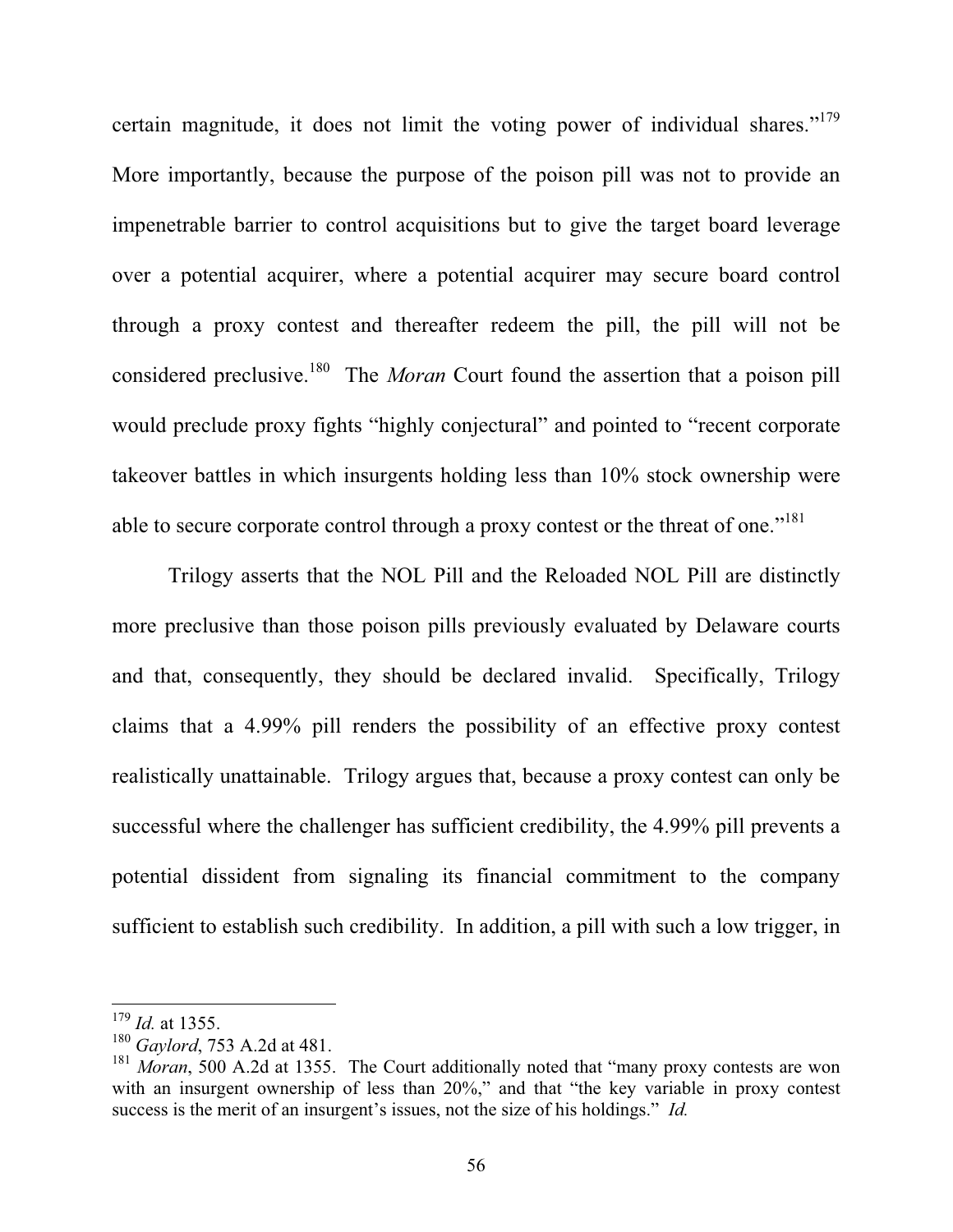conjunction with a staggered board, renders a conditional takeover bid "unrealistic" since a proxy contest would have to be sustained over multiple years, decreasing the probability that a would-be challenger would rationally incur the costs of such a proxy contest. As a result, such a pill would significantly lock in the existing ownership structure absent a board "exemption."<sup>182</sup>

Professor Ferrell, Trilogy's expert witness, additionally testified that the existence of such a pill in conjunction with a charter-based staggered board removes the ability of challengers to issue a conditional takeover bid—a bid conditional on the election of a slate of insurgent directors—in order to improve the likelihood of a successful proxy fight under these constraints. Such a bid would be highly unlikely, according to Professor Ferrell, because the offer would have to remain outstanding across multiple director election cycles. In addition, the 5% cap on ownership exacerbates the free rider problem already experienced by investors considering fielding an insurgent slate of directors, and makes initiating a proxy fight an economically unattractive proposition.<sup>183</sup> Given all of

<sup>&</sup>lt;sup>182</sup> These were the findings of Trilogy's expert witness, Professor Allen Ferrell, who reviewed and analyzed eight academic studies, in conjunction with additional data he personally compiled. DX 776 at 3-4; Tr. 1061-62. Selectica's expert witnesses, Professor John C. Coates IV and Peter C. Harkins, dismissed Professor Ferrell's findings in rebuttal reports and in trial testimony. PX 122; Tr. 834-43.

<sup>&</sup>lt;sup>183</sup> The free rider problem is that, even if an investor believes that replacing the board would result in a material benefit to shareholders, the investor has to bear the full cost of a proxy fight while only receiving her proportionate fraction of the benefit bestowed upon shareholders. Along with the reduced likelihood of success at a 5% position, the capped position would mean that the challenger would be unable to internalize more of the benefits by increasing her share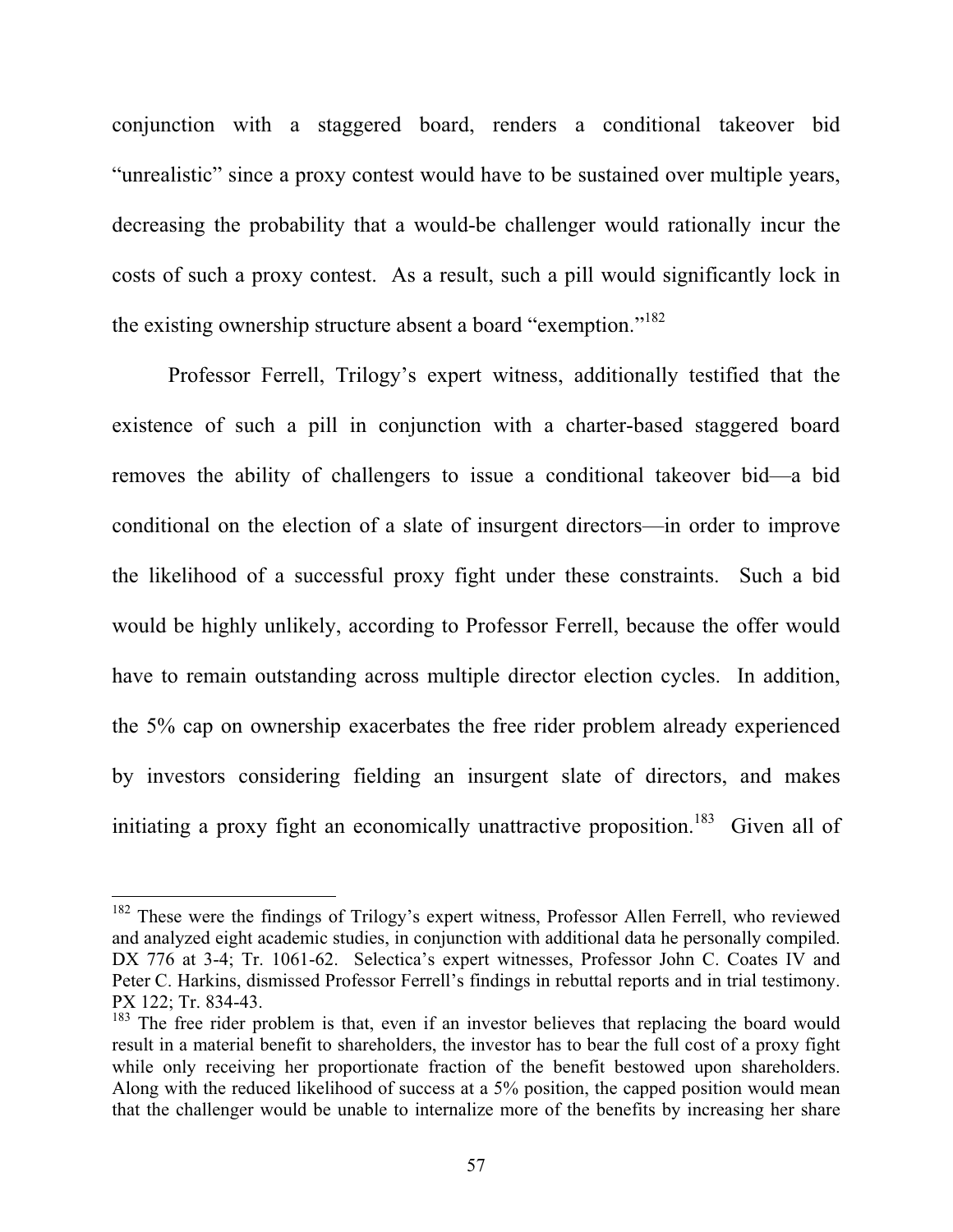the above, Trilogy asserts that the NOL Pill, particularly within the context of Selectica's other defenses, makes a change in board control "realistically unattainable."<sup>184</sup>

Selectica counters that the distinguishing feature of the NOL Pill and Reloaded NOL Pill—the 5% trigger—is not sufficient to differentiate them from other poison pills previously blessed by Delaware courts, and that there is no evidence that a challenger starting below 5% could not realistically hope to prevail in a proxy contest at Selectica. Selectica, primarily through Professor Coates's expert testimony, has identified more than 50 publicly held companies that have implemented NOL pills with triggers at roughly 5%, including several large, wellknown corporations, including some among the Fortune 1000.<sup>185</sup>

ownership. Trilogy claims that the average cost of a proxy solicitation is roughly \$368,000, or \$746,000 across two cycles, yet the current value of a 4.99% share in Selectica is approximately \$1,000,000, and that no investor would be willing to stake so much money in proxy fights given such a small investment and where they would only receive 5% of any benefits of a change in control.

<sup>184</sup> *Carmody*, 723 A.2d at 1195.

 $185$  PX 128, Ex. D; Plaintiffs' Third Motion for Judicial Notice at 3. Certainly, the fact that the adoption of pills with 5% triggers "is customary is not proof that it is, in fact, permissible or justifiable under the specific circumstances faced by the board." *San Antonio Fire & Police Pension Fund v. Amylin Pharm., Inc.*, 2009 WL 1337150, at \*10 n.45 (Del. Ch. May 12, 2009) (citing *La. Mun. Police Employees' Retirement Sys. v. Crawford*, 918 A.2d 1172, 1181 n.10 (Del. Ch. 2007)). Likewise, "the fact that the combination [of defenses] might be unusual does not make the combination unreasonable." *Gaylord*, 753 A.2d at 480 n.64. Nevertheless, the presence of similar pills adopted outside the context of shareholder/control disputes or an imminent takeover offer lends considerable support to the conclusion that the NOL Pill was "a statutorily authorized form of business decision which a board of directors may routinely make in a non-takeover contest" to be considered as part of the reasonableness review. *Unitrin*, 651 A.2d at 1389.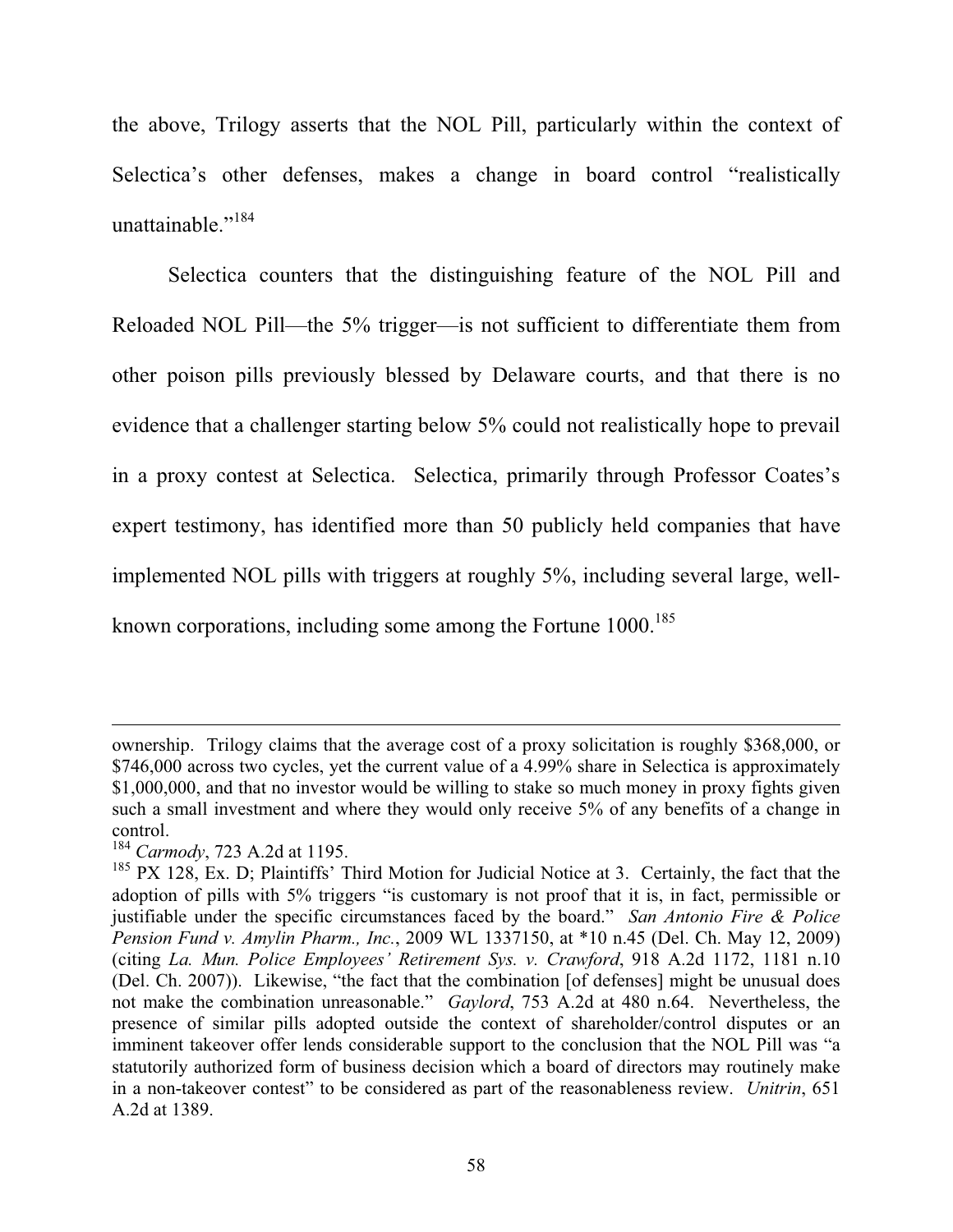Selectica expert witness Harkins of the D. F. King & Co. proxy solicitation firm analyzed proxy contests over the three-year period ended December 31, 2008, and found that, of the fifteen proxy contests that occurred in micro-cap companies where the challenger controlled less than 5.49% of the outstanding shares, the challenger successfully obtained board seats in ten contests, including in five contests involving companies with classified boards.<sup>186</sup> Selectica also asserts that Trilogy's calculations of the average cost of proxy fights do not take into account Selectica's unique shareholder profile that would considerably reduce the costs associated with such a fight.<sup>187</sup> Trilogy seeks to discount these findings by pointing out that Selectica has failed to indicate any examples where a dissident shareholder in a micro-cap company with less than a  $5\%$  stake successfully obtained control over a company with a classified board.<sup>188</sup>

Though Trilogy's expert testimony suggests that a poison pill with a less than 5% trigger "has a substantial preclusive effect,"<sup>189</sup> the Court cannot conclude

<sup>&</sup>lt;sup>186</sup> PX 121. There were eight such contests at micro-cap companies in which the challenging shareholder held less than 4.99% of the outstanding shares. Challengers prevailed in six of these contests, including at three companies that had classified boards. *Id.*

<sup>&</sup>lt;sup>187</sup> Selectica points out that six investors control a majority of its outstanding shares, and that twenty-two investors collectively own 62% of the outstanding shares, making the likely cost of a proxy fight at Selectica considerably cheaper than the average cost asserted by Trilogy. PX 121 at 7-9; Tr. 1023-30. Of those investors, only Sems is an "insider." *Cf. Unitrin*, 651 A.2d at 1383 n.33 ("That institutions held a high percentage of Unitrin stock is not as significant as the fact that the relatively concentrated percentage of stockholdings would facilitate a bidder's ability to communicate the merits of its position.").

 $\frac{188}{188}$  Tr. 1043.

 $189$  Although Professor Ferrell testified that the combination of such a pill with a classified board had a "substantial preclusive effect," he conceded that it was "not 100 percent preclusive" and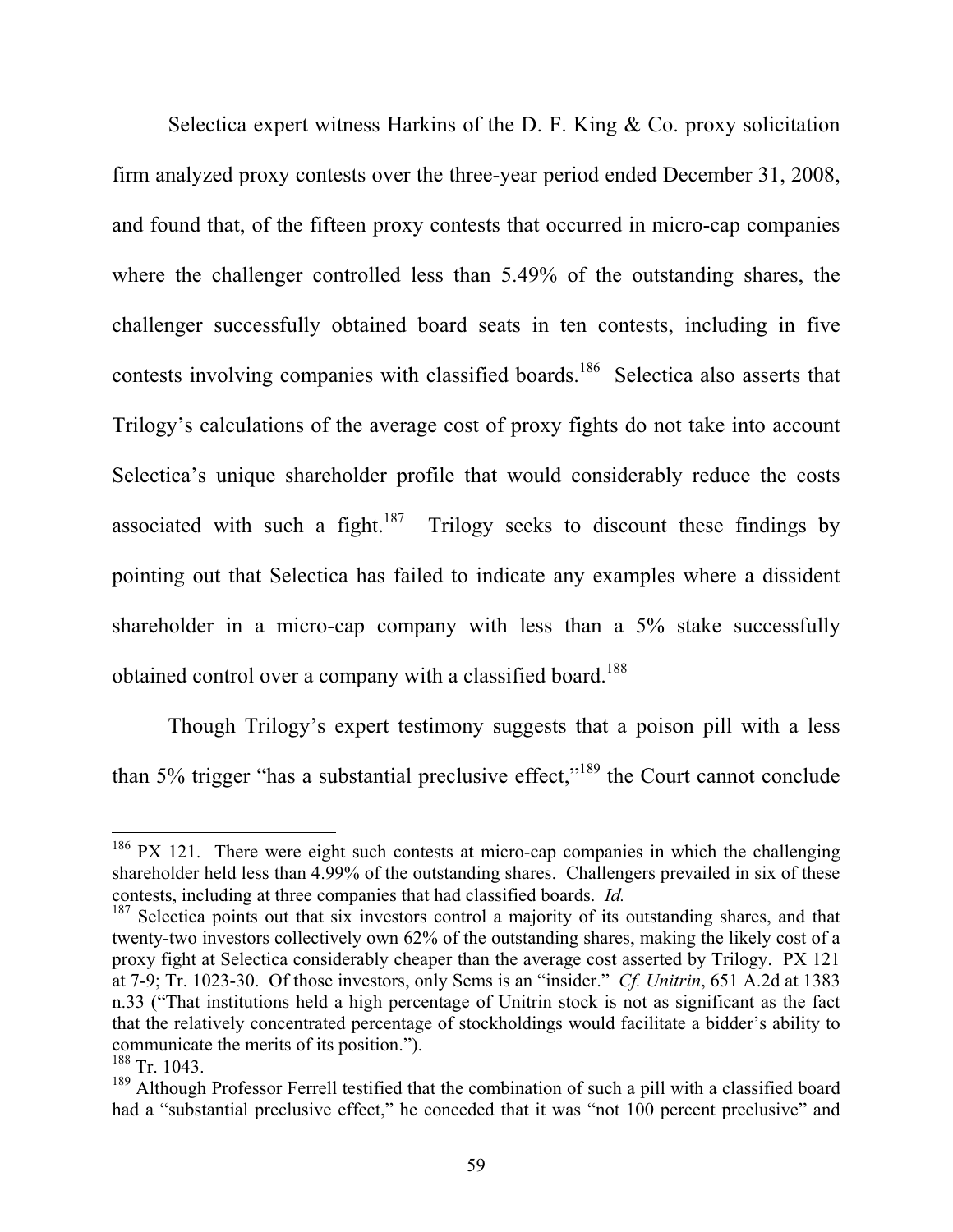that the NOL Pill, Exchange, and Reloaded NOL Pill were preclusive, and thereby draconian. Such a high standard operates to exclude only the most egregious defensive responses. As the court in *Unitrin* noted, "This Court's choice of the term draconian in *Unocal* was a recognition that the law affords boards of directors substantial latitude in defending the perimeter of the corporate bastion against perceived threats."190 The requirement of either the mathematical impossibility or realistic unattainability of a proxy contest reinforces the exactness of the preclusiveness standard. It is not enough that a defensive measure would make proxy contests more difficult—even considerably more difficult.<sup>191</sup> To find a measure preclusive (and avoid the reasonableness inquiry altogether), the measure must render a successful proxy contest a near impossibility or else utterly moot, given the specific facts at hand. The NOL Pill and Reloaded NOL Pill do not meet this standard.

#### b. *Range of Reasonableness Review*

Upon a finding that a defensive measure is neither coercive nor preclusive, the *Unocal* proportionality test "requires the focus of enhanced judicial scrutiny to

that it was a "theoretical possibility" for an insurgent to win a proxy contest under such circumstances. Tr. 1085-86.

<sup>190</sup> *Unitrin*, 651 A.2d at 1388 n.38.

<sup>&</sup>lt;sup>191</sup> It is not clear that a 5% threshold would have much of an affect on the ability of a dissident to wage a successful proxy fight. *See Unitrin*, 651 A.2d at 1383 ("The key variable in a proxy context would be the merit of [the challenger's] issues, not the size of its stockholdings.").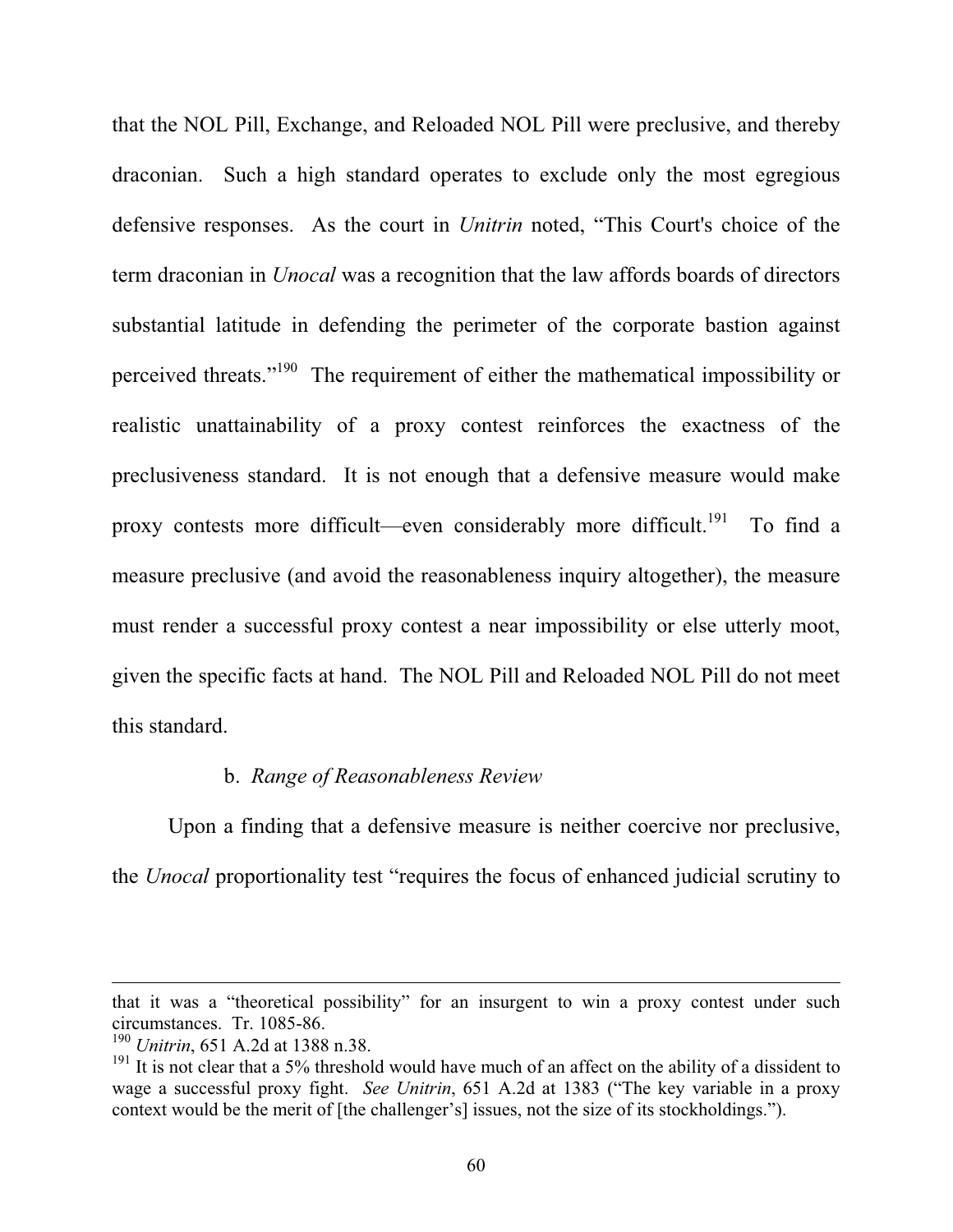shift to 'the range of reasonableness.'"<sup>192</sup> Such a proportionality test is "inherently qualitative."<sup>193</sup>

Trilogy argues that the Board's review of the range of reasonable responses to the threat to Selectica's NOLs failed because there was an inadequate assessment of the impact that the adoption of these defensive measures would have, as seemingly required by the *Unocal* test. This impact includes that they: (1) make takeovers more difficult;<sup>194</sup> (2) effectively freeze the existing equity ownership structure in place;<sup>195</sup> (3) deter institutional investors from investing in Selectica;<sup>196</sup> and (4) prevent 5% holders from selling their interest as a single block, thereby impacting the liquidity of these investments, $197$  while the implementation of the Exchange in this instance essentially cut Selectica's stock price in half, putting the Company at risk of being delisted for non-compliance with NASDAQ rules.<sup>198</sup> Trilogy argues that the Board failed even to consider these consequences, much less weigh their effects against the importance of protecting the NOLs and the likelihood of their impairment, otherwise. Finally, Trilogy asserts that the Board failed to consider whether there were alternative

<sup>192</sup> *Id.* at 1388 (quoting *Paramount Commc'ns, Inc. v. QVC Network, Inc.*, 637 A.2d 34, 45 (Del. 1994)).

<sup>193</sup> *Unitrin*, 651 A.2d at 1373 n.13.

 $194$  DX 776 at 3.

<sup>&</sup>lt;sup>195</sup> Tr. 1062, 1198-1200.

<sup>196</sup> Tr. 1074-75.

 $197$  Tr. 1198-99.

 $198$  Tr. 803-04. NASDAO listing rules have a \$1.00 minimum bid price requirement for listed companies. NASDAQ Rule 5450.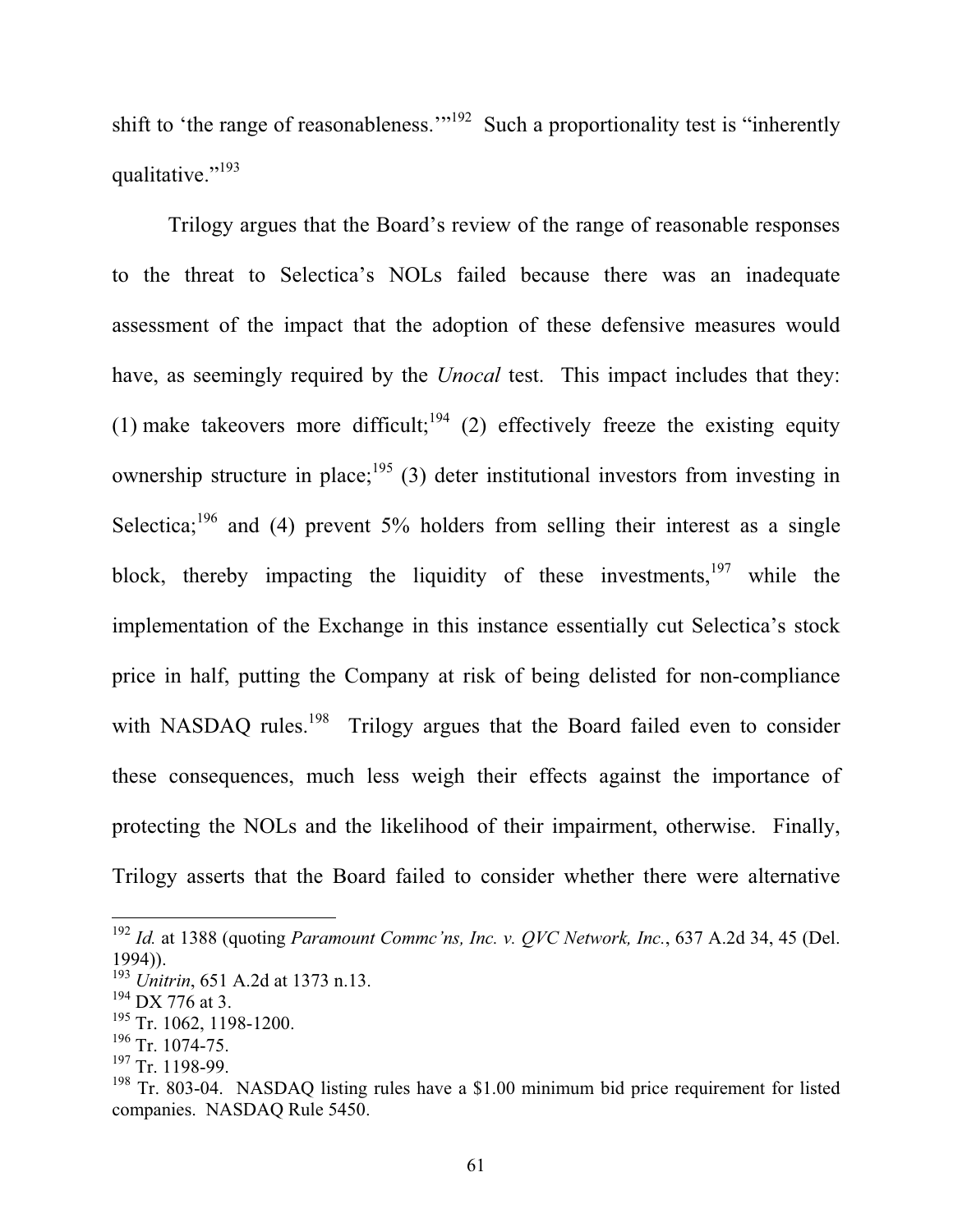methods for protecting the NOLs other than those the Board ultimately employed. Trilogy asserts that the Board could have amended the corporate charter to add limitations on the transferability of stock—thereby rendering any non-approved acquisitions void *ab initio*, lowered the poison pill threshold by shareholder vote, or simply diluted only the portion of Trilogy's interest that exceeded the threshold, instead of its entire holding.

There is sufficient evidence, however, that the Board met its obligation to evaluate the reasonableness of its response relative to the danger it faced. Sems testified about the Board's internal debate on how to proceed, noting, "We were trying to do everything to—do a measured approach to a fairly big threat."<sup>199</sup> In addition, Arnold testified that the Board "talked about the impact [of the NOL Pill] to the shareholders,"<sup>200</sup> testimony corroborated by Zawatski<sup>201</sup> and Sems.<sup>202</sup> Trilogy points to testimony that Board members did not specifically consider what effect lowering the pill threshold would have on certain of the consequences its experts have raised in trial, as listed above.<sup>203</sup> However, as Zawatski noted, the Board established the Committee in part to monitor the likelihood of a near-term

<sup>&</sup>lt;sup>199</sup> Tr. 753.

 $200$  Tr. 125.

 $201$  Tr. 369-71.

 $202$  Tr. 751-52 ("Being a shareholder, too, I was in some ways apprehensive about it, because you never want to limit what shareholders can do. . . . But, to me, the trade-off was important, because it was such a large asset compared to the value of the company, once again."). <sup>203</sup> *See, e.g.*, Tr. 125-26, 473-74, 802-03.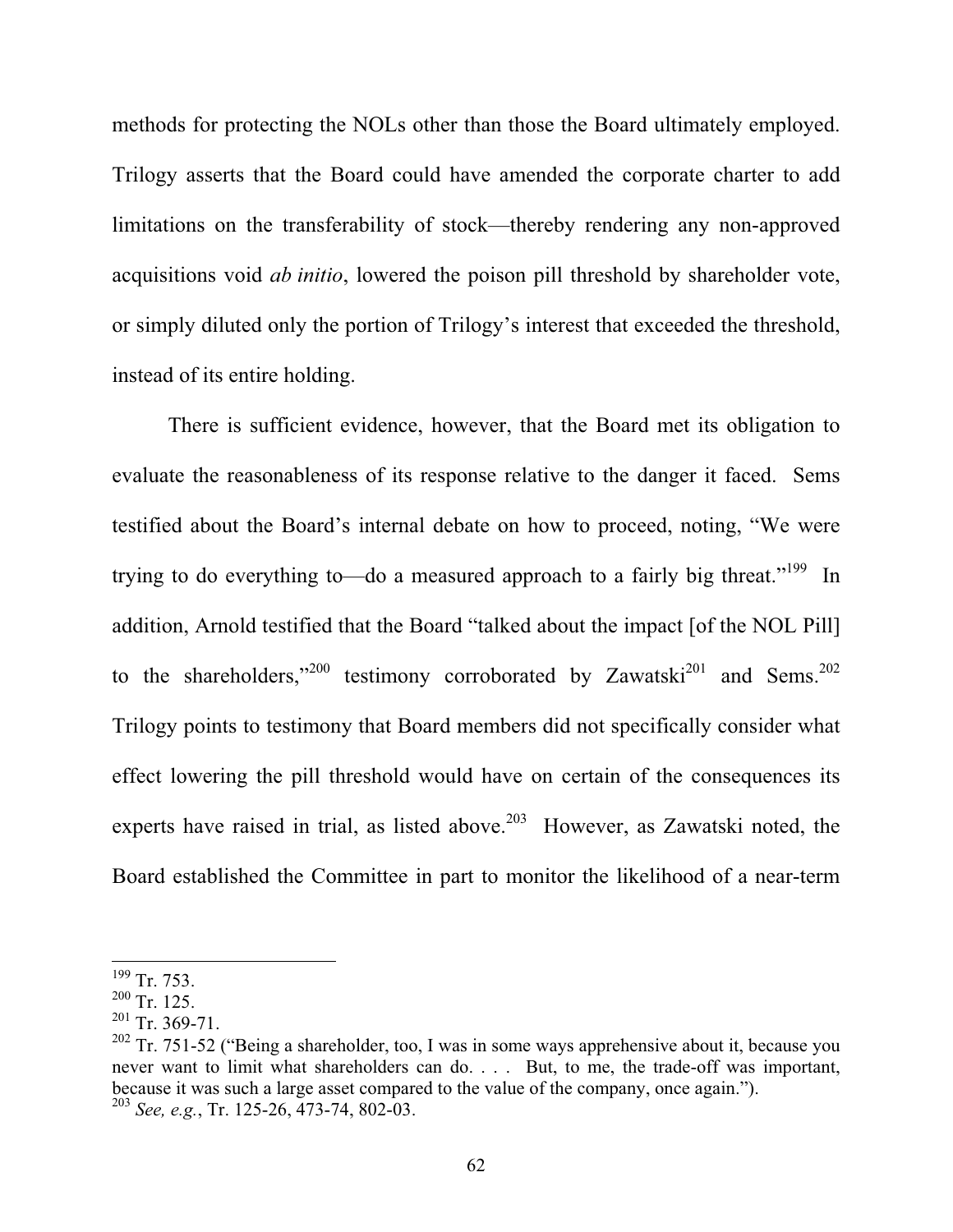ownership change and to increase the pill threshold if and when the burden of the Reloaded NOL Pill on shareholders outweighs its benefit in preserving Selectica's  $NOLs.<sup>204</sup>$ 

Most importantly, Trilogy has failed to suggest any meaningfully different approach that the Board could have taken in November and December 2008 to avoid the seemingly imminent impairment of Selectica's NOLs by Trilogy.<sup>205</sup> The Board was put on notice of Trilogy's presence as a 5% holder and apparent intention to trigger a change in control on November  $10<sup>206</sup>$  Amending the charter would have required a vote of Selectica's shareholders,  $207$  which would have necessitated the filing of a proxy statement and delayed any defensive response for several months, making such action implausible as an immediate reaction to the threat that Trilogy posed. Seeking prior shareholder approval of the NOL Pill would have been likewise ineffectual.

 $204$  Tr. 370-72.

<sup>&</sup>lt;sup>205</sup> When asked by the Court about what else Selectica could have done to protect its NOLs at the time in question other than employing the NOL Pill, counsel for Trilogy did not offer up any other specific options that would have been less preclusive. Instead, she merely suggested that "[t]here may be a device similar to the pill that has a duration measured to the threat, that has a penalty, if you will, geared to the violation in the first place—in other words, not diluting down, past or beyond the actual amount; and that does not affect the shareholder franchise in the way that this micro-cap company is affected in having a classified board. . . . Another thing they could have done, they said they didn't have enough time, was to ask the shareholders whether they wanted to do it." Post-trial Oral Arg. Tr., 89-90 (unofficial transcript).

<sup>&</sup>lt;sup>206</sup> Indeed, Trilogy argues that a Section 382 change in control did occur almost immediately thereafter, on November 14. DX 777.

<sup>&</sup>lt;sup>207</sup> Selectica's charter does not permit shareholder actions by written consent. PX 131 ("Second Amended and Restated Certificate of Incorporation of Selectica (March, 2000)"), Article VIII.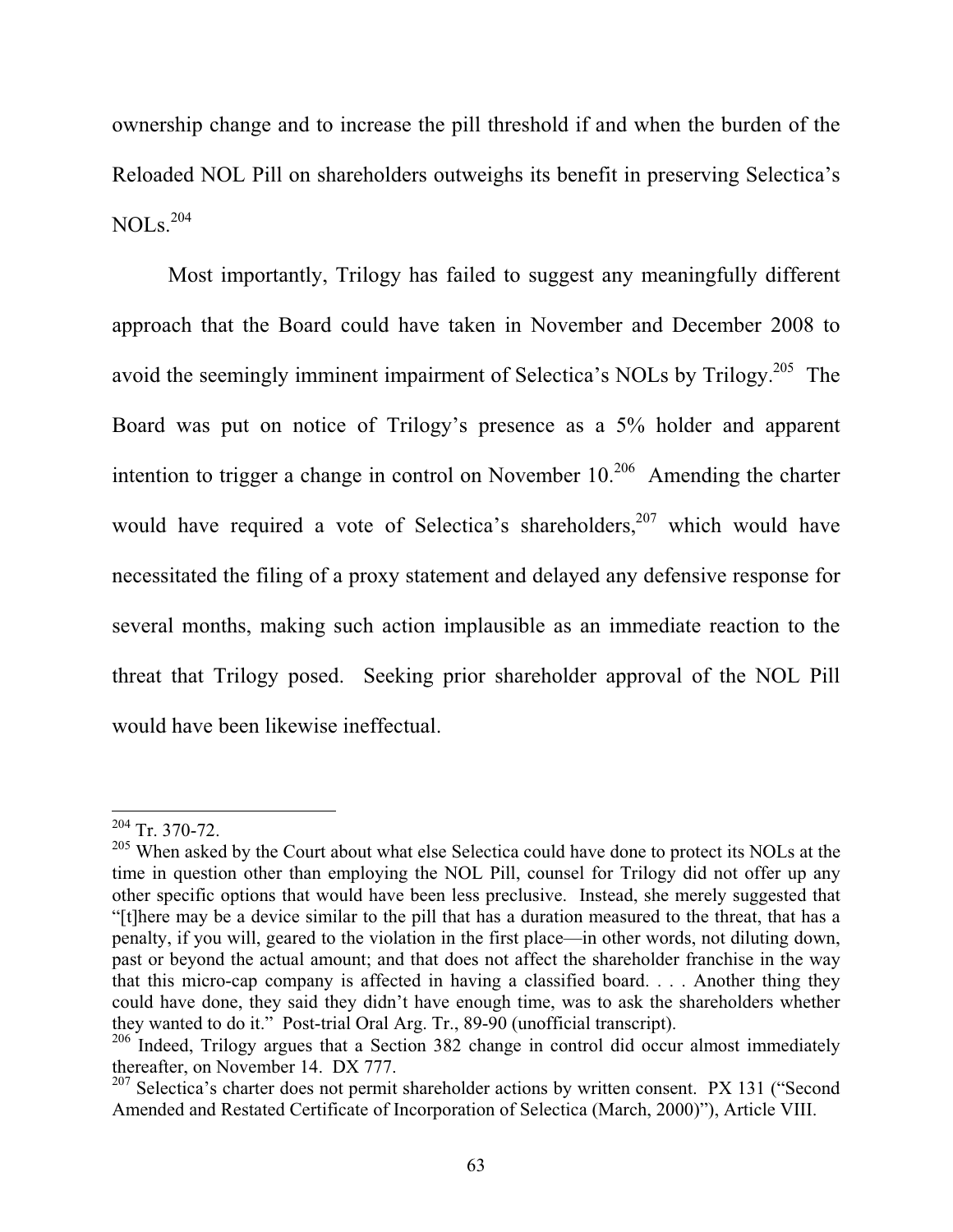Trilogy contends that Selectica's differing reaction to Trilogy's purchases, when compared to other shareholders' purchases in the past, including those by Steel Partners, suggests bias in favor of certain shareholders and animus toward Trilogy, and/or that preserving the NOLs was merely an excuse proffered by the Board in order to freeze out Trilogy.<sup>208</sup> In particular, Trilogy points out that Selectica only took action to protect its NOLs after Trilogy began buying, and had not done so in the immediately preceding months when Steel Partners increased its holdings to the 15% level allowed under the previous pill, which was the cause of the increase in the Section 382 ownership change calculation to 40%. Additionally, Selectica repeatedly sought a standstill agreement with Trilogy to prevent further share purchases following the filing of its 13D, but did not seek out similar agreements with other large shareholders during this same period. Trilogy maintains that the reasonableness of the Board's response should be assessed in light of the fact that the Board would have had considerably more, and less preclusive, options at its disposal in the months before a Section 382 ownership

<sup>&</sup>lt;sup>208</sup> As evidence of this animus, Trilogy points to the testimony of Michael Shaw, former head of Selectica's sales configuration business, who testified that Thanos's general feeling was that Selectica would sell to Trilogy "over my [Thanos's] dead body." Shaw Dep. at 43-44. Likewise, Zawatski admitted at trial that she does not like Trilogy. Tr. 327. Trilogy asserts that Selectica's "well-known dislike for Trilogy" is evidenced by the statement made by an investor during Selectica's Second Quarter 2007 earnings call advocating for a sale to Trilogy, who noted, "I understand you probably hate them. You probably would prefer nothing than—you'd probably stick pins in your eyes rather than sell the Company to them. But that is what the right thing for shareholders is at this point." DX 163 at 6.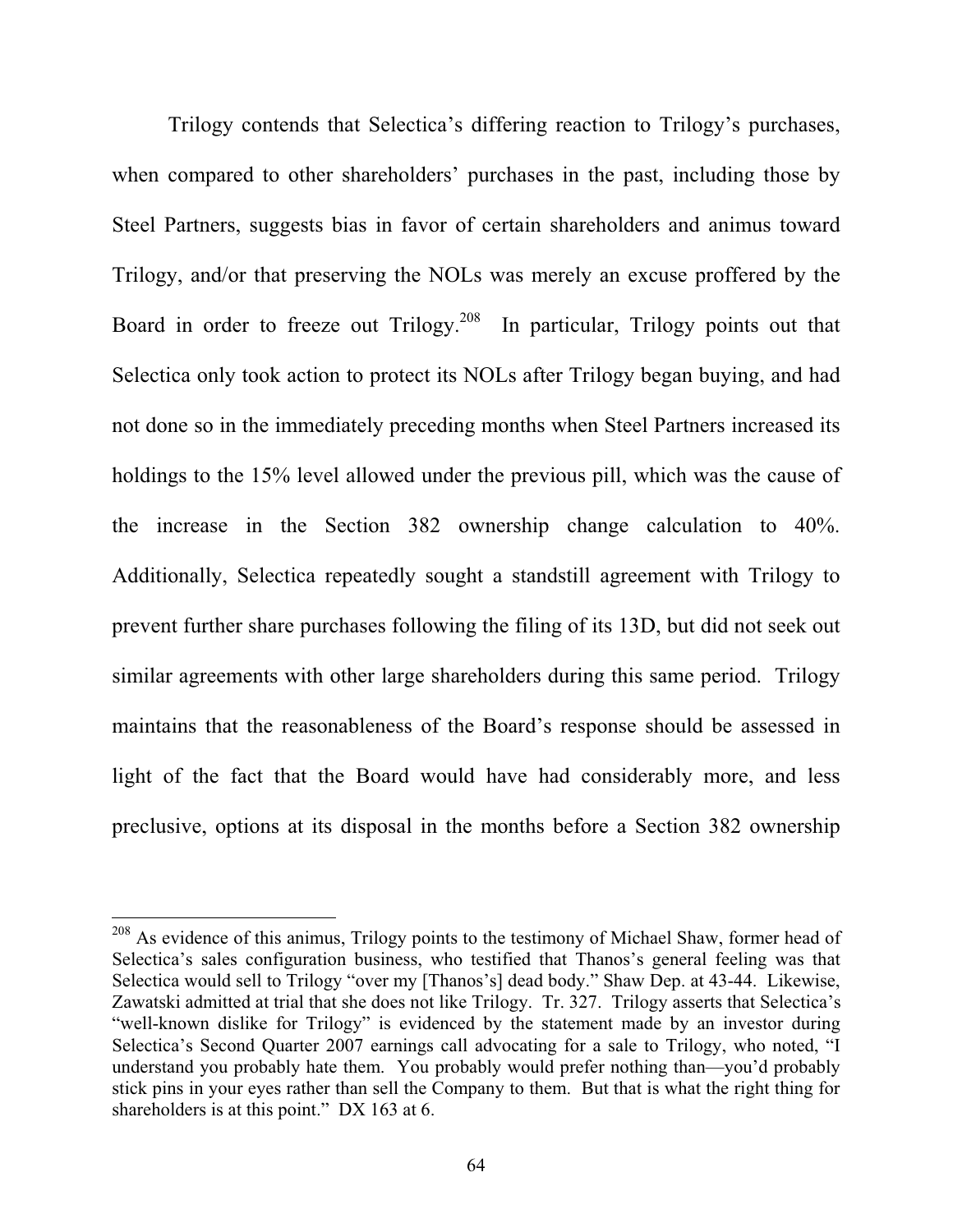change was imminent, and that any precipitous threat arguably necessitating more draconian measures was the result of the Board's failure to act at an earlier date.

A board's timing in moving to protect NOLs through the adoption of a poison pill is certainly relevant to the question of whether the board reasonably perceived a legitimate threat to the corporation. However, under *Unocal*, the reasonableness of a board's response is judged in relation to the "specific threat" identified, at the time it was identified.<sup>209</sup> In this case, Trilogy posed a distinctly different threat to Selectica's NOLs than the general threat Selectica previously faced of an inadvertent change in ownership triggered by the actions of a careless or unknowing shareholder. Here, the record demonstrates that a longtime competitor sought to employ the shareholder franchise intentionally to impair corporate assets, or else to coerce the Company into meeting certain business demands under the threat of such impairment. It is in relation to that specific threat—and not a more general threat of impaired NOLs—that the Court must consider the reasonableness of Selectica's response.<sup>210</sup>

With respect to Trilogy's argument that Selectica should have more narrowly tailored the amount by which Trilogy's position was diluted by reducing

<sup>209</sup> *See, e.g.*, *Moran*, 500 A.2d at 1351; *Paramount Commc'ns, Inc. v. Time, Inc.*, 1989 WL 79880, at \*30 (Del. Ch. July 14, 1989).

<sup>&</sup>lt;sup>210</sup> As Sems noted, "I kept on going through what was their rationale for purposefully tripping the pill. . . . [W]hy would you . . . ruin the value of an NOL that you, the shareholder, are part of that value. It's an asset to you as a shareholder. Why would you destroy your own asset?" Tr. 755.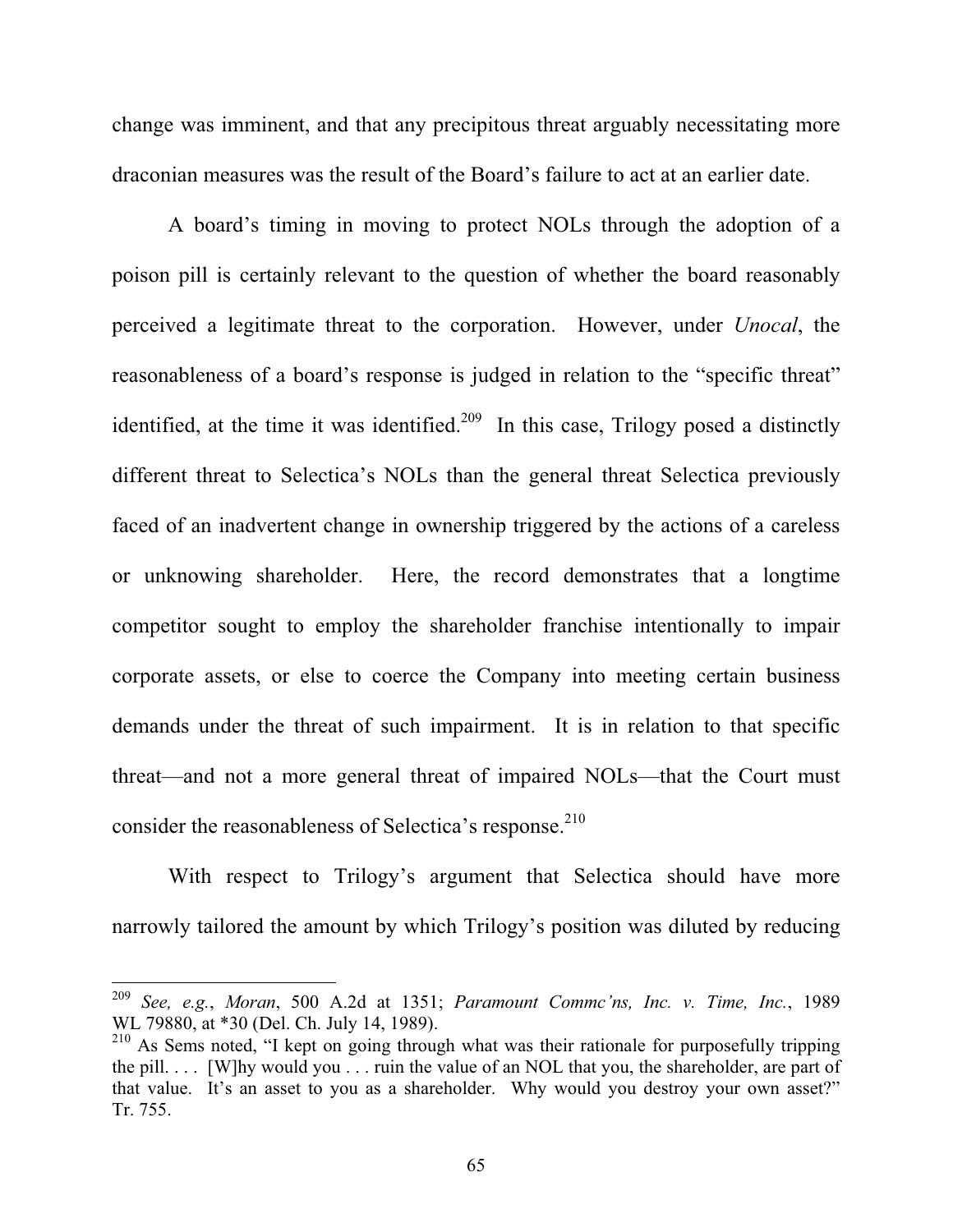the impact of the NOL Pill, there is no evidence in the record that this was even a plausible option. As it was, the implementation of the Exchange—seemingly the simplest mechanism for transferring the rights—caused trading in Selectica stock to halt for more than four weeks. Besides, taking Trilogy down to under 5% would not have eliminated the threat, at least in the absence of a standstill agreement. However, the Exchange employed by the Board was a more proportional response than the "flip-in" mechanism traditionally envisioned for poison pills. Because the Board opted to use the Exchange instead of the traditional "flip-in" mechanism, Trilogy experienced less dilution in its position than a poison pill is traditionally designed to achieve. $^{211}$ 

Ultimately, *Unocal* and its progeny require that the defensive response employed be a proportionate response, not the most narrowly or precisely tailored one. The Supreme Court in *QVC* explained the nature of judicial function in applying the range of reasonableness inquiry to enhanced judicial scrutiny of board actions:

<sup>&</sup>lt;sup>211</sup> The Exchange reduced Trilogy's holdings from 6.7% to 3.3%. In contrast, employing the flip-in would have likely reduced the company's holdings to below 1.0%. PX 38 at 29 (Needham presentation estimating that a flip-in pill would reduce a 5.0% triggering stake to 0.7% after the rights were exercised). As Sems testified, "[o]ne of the things you could do, instead of a flip-in, you could do the exchange. We looked at the difference between doing both of those and came to the conclusion that exchange was not only better for shareholders, but better for Trilogy as well, too. We were trying to do everything to—do a measured approach to a fairly big threat." Tr. 753.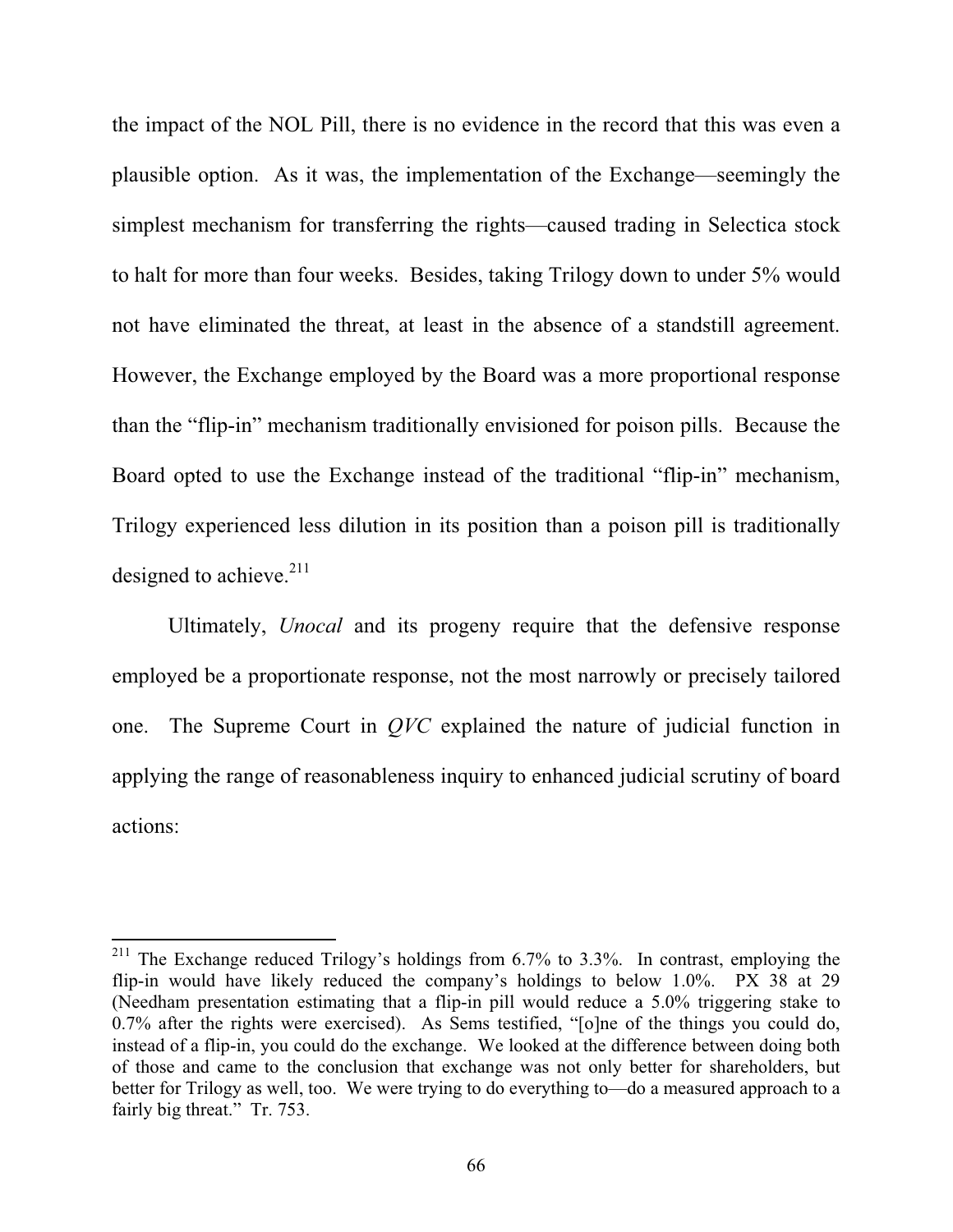[A] court applying enhanced judicial scrutiny should be deciding whether the directors made *a reasonable* decision, not *a perfect* decision. If a board selected one of several reasonable alternatives, a court should not second guess that choice even though it might have decided otherwise or subsequent events may have cast doubt on the board's determination. Thus, courts will not substitute their business judgment for that of the directors, but will determine if the directors' decision was, on balance, within a range of reasonableness. $2^{12}$ 

The *Unitrin* court suggested that the reasonableness of measures ought to be construed broadly by courts and allow defenses to extend beyond an immediate threat: "[T]he board of directors is the defender of the metaphorical medieval corporate bastion and the protector of the corporation's shareholders. The fact that a defensive action must not be coercive or preclusive does not prevent a board from responding defensively before a bidder is at the corporate bastion's gate."<sup>213</sup> Likewise, once a siege has begun, the board is not constrained to repel the threat to just beyond the castle walls.

Finally, the implementation of the Reloaded NOL Pill was a similarly reasonable response in the context of Selectica's other defensive measures. Although the NOL Pill and the Exchange effectively rebuffed Trilogy's immediate threat to Selectica's NOLs, the general threat of a Section 382 change in control was not substantially lessened by their implementation. Following implementation of the Exchange, Selectica still had experienced a roughly 40% ownership change

 $^{212}$  *QVC*, 637 A.2d at 45 (emphasis in original).

<sup>213</sup> *Unitrin*, 651 A.2d at 1388.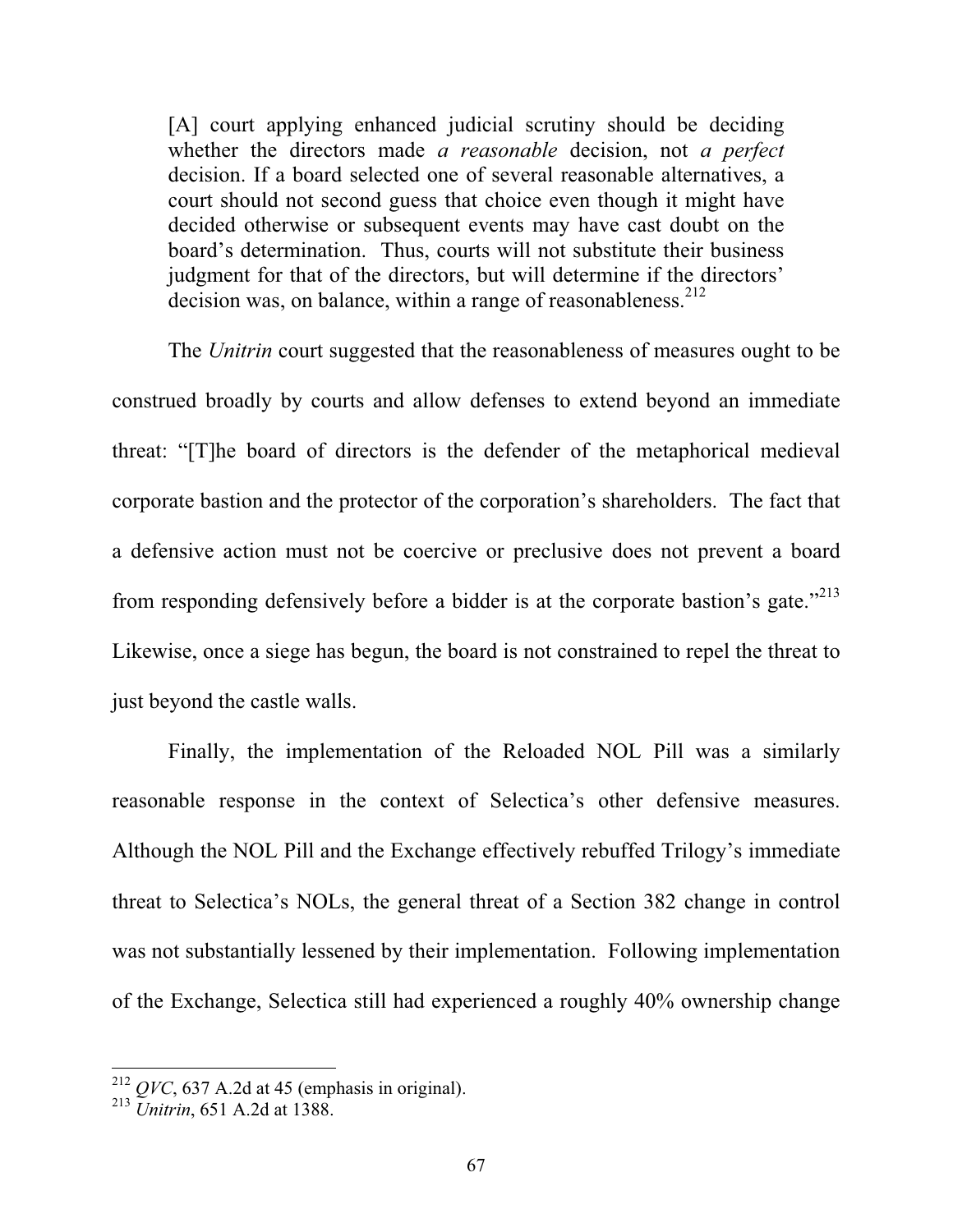for Section 382 purposes and there was no longer a pill in place to discourage additional acquisitions by  $5\%$  holders.<sup>214</sup> As such, the Reloaded NOL Pill was reasonably considered as a necessary defensive measure. In addition, the Reloaded NOL Pill's three-year life is mitigated to an extent by the periodic review process to be employed by the Committee. $215$ 

Thus, the Court finds that the combination of the NOL Pill, the Exchange, and the Reloaded NOL Pill was a proportionate response to the threatened loss of Selectica's NOLs.

There is, of course, the risk that accumulated net operating losses could provide a convenient pretext for perpetuating a board-preferred shareholder structure.<sup>216</sup> For this reason, shareholder rights plans, such as the ones adopted by Selectica, must be subject to careful review. In this instance, however, the Board reasonably believed, based on the guidance of appropriate experts, that the NOLs had value, a value worth protecting. In its view of the actual value of the NOLs, the Board may have been incorrect. It is not for the Court, however, to substitute its judgment for the reasonable conclusions of the Board protected as they are by

<sup>214</sup> *See also Gaylord*, 753 A.2d at 485 ("[T]he board's decision to put into place seamless defensive coverage efficiently cannot be deemed an unreasonable approach to the situation it faced.).

<sup>&</sup>lt;sup>215</sup> See Unitrin, 651 A.2d at 1378 ("[T]his Court has upheld the propriety of adopting poison pills in given defensive circumstances. Keeping a poison pill in place may be inappropriate, however, when the circumstances change dramatically.").

<sup>&</sup>lt;sup>216</sup> Indeed, companies most in need of new management, new investment, new ideas, and the invigoration that shareholder democracy often brings may well be companies that have not achieved or maintained profitability and, accordingly, have accumulated sizeable NOLs.